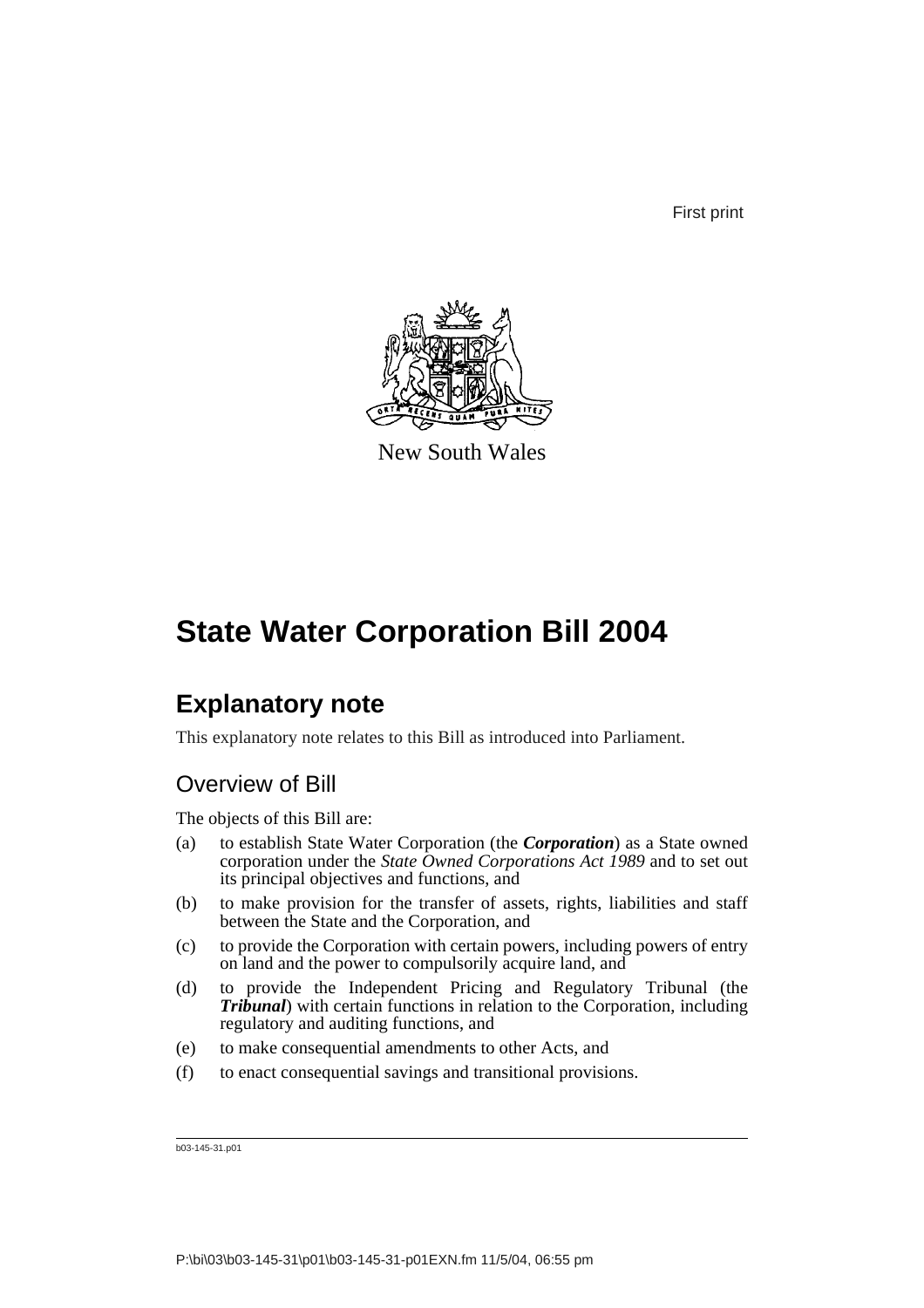Explanatory note

## Outline of provisions

## **Part 1 Preliminary**

**Clause 1** sets out the name (also called the short title) of the proposed Act.

**Clause 2** provides for the commencement of the proposed Act on a day or days to be appointed by proclamation.

**Clause 3** defines certain words and expressions used in the proposed Act.

## **Part 2 State Water Corporation**

### **Division 1 Constitution of State Water Corporation as statutory SOC**

**Clause 4** constitutes State Water Corporation as a State owned corporation under the *State Owned Corporations Act 1989*. That Act provides for certain matters relating to a State owned corporation.

#### **Division 2 Objectives and functions of State Water Corporation**

**Clause 5** provides a number of objectives for the Corporation. The principal objectives of the Corporation are to capture, store and release water in an efficient, effective, safe and financially responsible manner.

**Clause 6** provides for the principal functions of the Corporation, which include the capture, storage and release of water, the construction, maintenance and operation of water management works and any functions conferred or imposed on the Corporation by the operating licence or by or under the proposed Act or any other Act or law. The Corporation also has certain ancillary functions. The exercise by the Corporation of any of its functions is subject to the operating licence and any requirements under the *Water Management Act 2000* or the *Water Act 1912*.

## **Division 3 Management of State Water Corporation**

**Clause 7** makes provision for the appointment of the board of directors of the Corporation.

**Clause 8** makes provision for the appointment of a person to be the chief executive officer of the Corporation.

Explanatory note page 2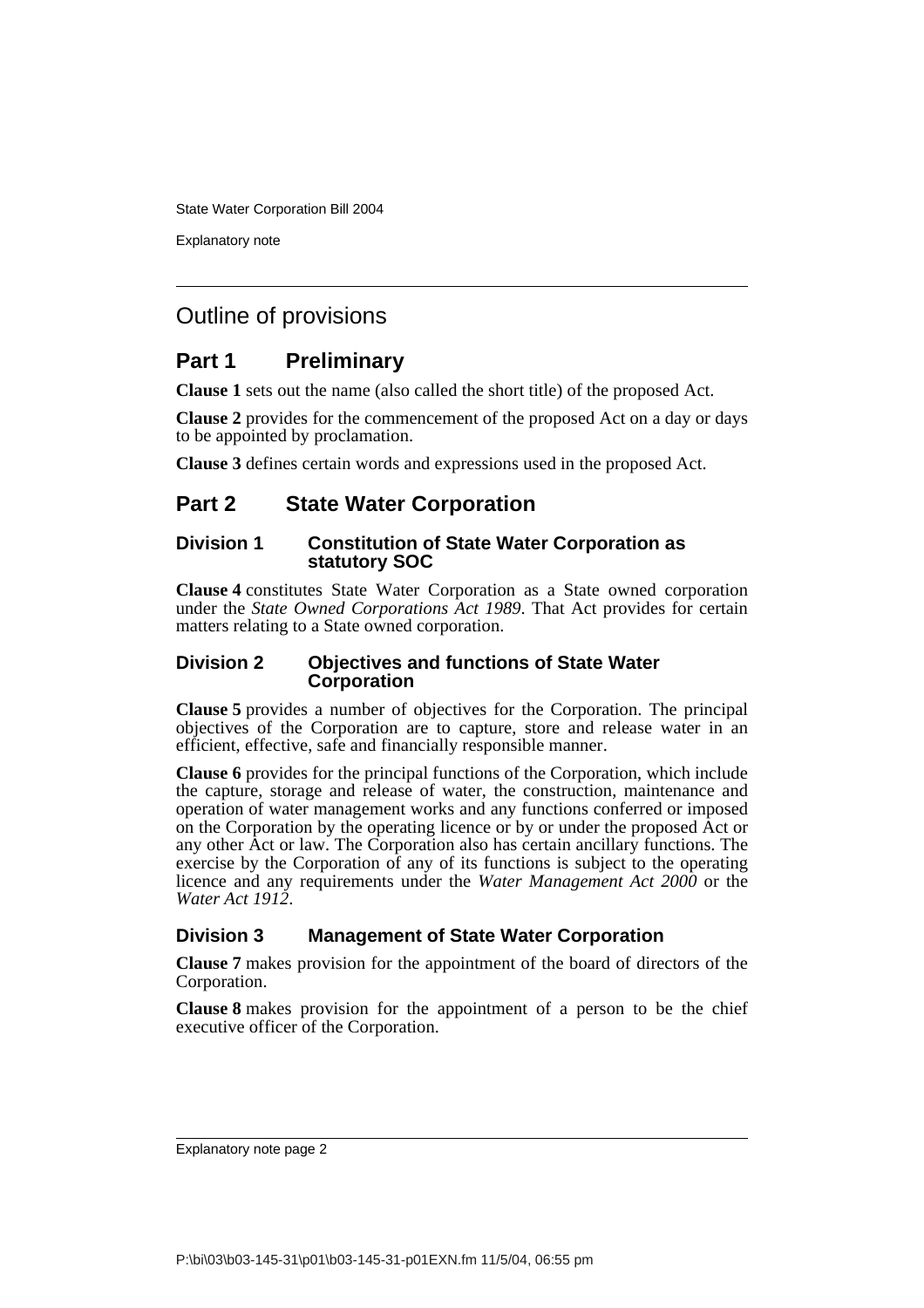Explanatory note

**Clause 9** makes provision for the appointment of a person to act in the office of the chief executive officer of the Corporation during the illness or absence of the chief executive officer.

### **Division 4 Transfer of assets, rights and liabilities**

**Clause 10** enables the Minister, with the concurrence of the voting shareholders of the Corporation, to transfer specified assets, rights and liabilities of the Water Administration Ministerial Corporation (the *Ministerial Corporation*), the State or a public or local authority to the Corporation. The Minister may also direct, with the concurrence of the voting shareholders, that specified assets, rights and liabilities of the Corporation be transferred to the Ministerial Corporation or to another person or body on behalf of the State. The Minister is not to make an order under the proposed section unless the relevant person or body from whom, or to whom, the assets, rights or liabilities are to be transferred has consented to the transfer.

### **Division 5 Operating licence**

**Clause 11** permits the Governor, on the recommendation of the portfolio Minister, to grant an operating licence to the Corporation to enable the Corporation to carry out its functions.

**Clause 12** provides that the operating licence is subject to the terms and conditions determined by the Governor, on the recommendation of the portfolio Minister, but must include certain terms or conditions. The terms and conditions of the operating licence may confer on the Corporation specified functions of the Minister administering the *Water Management Act 2000* under that Act or the *Water Act 1912* or of the Ministerial Corporation under any Act or law, but only if the Minister administering the *Water Management Act 2000* or the Premier provides his or her concurrence to the conferral of the functions.

**Clause 13** permits the Governor, on the recommendation of the portfolio Minister, to amend or substitute the operating licence or to impose, amend or revoke conditions of the operating licence.

**Clause 14** provides for the term of the operating licence and for the renewal of the operating licence by the Governor.

**Clause 15** sets out the area of operations of the Corporation, being the whole of the State other than certain specified areas. However, the operating licence may authorise the Corporation to carry out its functions outside the area of operations in certain circumstances.

**Clause 16** provides that if, in the opinion of the portfolio Minister, the Corporation contravenes the operating licence, the portfolio Minister may cause a notice to be served on the Corporation requiring it to rectify the contravention

Explanatory note page 3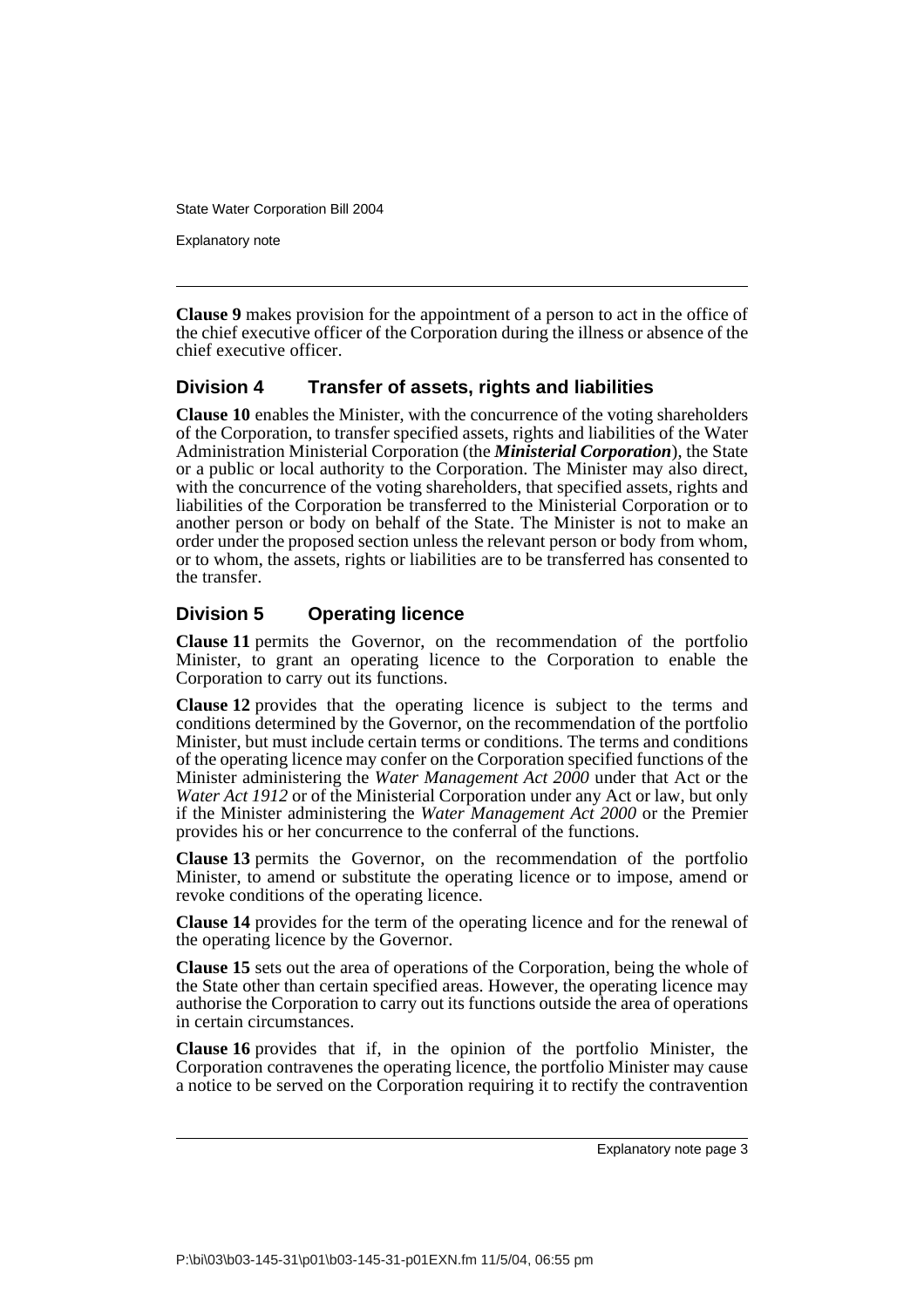Explanatory note

within a specified period and the Governor may direct that the Corporation pay a monetary penalty of an amount to be determined by the Governor whether or not a notice has been served or the contravention rectified.

**Clause 17** provides that the Tribunal may impose a monetary penalty on the Corporation if the Corporation contravenes the operating licence. The monetary penalty that the Tribunal may impose under the proposed section must not exceed \$10,000 for the first day on which the contravention concerned occurs and a further \$1,000 for each subsequent day (not exceeding 30 days) on which the contravention continues. The Tribunal must not take action under the proposed section in respect of a contravention if any action has already been taken under proposed section 16 in respect of the contravention.

**Clause 18** permits the Corporation to apply to the Administrative Decisions Tribunal for a review of a decision of the Tribunal to take action under proposed section 17 in relation to the Corporation.

**Clause 19** provides for the cancellation by the Governor of the Corporation's operating licence in certain circumstances and the subsequent divesting of the assets, rights and liabilities of the Corporation.

### **Division 6 General**

**Clause 20** provides that for the purposes of the *State Owned Corporations Act 1989*, the foundation charter of the Corporation is Part 2 of the proposed Act.

## **Part 3 Powers of State Water Corporation**

**Clause 21** provides that the Corporation is the owner of all works installed by the Corporation or vested in or transferred to the Corporation (whether or not the land on which the works are placed is owned by the Corporation). The Corporation may, for purposes consistent with its objectives build or install works and do other things that are necessary or appropriate to its works (including repairs and maintenance) and otherwise deal with works that it owns.

**Clause 22** provides that the Corporation may acquire land (or an interest in land) by agreement or compulsory process in accordance with the *Land Acquisition (Just Terms Compensation) Act 1991* for the purposes of the proposed Act.

**Clause 23** provides that the Corporation has, for the purposes of the proposed Act, the powers of entry on land that a water supply authority has under sections 296 and 297 of the *Water Management Act 2000*.

**Clause 24** confers on the Corporation the power to open and break up public roads or reserves for the purpose of exercising its functions.

Explanatory note page 4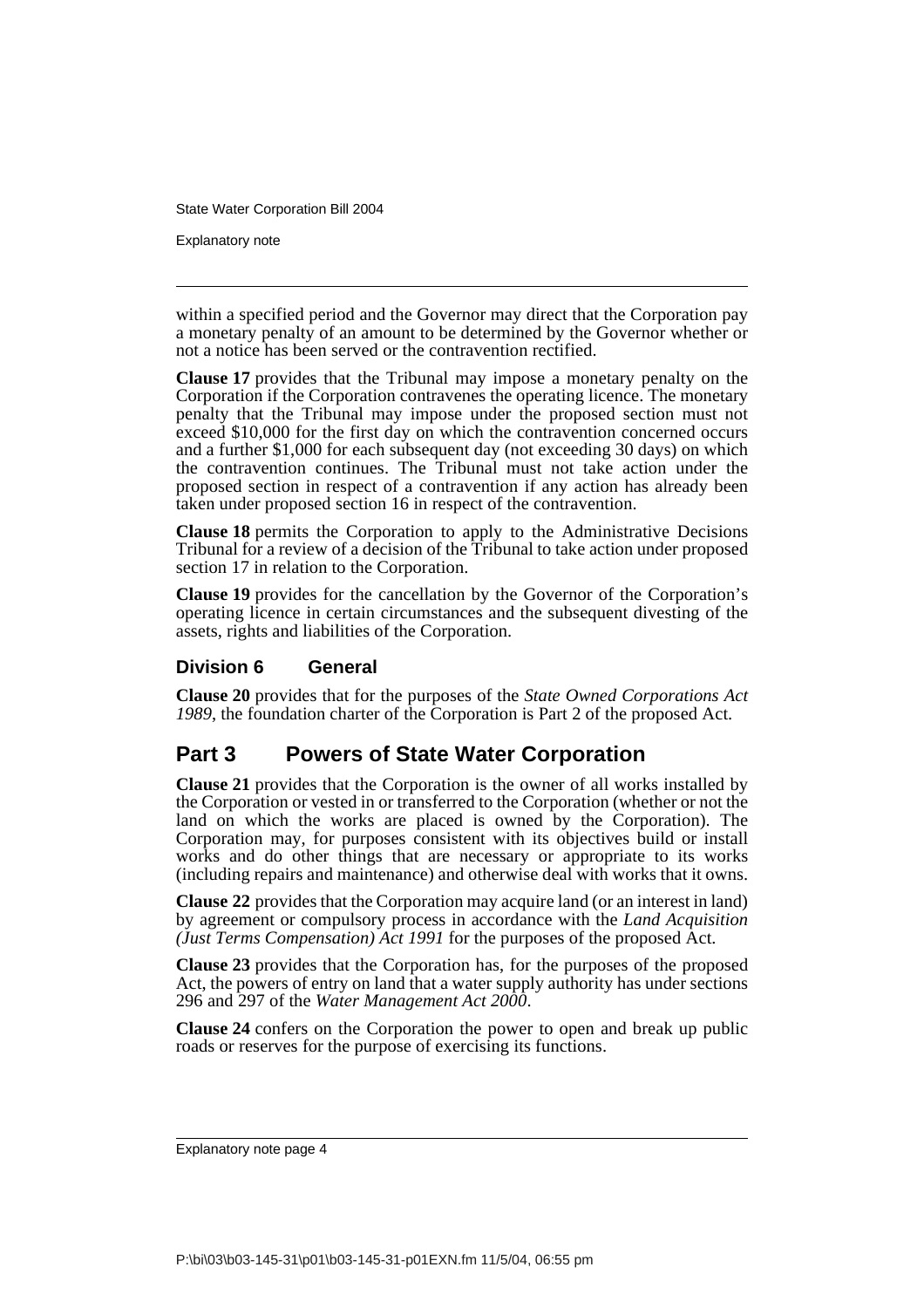Explanatory note

**Clause 25** confers on the Corporation a power to require a person to alter the position of a conduit if the Corporation needs such an alteration to exercise its functions and the alteration would not permanently damage the conduit or adversely affect its operation. The Corporation may make the alteration if it is not made as required.

**Clause 26** provides that the Corporation may authorise devices, for generating electricity from water released in the exercise of the Corporation's functions under the proposed Act, to be placed on or in any of its water management works.

**Clause 27** permits the Corporation to demolish or remove any structure or thing placed by a person so as to interfere with the Corporation's water management works and to recover the cost of doing so, and of repairs to the works, from that person.

**Clause 28** permits the Corporation to dig up the ground to try to find the source of pollution of water supplied by the Corporation.

**Clause 29** provides that the Corporation may impose fees and charges on any person to whom the Corporation provides a service in the exercise of its functions.

## **Part 4 Independent Pricing and Regulatory Tribunal**

**Clause 30** sets out the regulatory functions of the Tribunal under the proposed Act.

**Clause 31** requires the Tribunal to prepare operational audits of the Corporation at the times directed by the Minister.

## **Part 5 Miscellaneous**

**Clause 32** permits the Corporation to appoint authorised officers for the purpose of exercising such of its functions as are described in the officers' certificates of authority. An authorised officer may be appointed to issue penalty notices with respect to certain offences under the *Water Management Act 2000*.

**Clause 33** creates an offence (Maximum penalty: 50 penalty units in the case of a corporation and 20 penalty units in any other case) if a person obstructs or hinders an authorised officer in the exercise of the authorised officer's functions.

**Clause 34** provides for the exclusion of personal liability for certain persons acting in good faith for the purpose of executing the proposed Act or any other Act.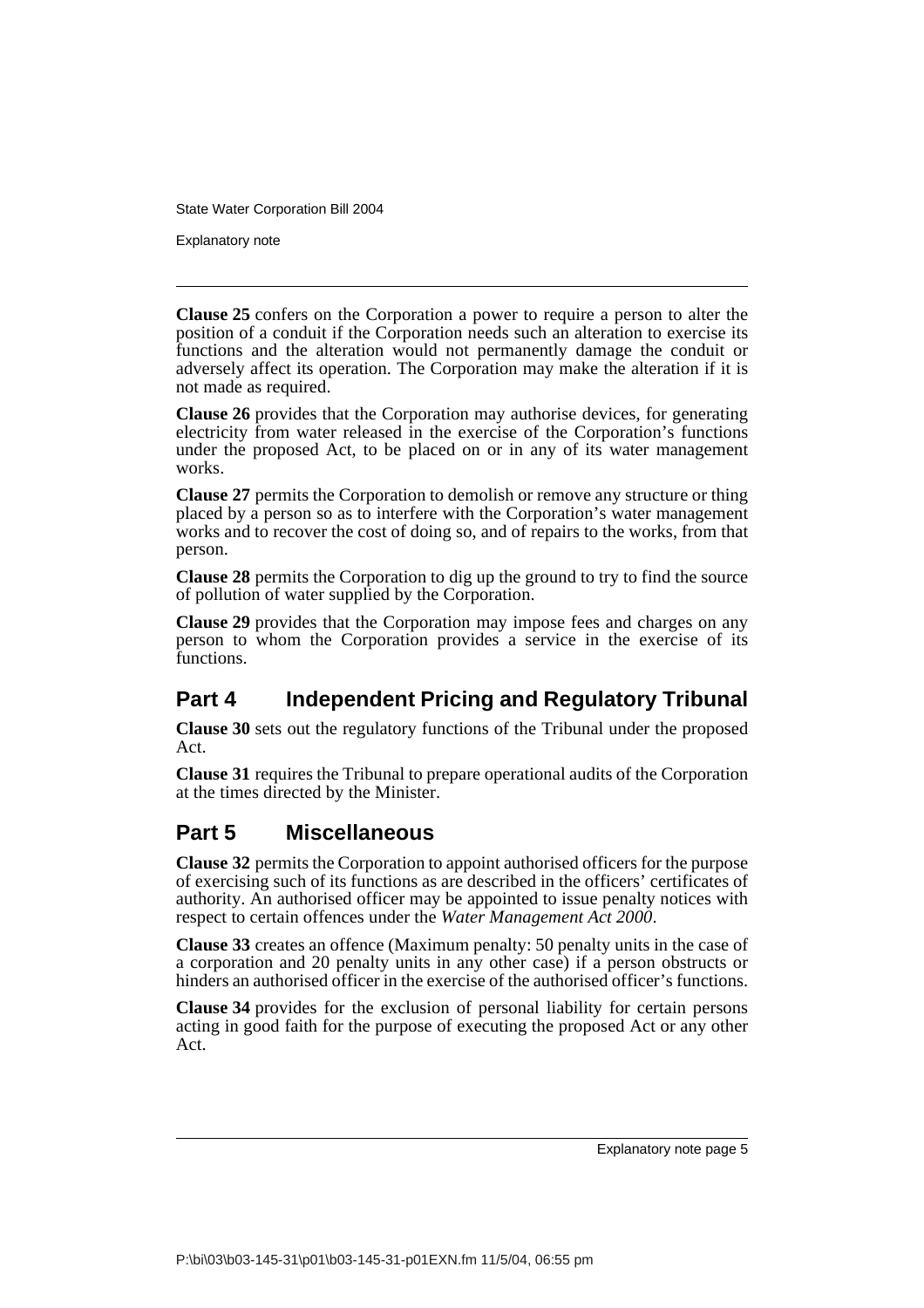Explanatory note

**Clause 35** provides for proceedings for offences under the proposed Act or regulations.

**Clause 36** is a formal provision giving effect to Schedule 2.

**Clause 37** empowers the Governor to make regulations for the purposes of the proposed Act. The regulations may create offences punishable by a penalty not exceeding 50 penalty units (in the case of an individual) or 100 penalty units (in any other case).

**Clause 38** is a formal provision giving effect to Schedule 3.

**Clause 39** is a formal provision giving effect to Schedule 4.

**Clause 40** requires the proposed Act to be reviewed at the end of 5 years from its date of assent.

## **Schedule 1 Transfer of assets, rights and liabilities**

**Schedule 1** sets out the provisions that are to apply to the transfer of assets, rights and liabilities under the proposed Act.

## **Schedule 2 Transfer of staff**

**Schedule 2** sets out the provisions that are to apply to the transfer of staff under the proposed Act.

## **Schedule 3 Amendment of Acts and regulations**

**Schedule 3** amends the following legislation consequent on the enactment of the proposed Act:

- (a) *Catchment Management Authorities Act 2003*,
- (b) *Conveyancing (General) Regulation 2003*,
- (c) *Dams Safety Act 1978*,
- (d) *Environmental Planning and Assessment Act 1979*,
- (e) *First State Superannuation Act 1992*,
- (f) *Heritage Act 1977*,
- (g) *Independent Pricing and Regulatory Tribunal Act 1992*,
- (h) *Local Government Act 1993*,
- (i) *Murray–Darling Basin Act 1992*,
- (j) *Pipelines Act 1967*,
- (k) *Public Finance and Audit Act 1983*,

Explanatory note page 6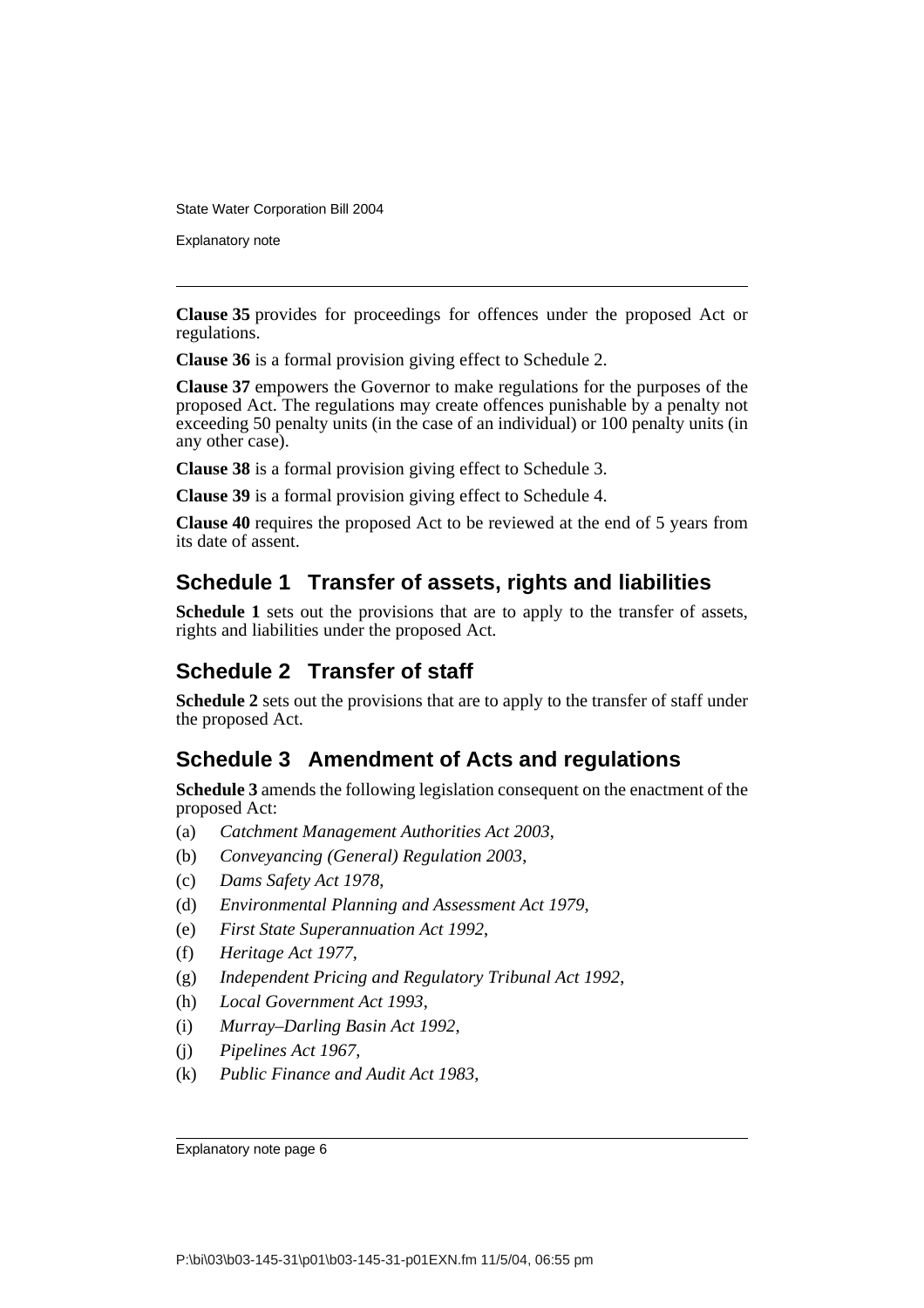Explanatory note

- (l) *Public Health Act 1991*,
- (m) *Residential Parks Act 1998*,
- (n) *Roads (General) Regulation 2000*,
- (o) *State Authorities Non-contributory Superannuation Act 1987*,
- (p) *State Authorities Superannuation Act 1987*,
- (q) *Strata Schemes (Freehold Development) Act 1973*,
- (r) *Strata Schemes (Leasehold Development) Act 1986*,
- (s) *Superannuation Act 1916*,
- (t) *Water Act 1912*,
- (u) *Water Management Act 2000*.

## **Schedule 4 Savings, transitional and other provisions**

**Schedule 4** contains savings, transitional and other provisions consequent on the enactment of the proposed Act, including a provision (clause 1) that allows the regulations under the proposed Act to make further provision of a savings or transitional nature.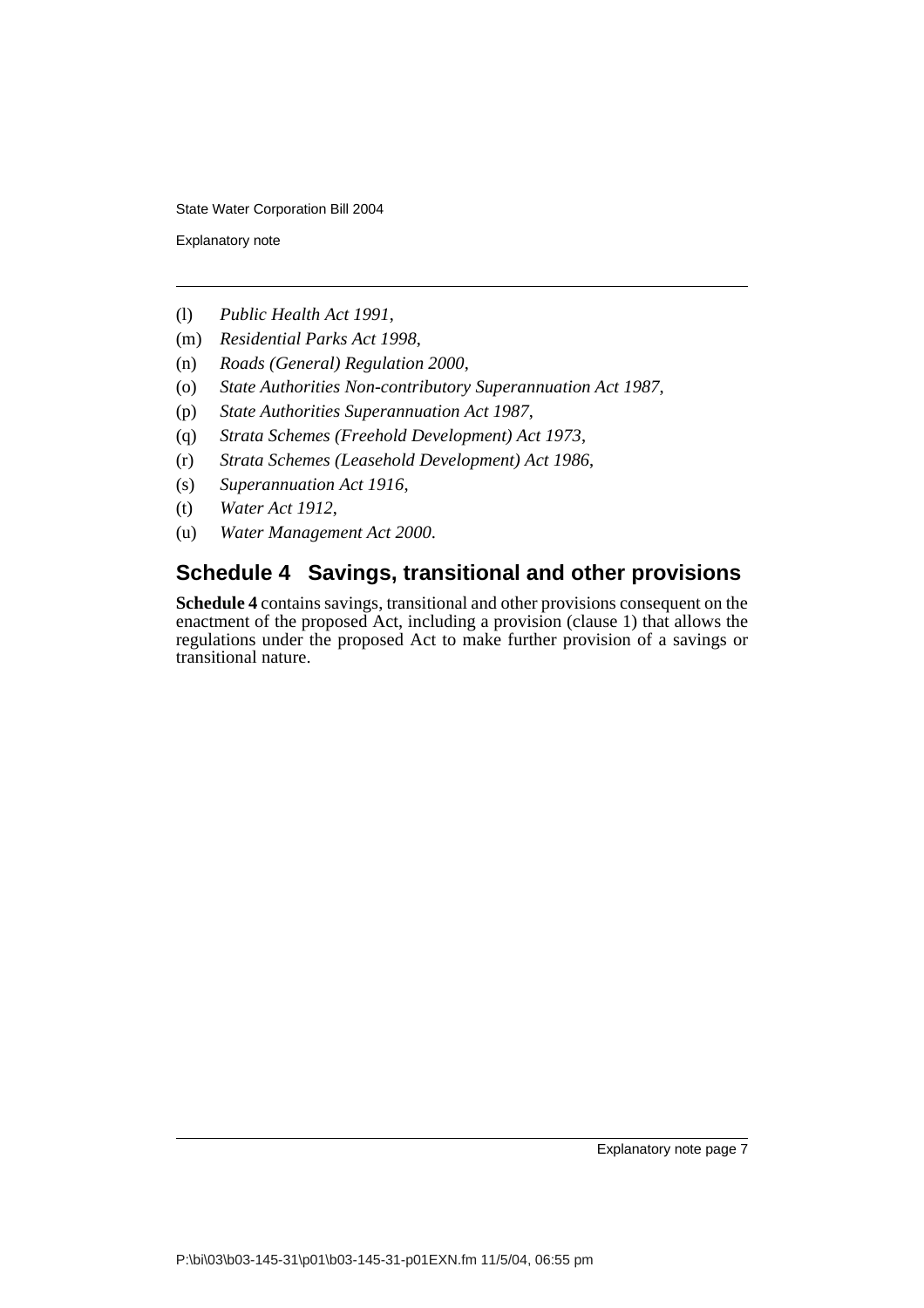Explanatory note

Explanatory note page 8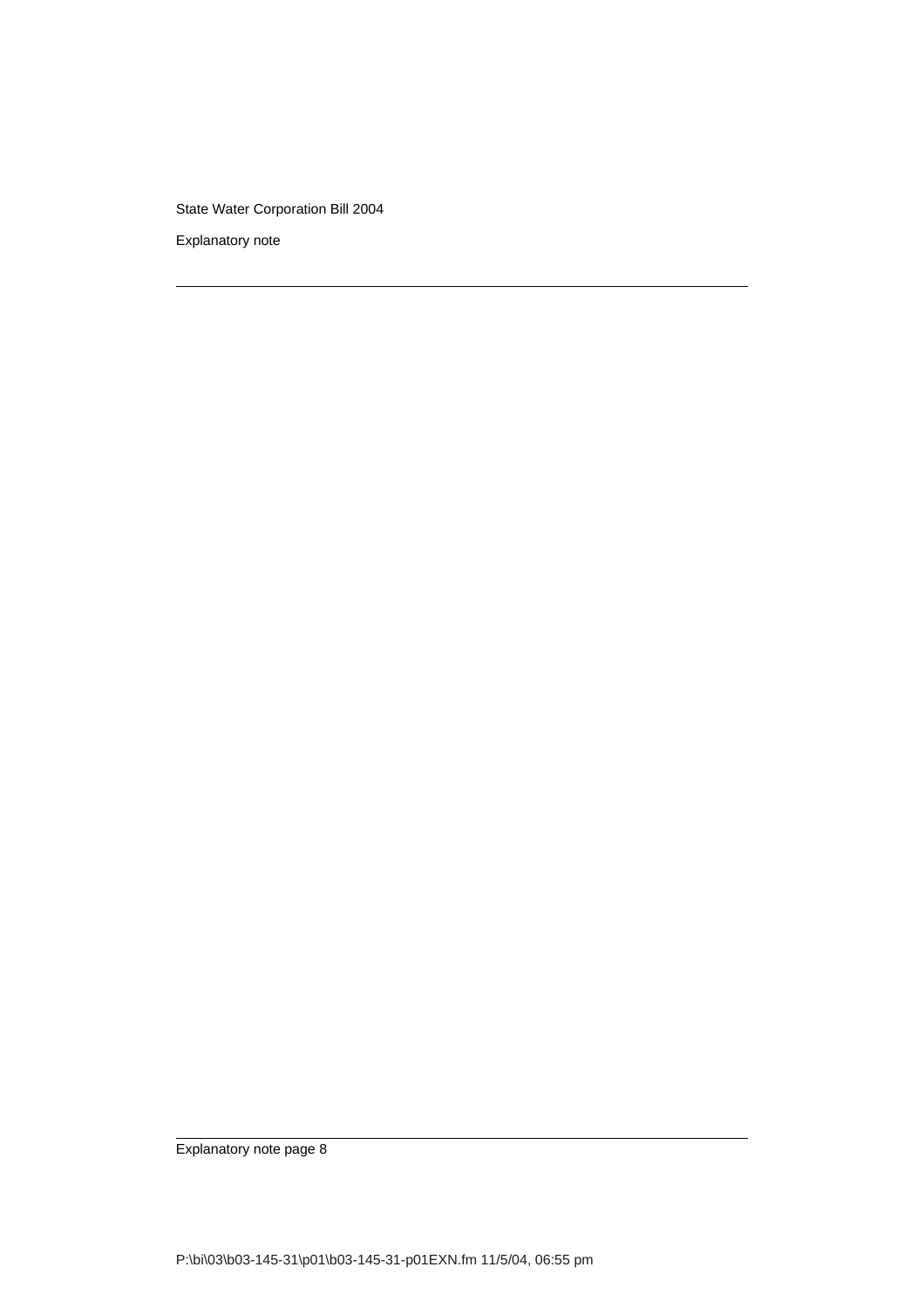First print



New South Wales

# **State Water Corporation Bill 2004**

# **Contents**

|        |             |                                            |                                                                                  | Page                     |
|--------|-------------|--------------------------------------------|----------------------------------------------------------------------------------|--------------------------|
| Part 1 |             | <b>Preliminary</b>                         |                                                                                  |                          |
|        | 1<br>2<br>3 | Name of Act<br>Commencement<br>Definitions |                                                                                  | 2<br>2<br>$\overline{2}$ |
| Part 2 |             |                                            | <b>State Water Corporation</b>                                                   |                          |
|        |             | <b>Division 1</b>                          | <b>Constitution of State Water Corporation as</b><br>statutory SOC               |                          |
|        | 4           |                                            | Establishment of State Water Corporation as statutory State<br>owned corporation | 4                        |
|        |             | <b>Division 2</b>                          | <b>Objectives and functions of State Water</b><br>Corporation                    |                          |
|        | 5<br>6      |                                            | Objectives of Corporation<br><b>Functions of Corporation</b>                     | 4<br>5                   |
|        |             |                                            |                                                                                  |                          |

b03-145-31.p01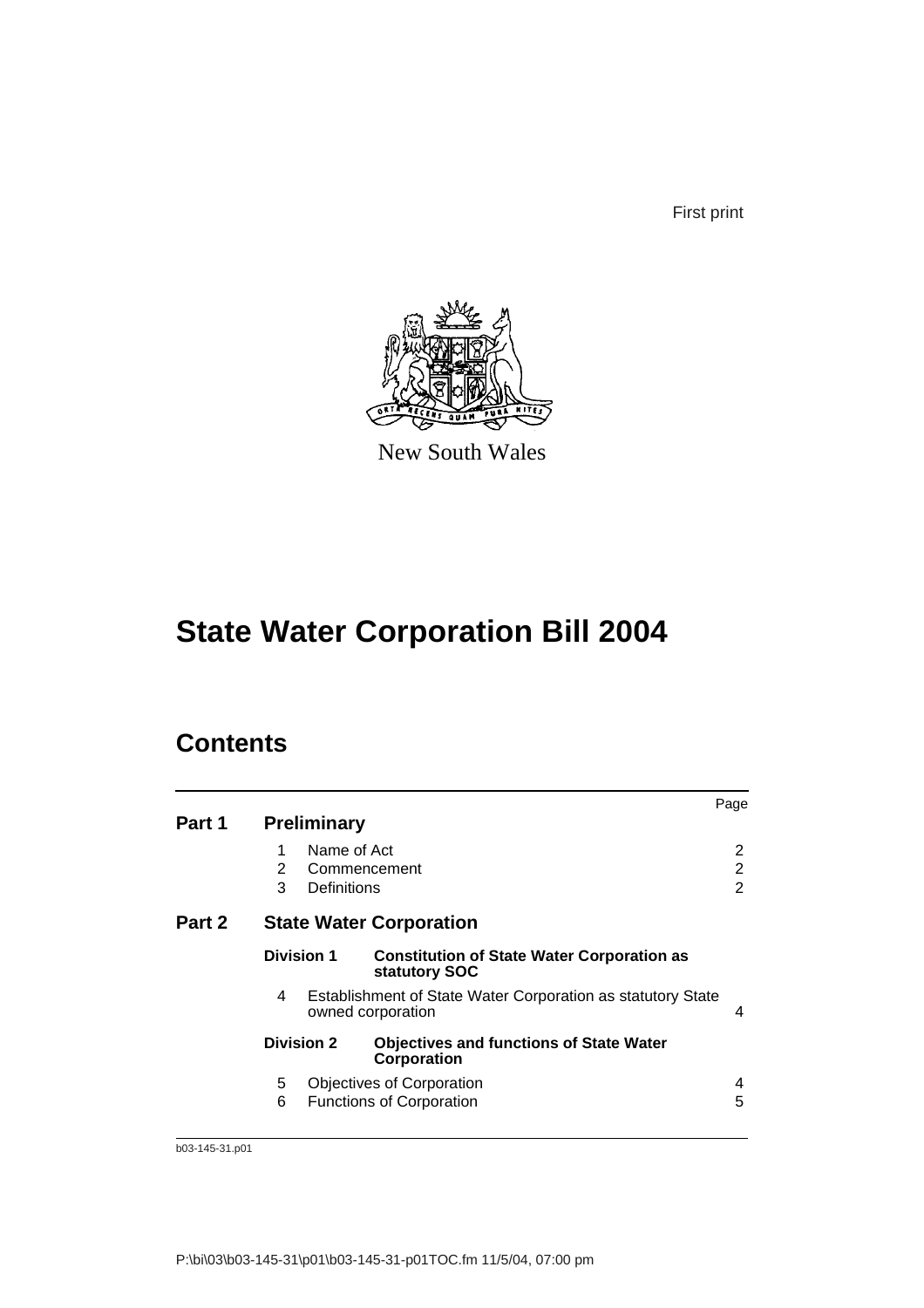**Contents** 

|        |                 |                      |                                                              | Page           |
|--------|-----------------|----------------------|--------------------------------------------------------------|----------------|
|        |                 | <b>Division 3</b>    | <b>Management of State Water Corporation</b>                 |                |
|        | 7               |                      | Board of directors of Corporation                            | 6              |
|        | 8               |                      | Chief executive officer                                      | 6              |
|        | 9               |                      | Acting chief executive officer                               | $\overline{7}$ |
|        |                 | <b>Division 4</b>    | Transfer of assets, rights and liabilities                   |                |
|        | 10              |                      | Transfer of specified assets, rights and liabilities         | 7              |
|        |                 | <b>Division 5</b>    | <b>Operating licence</b>                                     |                |
|        | 11              |                      | Grant of operating licence                                   | 8              |
|        | 12 <sup>2</sup> |                      | Terms and conditions of operating licence                    | 9              |
|        | 13              |                      | Amendment of operating licence                               | 9              |
|        | 14              |                      | Term of operating licence                                    | 10             |
|        | 15              |                      | Area covered by operating licence                            | 10             |
|        | 16              |                      | Contravention of operating licence                           | 11             |
|        | 17              |                      | Contravention of operating licence: action by Tribunal       | 11             |
|        | 18              | licence              | Review of certain decisions of Tribunal concerning operating | 13             |
|        | 19              |                      | Cancellation of operating licence                            | 13             |
|        |                 | <b>Division 6</b>    | General                                                      |                |
|        | 20              |                      | Foundation charter of Corporation                            | 14             |
| Part 3 |                 |                      | <b>Powers of State Water Corporation</b>                     |                |
|        | 21              |                      | Ownership of works                                           | 15             |
|        | 22              |                      | Acquisition of land for purposes of this Act                 | 15             |
|        | 23              | Entry on land        |                                                              | 16             |
|        | 24              |                      | Power to break up roads                                      | 16             |
|        | 25              |                      | Altering position of conduits                                | 17             |
|        | 26              | hydro-electricity    | Corporation may use water management works to generate       | 17             |
|        | 27              |                      | Obstruction of water management works                        | 18             |
|        | 28              |                      | Finding source of pollution of water supply                  | 18             |
|        | 29              |                      | Corporation may impose fees and charges                      | 18             |
| Part 4 |                 |                      | <b>Independent Pricing and Regulatory Tribunal</b>           |                |
|        | 30              |                      | Regulatory functions of Tribunal                             | 20             |
|        | 31              |                      | Operational and other audits                                 | 20             |
| Part 5 |                 | <b>Miscellaneous</b> |                                                              |                |
|        | 32              |                      | Authorised officers                                          | 22             |
|        | 33              |                      | Obstruction of authorised officers                           | 22             |
|        | 34              |                      | Exclusion of personal liability                              | 22             |
|        |                 |                      |                                                              |                |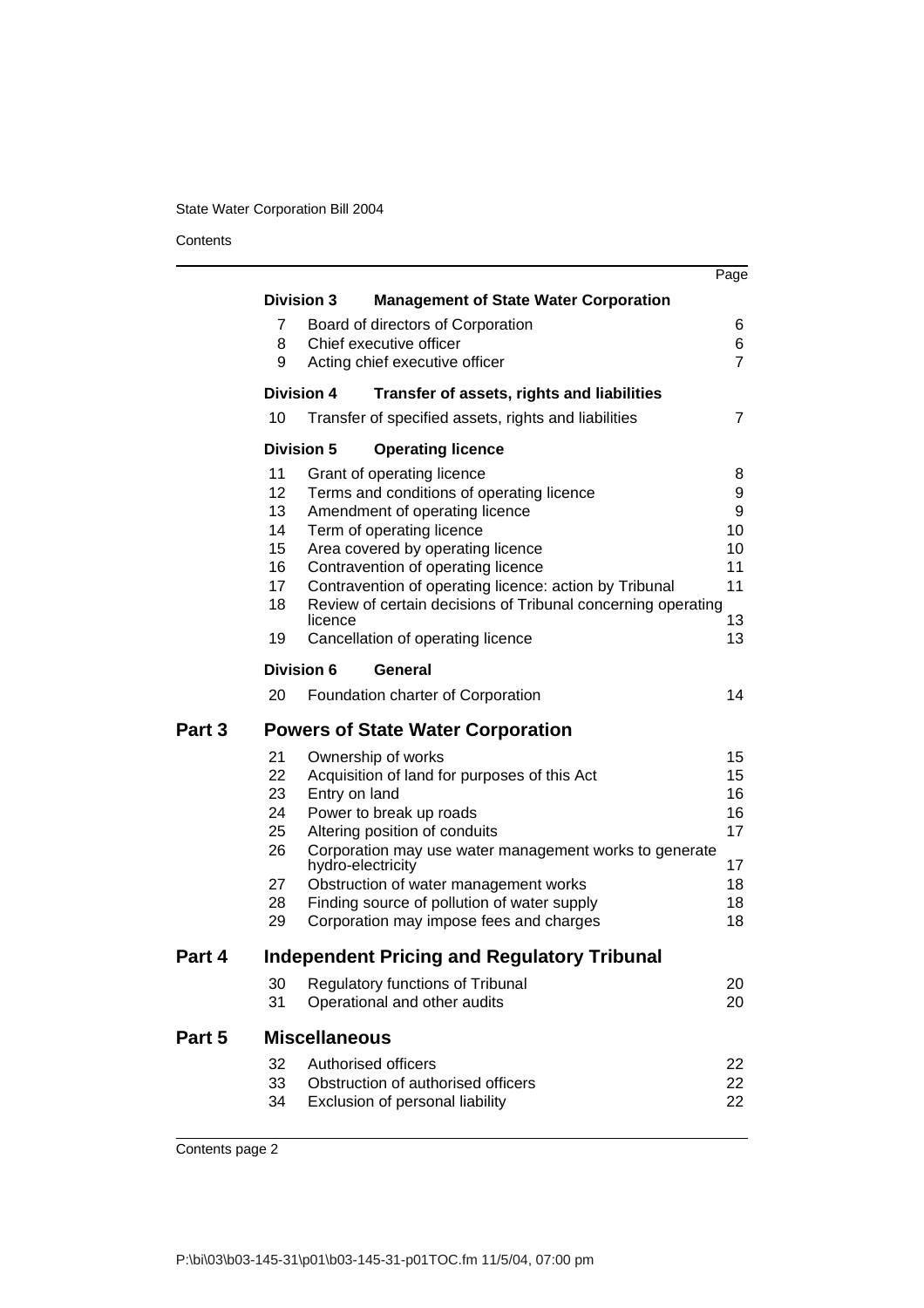#### **Contents**

|            |                                            | Page |
|------------|--------------------------------------------|------|
| 35         | Nature of proceedings for offences         | 23   |
| 36         | Transfer of staff                          | 23   |
| 37         | Regulations                                | 23   |
| 38         | Amendment of Acts and regulations          | 23   |
| 39         | Savings, transitional and other provisions | 23   |
| 40         | Review of Act                              | 23   |
| Schedule 1 | Transfer of assets, rights and liabilities | 25   |
| Schedule 2 | Transfer of staff                          | 28   |
| Schedule 3 | Amendment of Acts and regulations          | 30   |
| Schedule 4 | Savings, transitional and other provisions | 38   |
|            |                                            |      |

Contents page 3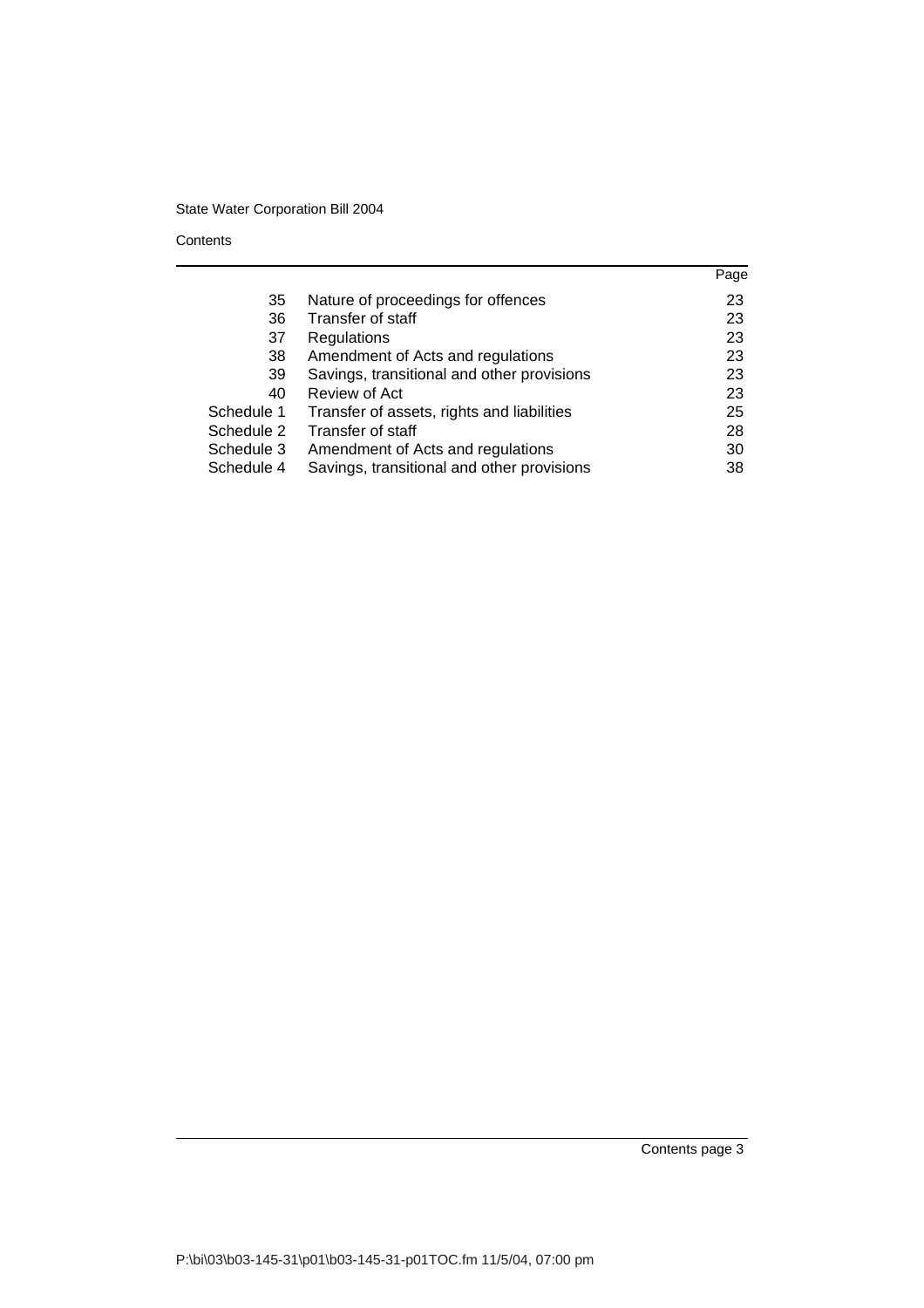**Contents** 

Page

Contents page 4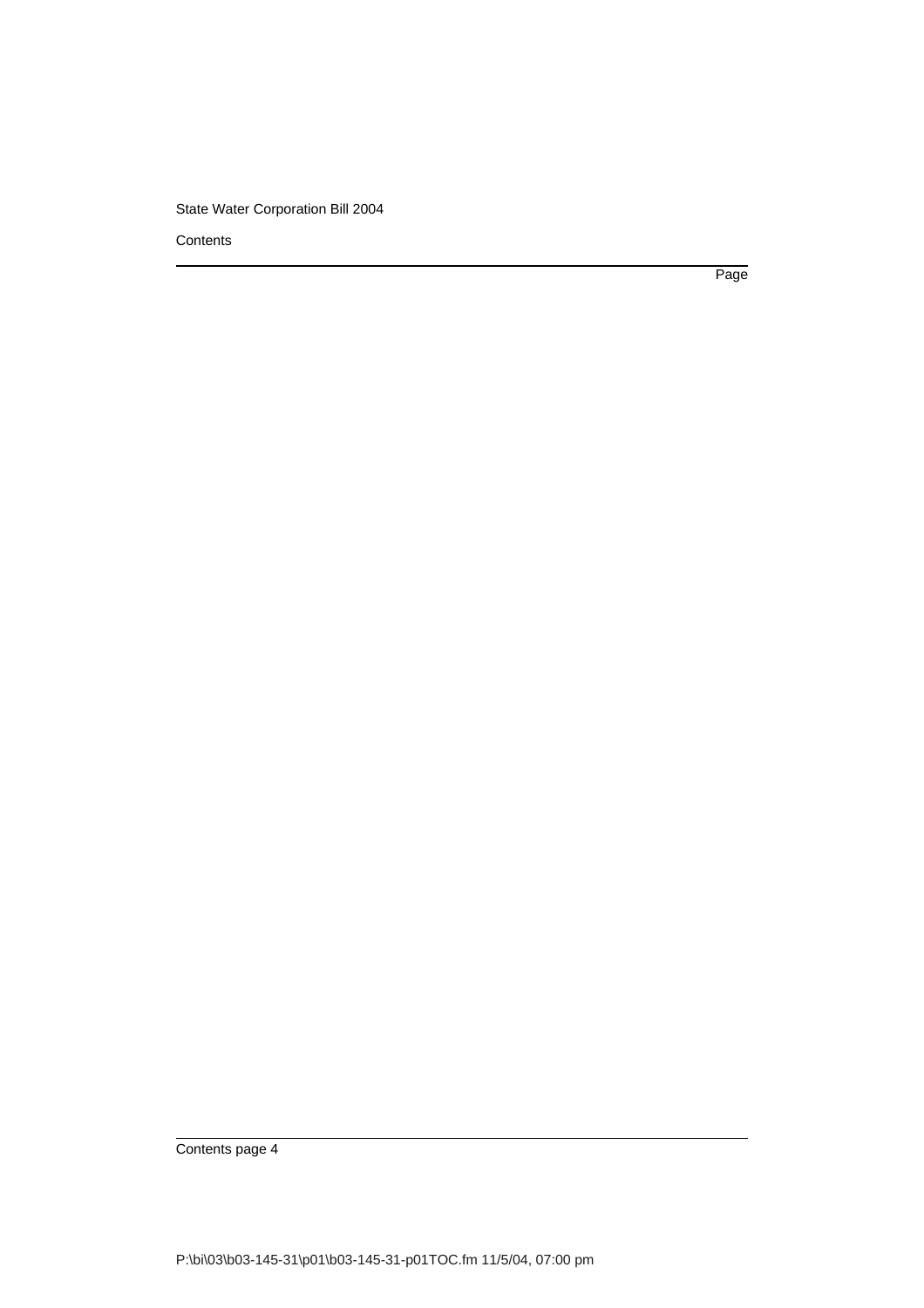

New South Wales

# **State Water Corporation Bill 2004**

No , 2004

### **A Bill for**

An Act to establish State Water Corporation as a statutory State owned corporation to exercise functions relating to the capture, storage and release of water and other functions; to make consequential amendments to other Acts; and for other purposes.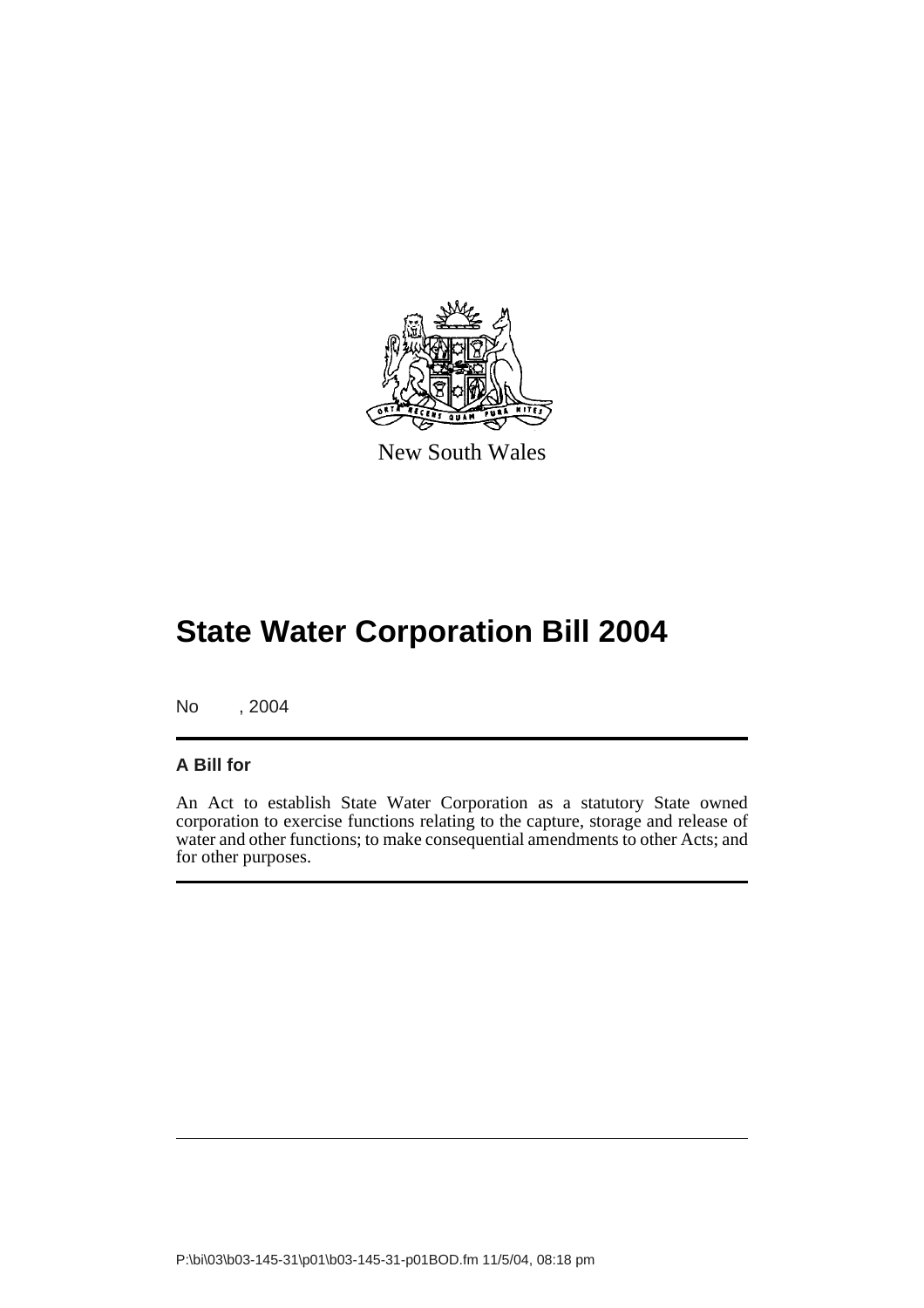#### Clause 1 State Water Corporation Bill 2004

Part 1 Preliminary

<span id="page-13-3"></span><span id="page-13-2"></span><span id="page-13-1"></span><span id="page-13-0"></span>

| The Legislature of New South Wales enacts: |                                                                                      |                             |                                                                                                                                                                    |                     |  |
|--------------------------------------------|--------------------------------------------------------------------------------------|-----------------------------|--------------------------------------------------------------------------------------------------------------------------------------------------------------------|---------------------|--|
| Part 1                                     |                                                                                      | <b>Preliminary</b>          |                                                                                                                                                                    | 2                   |  |
| 1                                          | Name of Act                                                                          |                             |                                                                                                                                                                    | 3                   |  |
|                                            |                                                                                      |                             | This Act is the <i>State Water Corporation Act 2004</i> .                                                                                                          | 4                   |  |
| $\mathbf{2}$                               |                                                                                      | <b>Commencement</b>         |                                                                                                                                                                    | 5                   |  |
|                                            |                                                                                      | proclamation.               | This Act commences on a day or days to be appointed by                                                                                                             | 6<br>$\overline{7}$ |  |
| 3                                          |                                                                                      | <b>Definitions</b>          |                                                                                                                                                                    | 8                   |  |
|                                            | (1)                                                                                  | In this Act:                |                                                                                                                                                                    | 9                   |  |
|                                            |                                                                                      |                             | area of operations of the Corporation means the area of operations<br>of the Corporation within the meaning of section 15.                                         | 10<br>11            |  |
|                                            |                                                                                      | is issued under section 32. | <i>authorised officer</i> means a person to whom a certificate of authority                                                                                        | 12<br>13            |  |
|                                            |                                                                                      |                             | <b>board</b> means the board of directors of the Corporation.                                                                                                      | 14                  |  |
|                                            |                                                                                      |                             | <b>Corporation</b> means State Water Corporation.                                                                                                                  | 15                  |  |
|                                            |                                                                                      | Sustainability.             | <b>Department</b> means the Department of Energy, Utilities and                                                                                                    | 16<br>17            |  |
|                                            |                                                                                      | 2000.                       | <i>estuary</i> has the same meaning as in the <i>Water Management Act</i>                                                                                          | 18<br>19            |  |
|                                            |                                                                                      |                             | <i>exercise</i> a function includes perform a duty.                                                                                                                | 20                  |  |
|                                            |                                                                                      |                             | <b>Fish River water supply scheme</b> means the water management<br>work comprising the concrete dam on Fish River at Oberon and<br>Duckmaloi Weir, together with: | 21<br>22<br>23      |  |
|                                            |                                                                                      | (a)<br>its                  | associated gravitation<br>main,<br>concrete<br>reservoirs,<br>reticulation systems and treatment works, and                                                        | 24<br>25            |  |
|                                            |                                                                                      | (b)                         | the pumping station at Oberon, and                                                                                                                                 | 26                  |  |
|                                            |                                                                                      | (c)                         | all incidental and connected works, and                                                                                                                            | 27                  |  |
|                                            | (d)<br>all additions, amplifications, improvements and extensions to<br>that scheme. |                             |                                                                                                                                                                    |                     |  |
|                                            |                                                                                      |                             | <i>function</i> includes a power, authority or duty.                                                                                                               | 30                  |  |
|                                            |                                                                                      |                             | lake has the same meaning as in the Water Management Act 2000.                                                                                                     | 31                  |  |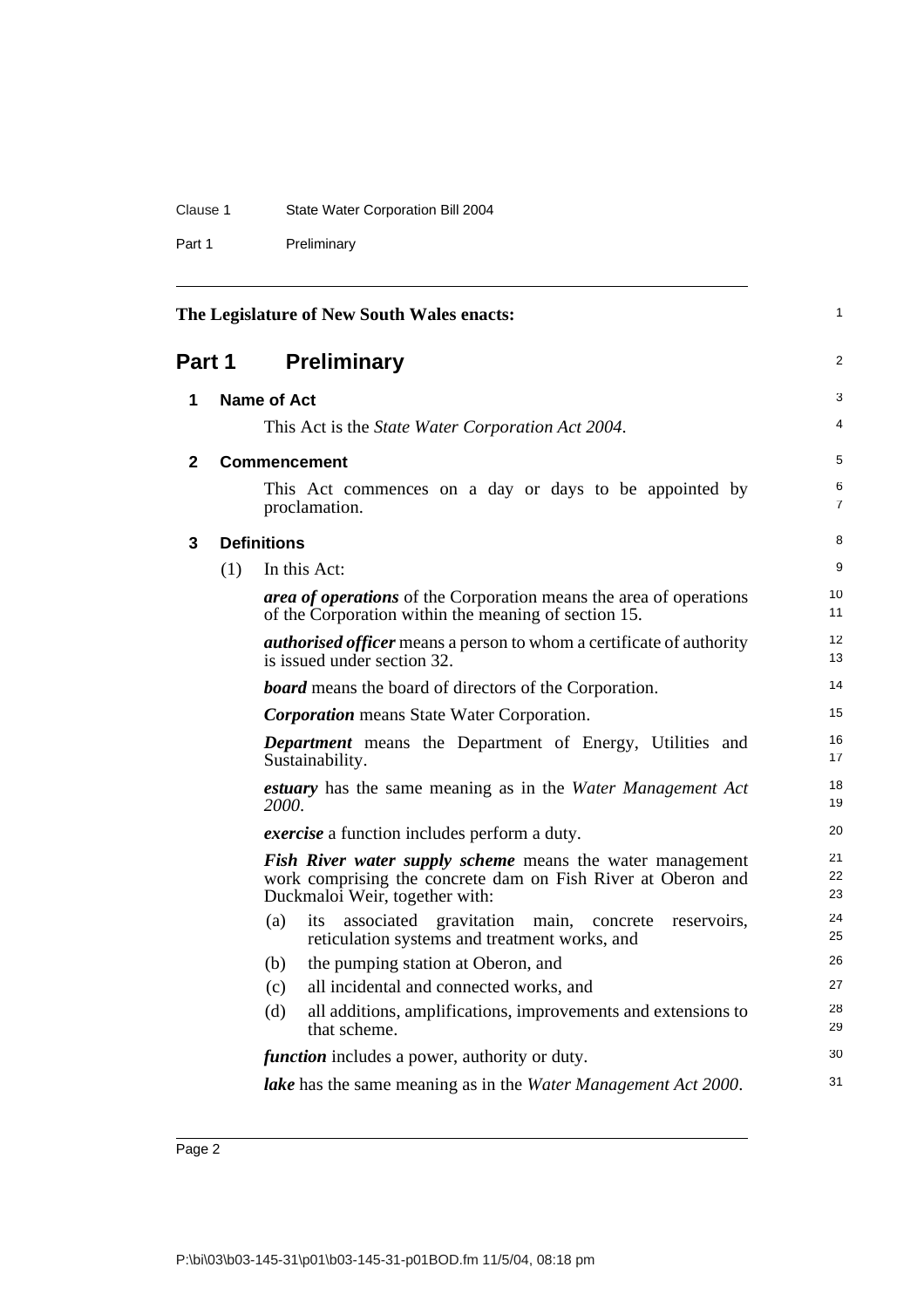State Water Corporation Bill 2004 Clause 3

Preliminary **Part 1** 

|     | <b>Ministerial Corporation</b> means the Water Administration<br>Ministerial Corporation constituted by the Water Management Act<br><i>2000.</i>        | 1<br>$\overline{2}$<br>3 |
|-----|---------------------------------------------------------------------------------------------------------------------------------------------------------|--------------------------|
|     | <i>operating licence</i> means the operating licence granted under section<br>11 or any renewal of it.                                                  | 4<br>5                   |
|     | <i>operational audit</i> means an operational audit of the Corporation<br>that is required to be prepared under the operating licence.                  | 6<br>$\overline{7}$      |
|     | <i>river</i> has the same meaning as in the <i>Water Management Act 2000</i> .                                                                          | 8                        |
|     | <b>Tribunal</b> means the Independent Pricing and Regulatory Tribunal<br>established under the Independent Pricing and Regulatory Tribunal<br>Act 1992. | 9<br>10<br>11            |
|     | water management work, water source and water supply authority<br>have the same meaning as in the Water Management Act 2000.                            | 12<br>13                 |
| (2) | Subject to subsection (1), words and expressions used in this Act<br>have the same meanings as they have in the State Owned<br>Corporations Act 1989.   | 14<br>15<br>16           |
| (3) | Notes included in this Act do not form part of this Act.                                                                                                | 17                       |
|     |                                                                                                                                                         |                          |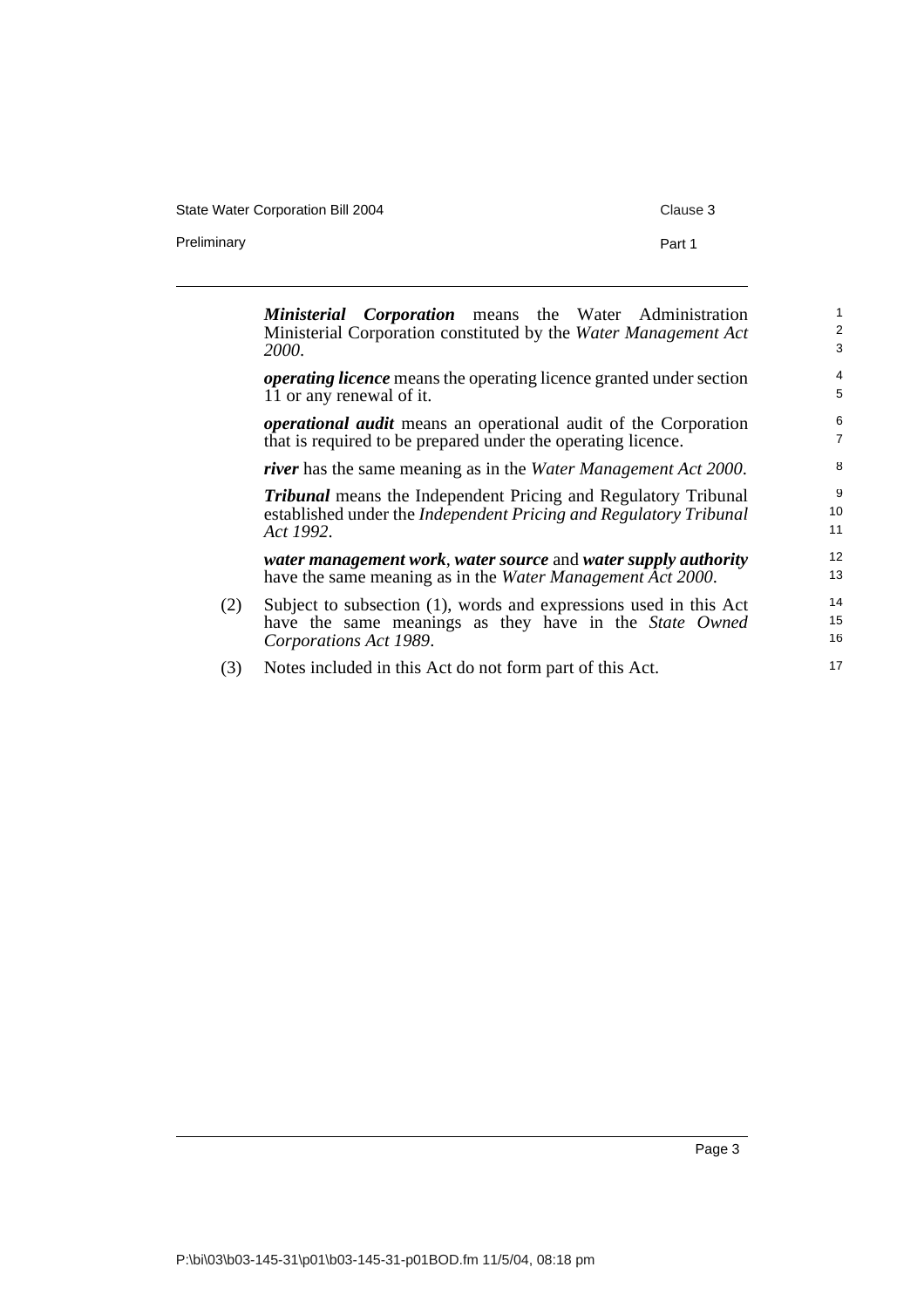#### Clause 4 State Water Corporation Bill 2004

Part 2 **State Water Corporation** 

## <span id="page-15-0"></span>**Part 2 State Water Corporation**

#### <span id="page-15-1"></span>**Division 1 Constitution of State Water Corporation as statutory SOC**

#### <span id="page-15-2"></span>**4 Establishment of State Water Corporation as statutory State owned corporation**

(1) There is constituted by this Act a corporation with the corporate name of State Water Corporation.

1

 $\overline{2}$ 3

24 25

(2) The *State Owned Corporations Act 1989* is amended by inserting in Schedule 5, in alphabetical order, the words "State Water Corporation".

**Note.** The *State Owned Corporations Act 1989* contains many provisions that apply to State Water Corporation as a statutory State owned corporation. In particular, Part 3 contains provisions relating to their status, the application of the *Corporations Act 2001* of the Commonwealth, the issue of shares to the Treasurer and another Minister, the board of directors, the chief executive officer, the employment of staff, the giving of directions by the portfolio Minister (including directions as to the performance of non-commercial activities or the carrying out of public sector policies), the constitution, tax-equivalent payments, government guarantees, the sale or disposal of assets and legal capacity. Part 4 deals with the accountability of State owned corporations (including requirements for statements of corporate intent, annual reports and accounts). Part 5 deals with miscellaneous matters (including the duties and liabilities of directors and the application of public sector legislation).

#### <span id="page-15-3"></span>**Division 2 Objectives and functions of State Water Corporation**

#### <span id="page-15-4"></span>**5 Objectives of Corporation**

- (1) The principal objectives of the Corporation are to capture, store and release water in an efficient, effective, safe and financially responsible manner.
- (2) The other objectives of the Corporation are as follows:
	- (a) to be a successful business and, to that end:
		- (i) to operate at least as efficiently as any comparable business, and
		- (ii) to maximise the net worth of the State's investment in the Corporation,
	- (b) to exhibit a sense of social responsibility by having regard to the interests of the community in which it operates,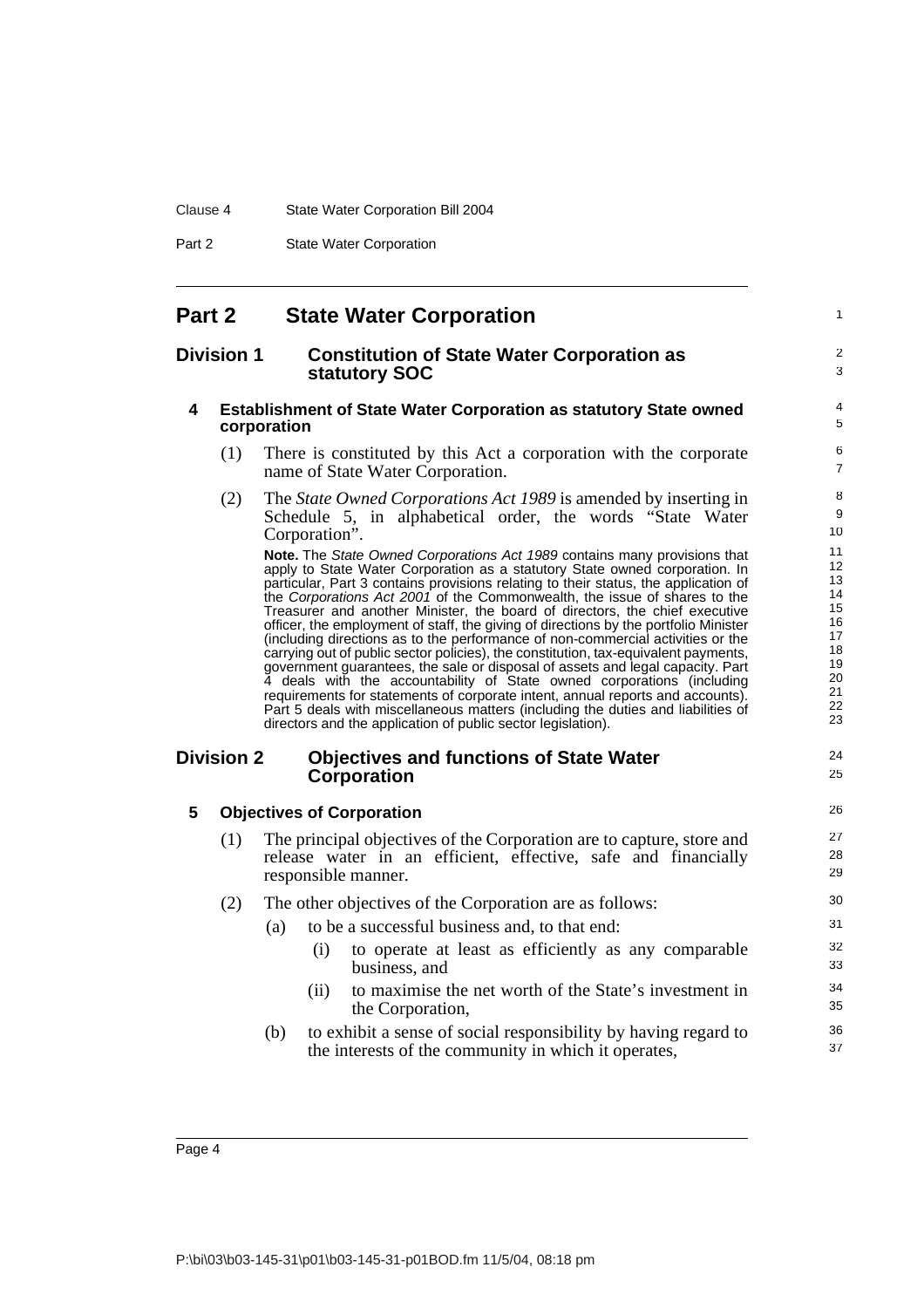<span id="page-16-0"></span>

|   |     | (c) | where its activities affect the environment, to conduct its<br>operations in compliance with the principles of ecologically<br>sustainable development contained in section 6 (2) of the<br>Protection of the Environment Administration Act 1991, |
|---|-----|-----|----------------------------------------------------------------------------------------------------------------------------------------------------------------------------------------------------------------------------------------------------|
|   |     | (d) | to exhibit a sense of responsibility towards regional<br>development and decentralisation in the way in which it<br>operates.                                                                                                                      |
|   | (3) |     | The other objectives of the Corporation are of equal importance, but<br>are not as important as the principal objectives of the Corporation.                                                                                                       |
|   | (4) |     | Section 20E of the State Owned Corporations Act 1989 does not<br>apply to the Corporation.                                                                                                                                                         |
| 6 |     |     | <b>Functions of Corporation</b>                                                                                                                                                                                                                    |
|   | (1) |     | The principal functions of the Corporation are as follows:                                                                                                                                                                                         |
|   |     | (a) | to capture and store water and to release water:                                                                                                                                                                                                   |
|   |     |     | (i)<br>to persons entitled to take the water, including release<br>to regional towns, and                                                                                                                                                          |
|   |     |     | for the purposes of flood management, and<br>(ii)                                                                                                                                                                                                  |
|   |     |     | for any other lawful purpose, including the release of<br>(iii)<br>environmental water,                                                                                                                                                            |
|   |     | (b) | to construct, maintain and operate water management works,                                                                                                                                                                                         |
|   |     | (c) | any other functions conferred or imposed on it by the<br>operating licence or by or under this or any other Act or law.                                                                                                                            |
|   | (2) |     | The Corporation may:                                                                                                                                                                                                                               |
|   |     | (a) | provide facilities or services that are necessary, ancillary or<br>incidental to its principal functions, and                                                                                                                                      |
|   |     | (b) | conduct any business or activity (whether or not related to its<br>principal functions) that it considers will further its<br>objectives.                                                                                                          |
|   |     |     |                                                                                                                                                                                                                                                    |

State Water Corporation **Part 2** 

- (3) The exercise by the Corporation of any of its functions is subject to the operating licence and any applicable requirements under the *Water Management Act 2000* or the *Water Act 1912*.
- (4) This section does not limit the functions of the Corporation apart from this section, but is subject to the provisions of the *State Owned Corporations Act 1989*, this Act and any other Act or law.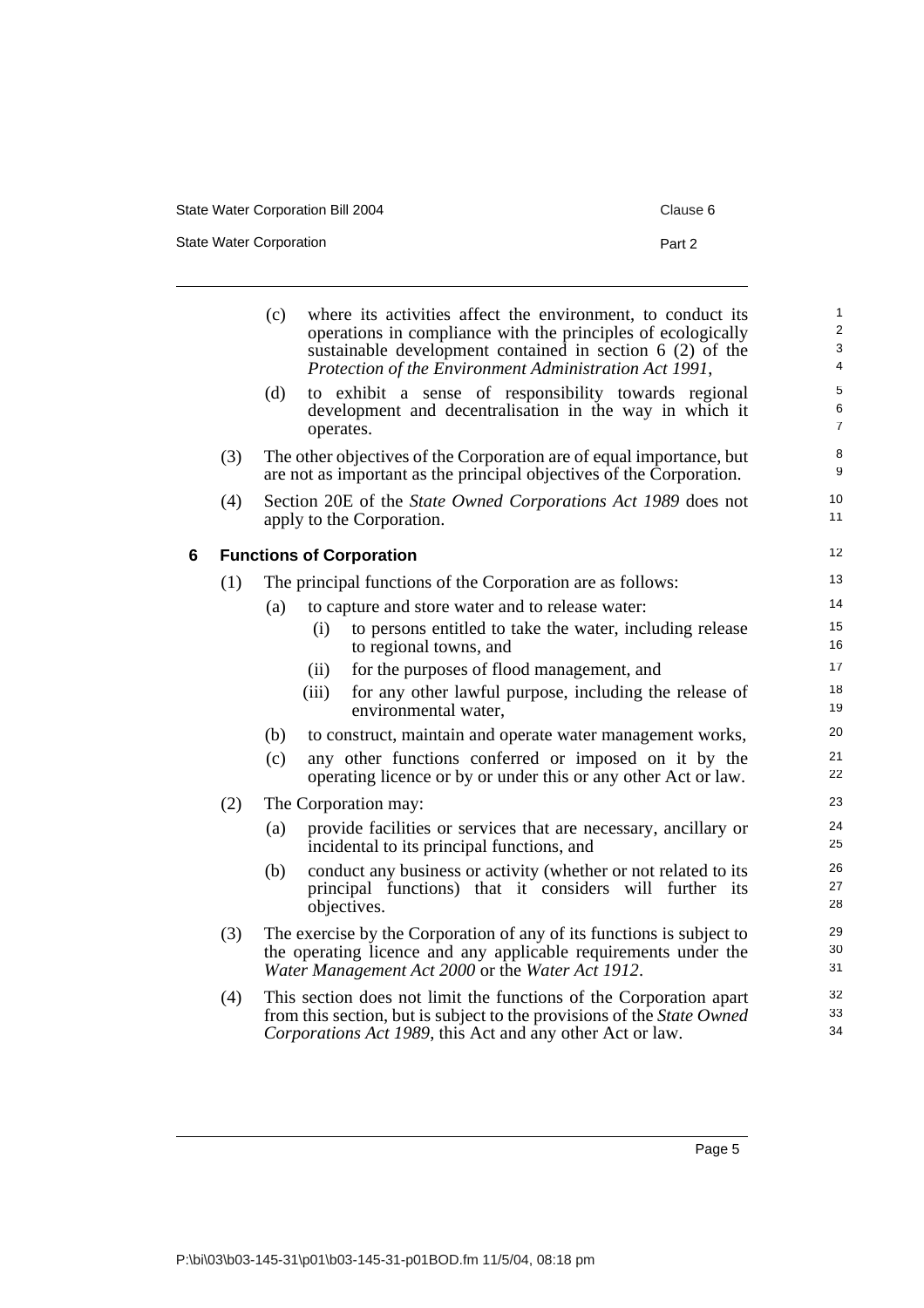#### Clause 7 State Water Corporation Bill 2004

Part 2 **State Water Corporation** 

#### <span id="page-17-1"></span><span id="page-17-0"></span>**Division 3 Management of State Water Corporation**

#### **7 Board of directors of Corporation**

(1) The board of directors of the Corporation is to consist of not fewer than 3 and not more than 8 directors appointed by the voting shareholders. The voting shareholders are to consult with the portfolio Minister on the persons recommended for appointment as directors.

1

- (2) The person for the time being holding office as chief executive officer of the Corporation is to be a director of the board.
- (3) Of the directors, one is to be a person who is selected from a panel of 3 persons nominated by the Labor Council of New South Wales by a selection committee consisting of 2 persons nominated by the voting shareholders and 2 persons nominated by the Labor Council of New South Wales.
- (4) The procedures for constituting the selection committee, for making nominations and for determining other matters relating to the selection process are to be determined by regulations under this Act or (subject to any such regulations) by the voting shareholders.
- (5) Schedule 8 to the *State Owned Corporations Act 1989* (clause 4 excepted) and section 20J (subsections (2)–(5) and (7) excepted) of that Act apply with respect to the board.

#### <span id="page-17-2"></span>**8 Chief executive officer**

- (1) The chief executive officer of the Corporation is to be appointed by the board after consultation with the voting shareholders and the portfolio Minister.
- (2) The board may remove a person from office as chief executive officer, at any time, for any or no reason and without notice, but only after consultation with the voting shareholders and the portfolio Minister.
- (3) The chief executive officer is entitled to be paid such remuneration (including travelling and subsistence allowances) as the board may determine after consultation with the voting shareholders.
- (4) The board may, after consultation with the voting shareholders and the portfolio Minister, fix the conditions of employment of the chief executive officer in so far as they are not fixed by or under any other Act or law.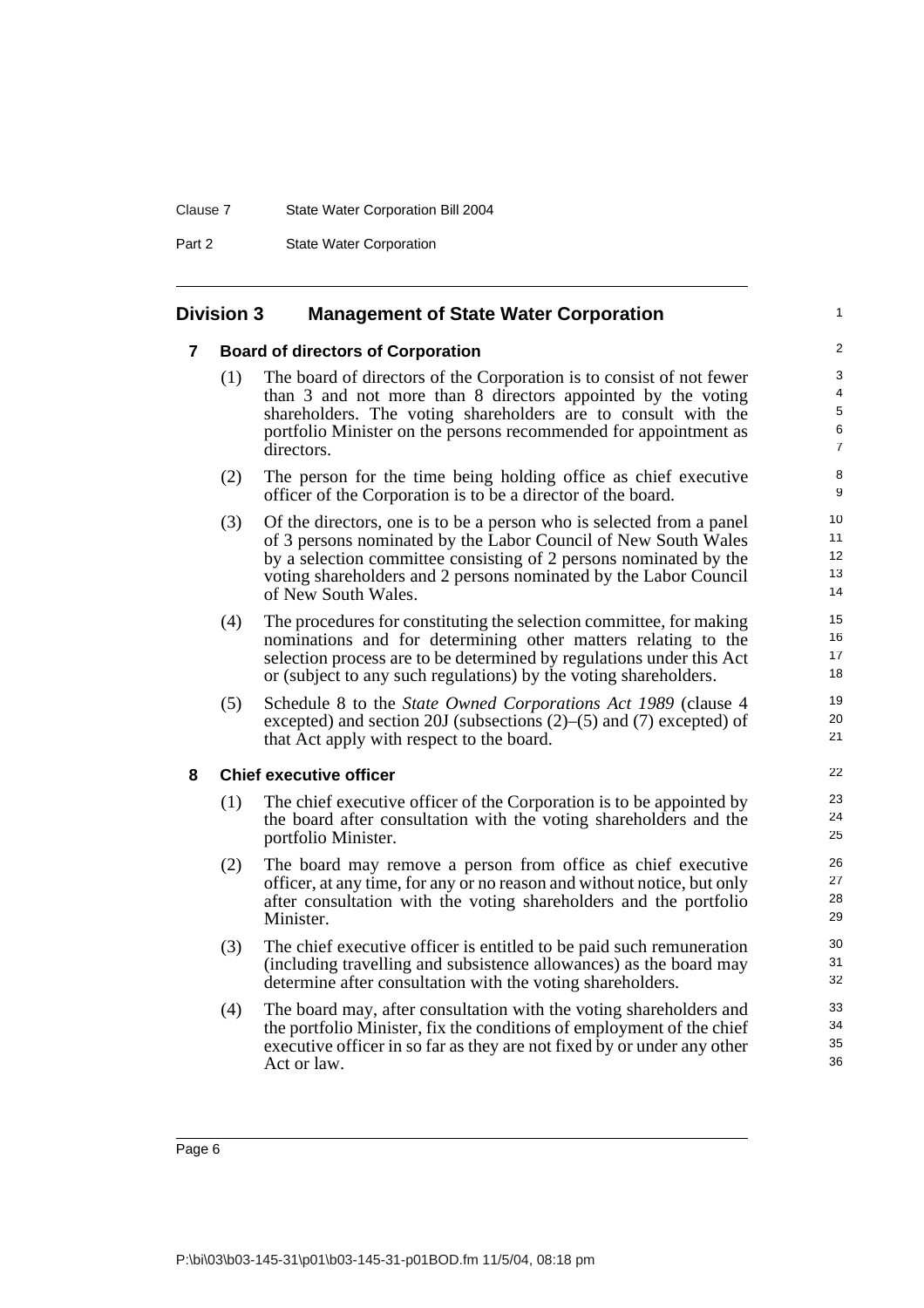<span id="page-18-2"></span><span id="page-18-1"></span><span id="page-18-0"></span>

|    | (5)               | The Public Sector Employment and Management Act 2002 (Chapter<br>5 included) does not apply to the chief executive officer.                                                                                 | 1<br>2                   |
|----|-------------------|-------------------------------------------------------------------------------------------------------------------------------------------------------------------------------------------------------------|--------------------------|
|    | (6)               | Clauses 1 and 4 of Schedule 9 to the State Owned Corporations Act<br>1989 have effect with respect to the chief executive officer.                                                                          | 3<br>4                   |
|    | (7)               | The provisions of section 20K (2) and (4) of the State Owned<br>Corporations Act 1989 do not apply to the chief executive officer.                                                                          | 5<br>6                   |
|    | (8)               | The provisions of this section are in addition to and (except to the<br>extent to which this section provides) do not derogate from the<br>provisions of the State Owned Corporations Act 1989.             | $\overline{7}$<br>8<br>9 |
| 9  |                   | Acting chief executive officer                                                                                                                                                                              | 10                       |
|    | (1)               | The board may, from time to time, appoint a person to act in the<br>office of chief executive officer during the illness or absence of the<br>chief executive officer of the Corporation.                   | 11<br>12<br>13           |
|    | (2)               | The board may remove a person from office as acting chief<br>executive officer, at any time, for any or no reason and without<br>notice.                                                                    | 14<br>15<br>16           |
|    | (3)               | A person, while acting in the office of chief executive officer:                                                                                                                                            | 17                       |
|    |                   | has all the functions of the chief executive officer and is taken<br>(a)<br>to be the chief executive officer, and                                                                                          | 18<br>19                 |
|    |                   | is entitled to be paid such remuneration (including travelling<br>(b)<br>and subsistence allowances) as the board may determine.                                                                            | 20<br>21                 |
|    | (4)               | For the purposes of this section, a vacancy in the office of a chief<br>executive officer is regarded as an absence from office of the chief<br>executive officer.                                          | 22<br>23<br>24           |
|    | (5)               | The board is not to appoint a person to act in the office of chief<br>executive officer during any vacancy in that office without the<br>concurrence of the voting shareholders and the portfolio Minister. | 25<br>26<br>27           |
|    | (6)               | The provisions of this section are in addition to and (except to the<br>extent to which this section provides) do not derogate from the<br>provisions of the State Owned Corporations Act 1989.             | 28<br>29<br>30           |
|    | <b>Division 4</b> | Transfer of assets, rights and liabilities                                                                                                                                                                  | 31                       |
| 10 |                   | Transfer of specified assets, rights and liabilities                                                                                                                                                        | 32                       |
|    | (1)               | The Minister may, with the concurrence of the voting shareholders,<br>by order in writing, transfer to the Corporation such of the assets,                                                                  | 33<br>34                 |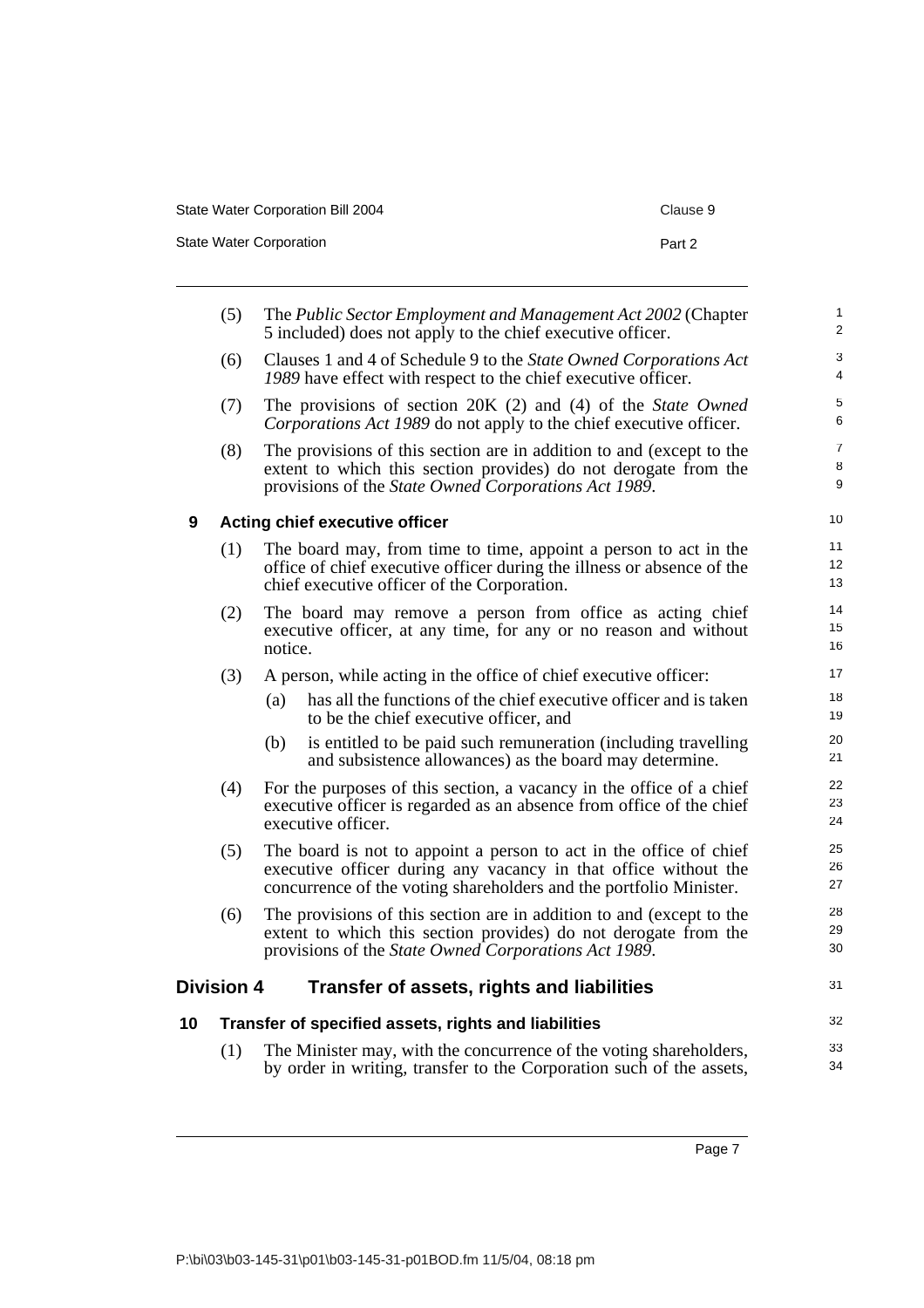#### Clause 11 State Water Corporation Bill 2004

Part 2 **State Water Corporation** 

rights and liabilities of the Ministerial Corporation, the State or a public or local authority as are specified or referred to in the order.

25

- (2) The Minister may, with the concurrence of the voting shareholders, by order in writing, transfer to the Ministerial Corporation or to any other person or body on behalf of the State such of the assets, rights and liabilities of the Corporation, as are specified or referred to in the order.
- (3) The Minister is not to make an order under subsection (1) or (2) unless the relevant person or body from whom, or to whom, the assets, rights or liabilities are to be transferred has consented to the transfer.
- (4) The fee simple in land that comprises the bed of any river, lake or estuary is not to be transferred to the Corporation under this section unless the Minister administering the *Crown Lands Act 1989* has been consulted in relation to the transfer.
- (5) Subsection (4) does not prevent the transfer to the Corporation of the ownership of any works installed in or on the bed of any river, lake or estuary.
- (6) An order under this section may be made on such terms and conditions as are specified or referred to in the order.
- (7) Schedule 1 applies to any transfer of assets, rights or liabilities under this section.
- (8) Section 20C of the *State Owned Corporations Act 1989* does not apply to the transfer of assets, rights or liabilities to the Corporation.

#### <span id="page-19-0"></span>**Division 5 Operating licence**

#### <span id="page-19-1"></span>**11 Grant of operating licence**

- (1) The Governor, on the recommendation of the portfolio Minister, may grant an operating licence to the Corporation to enable the Corporation, in accordance with this Act, to carry out its functions.
- (2) Except to the extent to which this Act expressly provides, nothing in the operating licence limits the requirements imposed by or under any other Act or law with respect to the functions referred to in subsection  $(1)$ .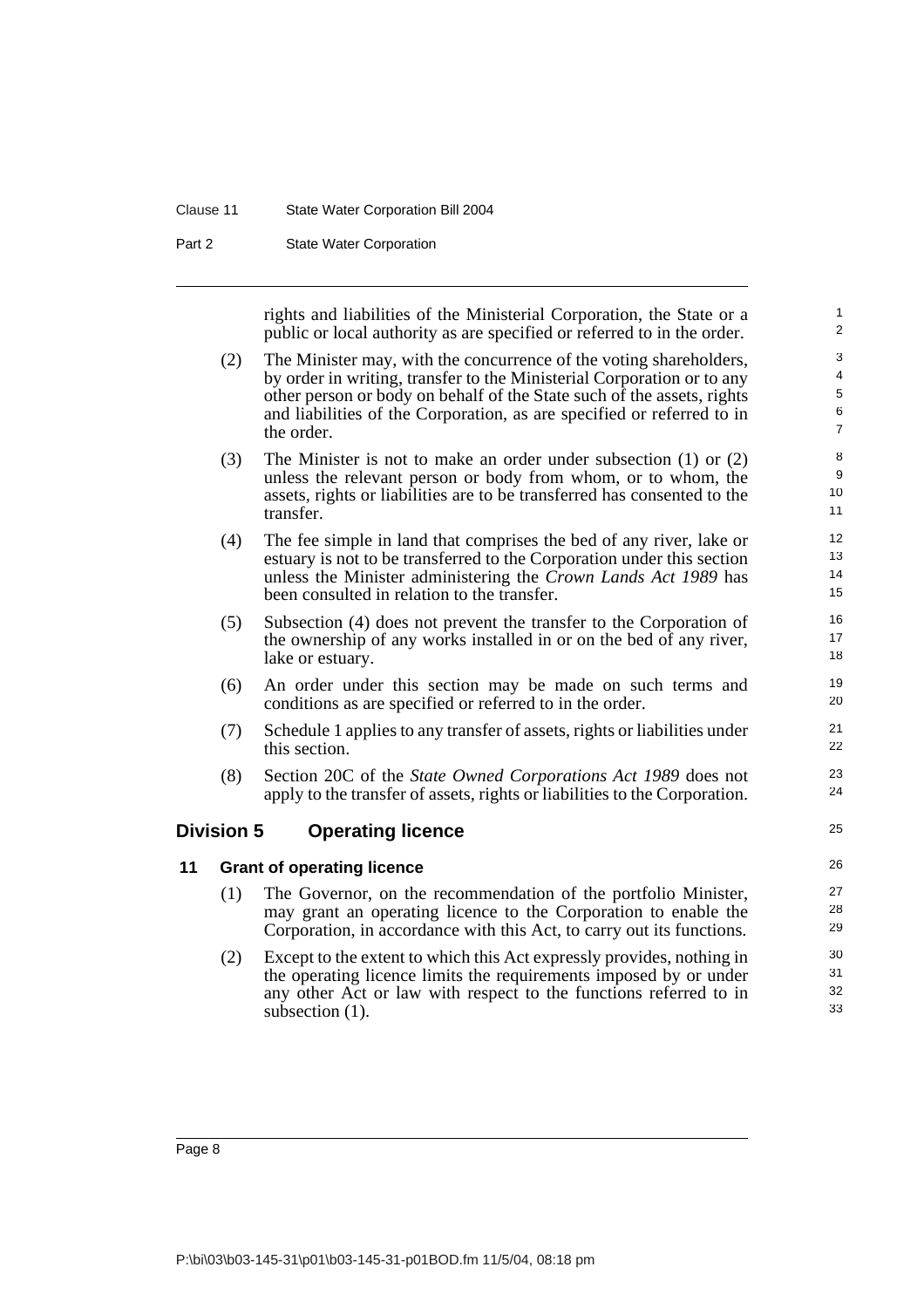| State Water Corporation Bill 2004 |  |
|-----------------------------------|--|
|-----------------------------------|--|

State Water Corporation **Part 2** 

#### <span id="page-20-0"></span>**12 Terms and conditions of operating licence** (1) The operating licence is subject to the terms and conditions determined by the Governor, on the recommendation of the portfolio Minister, but must include terms or conditions under which the Corporation is required: (a) to provide, construct, operate, manage and maintain efficient, co-ordinated and commercially viable systems and services to capture, store and release water, and (b) to ensure that the systems and services meet the performance standards specified in the operating licence in relation to water delivery and any other applicable requirements set out in the operating licence. (2) The terms and conditions of the operating licence are to make provision for the preparation of operational audits by the Tribunal. (3) The terms and conditions of the operating licence may confer on the Corporation any specified functions of: (a) the Minister administering the *Water Management Act 2000* under that Act or the *Water Act 1912*, or (b) the Ministerial Corporation under any Act or law. (4) A function is not to be conferred under subsection (3) unless the Minister administering the *Water Management Act 2000* or the Premier provides his or her concurrence to the conferral of the function. (5) A function of the Minister referred to in subsection (3) (a) or of the Ministerial Corporation conferred on the Corporation under subsection (3) may also be exercised by the Minister or the Ministerial Corporation (as the case requires) despite that conferral. However, a function may be conferred exclusively on the Corporation if the Minister administering the *Water Management Act 2000* or the Premier provides his or her concurrence to the exclusive conferral of the function. (6) The conferral of functions under subsection (3) has effect according to its tenor. **13 Amendment of operating licence** (1) The Governor, on the recommendation of the portfolio Minister, 1  $\overline{2}$ 3 4 5 6 7 8  $\mathsf{o}$ 10 11 12 13 14 15 16 17 18 19 20 21 22 23 24 25 26 27 28 29 30 31 32 33 34 35

<span id="page-20-1"></span>may amend or substitute the operating licence or impose, amend or

36 37

revoke conditions of the operating licence.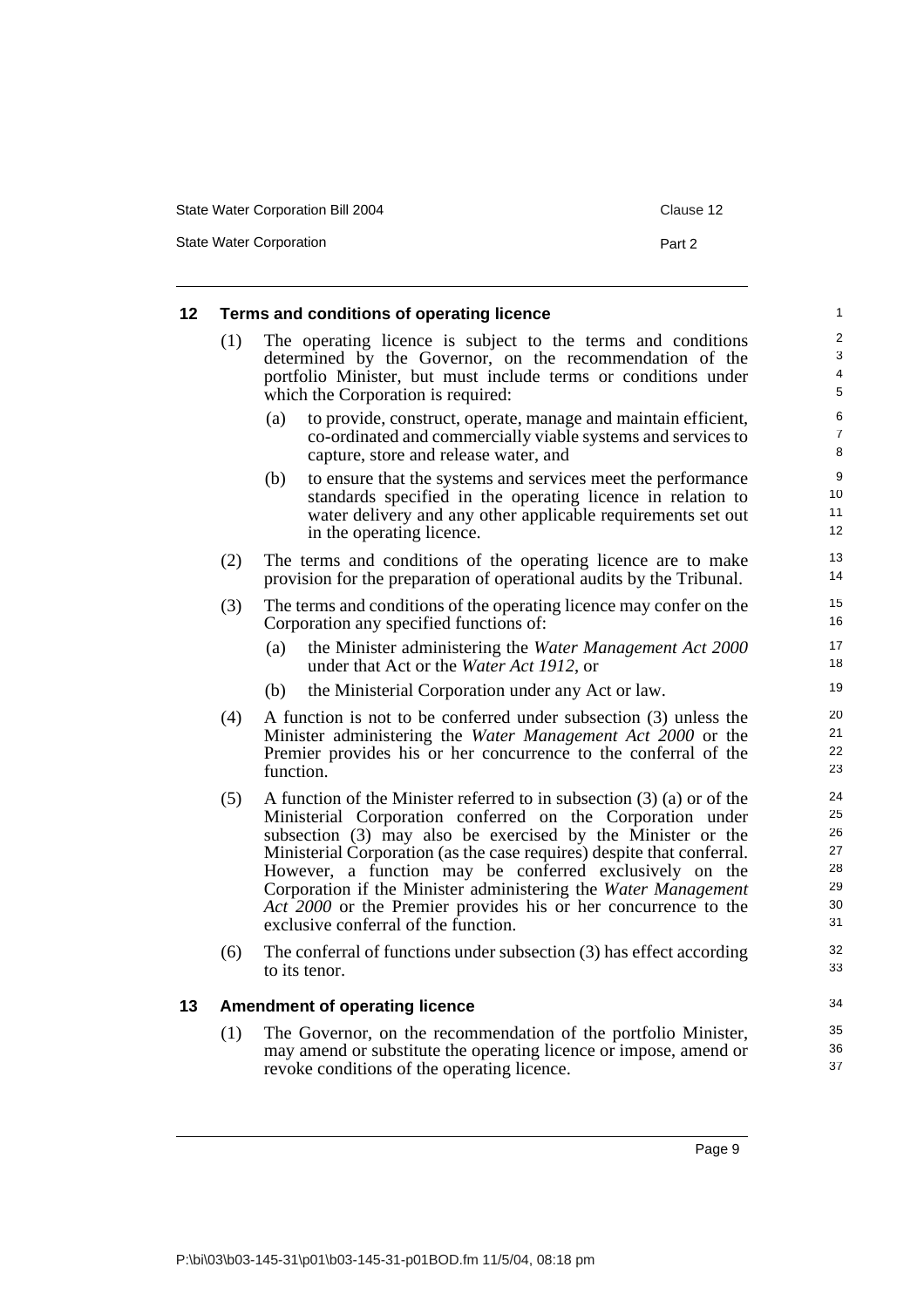#### Clause 14 State Water Corporation Bill 2004

Part 2 **State Water Corporation** 

<span id="page-21-1"></span><span id="page-21-0"></span>

|    | (2) |     | The portfolio Minister is to consult with the Corporation before<br>making a recommendation to the Governor under subsection (1).                                                                                                                                                     | $\mathbf{1}$<br>2    |
|----|-----|-----|---------------------------------------------------------------------------------------------------------------------------------------------------------------------------------------------------------------------------------------------------------------------------------------|----------------------|
| 14 |     |     | <b>Term of operating licence</b>                                                                                                                                                                                                                                                      | 3                    |
|    | (1) |     | The initial term of the operating licence is to be for a maximum of<br>3 years, as determined by the Governor.                                                                                                                                                                        | 4<br>5               |
|    | (2) |     | After the initial term, the Governor may renew the operating licence<br>for a maximum of 5 years at a time.                                                                                                                                                                           | 6<br>$\overline{7}$  |
|    | (3) |     | The operating licence may be renewed even if its term has expired.                                                                                                                                                                                                                    | 8                    |
| 15 |     |     | Area covered by operating licence                                                                                                                                                                                                                                                     | 9                    |
|    | (1) |     | The area of operations of the Corporation is the whole of the State,<br>other than the following areas:                                                                                                                                                                               | 10<br>11             |
|    |     | (a) | the area of operations of Sydney Water Corporation within<br>the meaning of the Sydney Water Act 1994,                                                                                                                                                                                | 12<br>13             |
|    |     | (b) | the area of operations of Sydney Catchment Authority within<br>the meaning of the Sydney Water Catchment Management Act<br>1998,                                                                                                                                                      | 14<br>15<br>16       |
|    |     | (c) | the area of operations of Hunter Water Corporation within the<br>meaning of the <i>Hunter Water Act 1991</i> ,                                                                                                                                                                        | 17<br>18             |
|    |     | (d) | the area of operations of a water supply authority.                                                                                                                                                                                                                                   | 19                   |
|    | (2) |     | Despite subsection $(1)$ $(b)$ and $(d)$ , the area of operations of the<br>Corporation includes the area of operations of the Corporation in its<br>capacity as a water supply authority in relation to the Fish River<br>water supply scheme.                                       | 20<br>21<br>22<br>23 |
|    | (3) |     | Despite subsection (1), the operating licence may authorise the<br>Corporation to carry out any of its functions:                                                                                                                                                                     | 24<br>25             |
|    |     | (a) | outside the State, or                                                                                                                                                                                                                                                                 | 26                   |
|    |     | (b) | in any of the areas referred to in subsection $(1)$ $(a)$ – $(d)$ with<br>the agreement of Sydney Water Corporation, Sydney<br>Catchment Authority, Hunter Water Corporation or the water<br>supply authority, respectively (the <i>relevant body</i> ).                              | 27<br>28<br>29<br>30 |
|    | (4) |     | If, under subsection $(3)$ (b), the Corporation is to carry out its<br>functions in more than one of the areas referred to in subsection $(1)$<br>$(a)$ – $(d)$ , the Corporation is to obtain the agreement of each relevant<br>body in relation to the exercise of those functions. | 31<br>32<br>33<br>34 |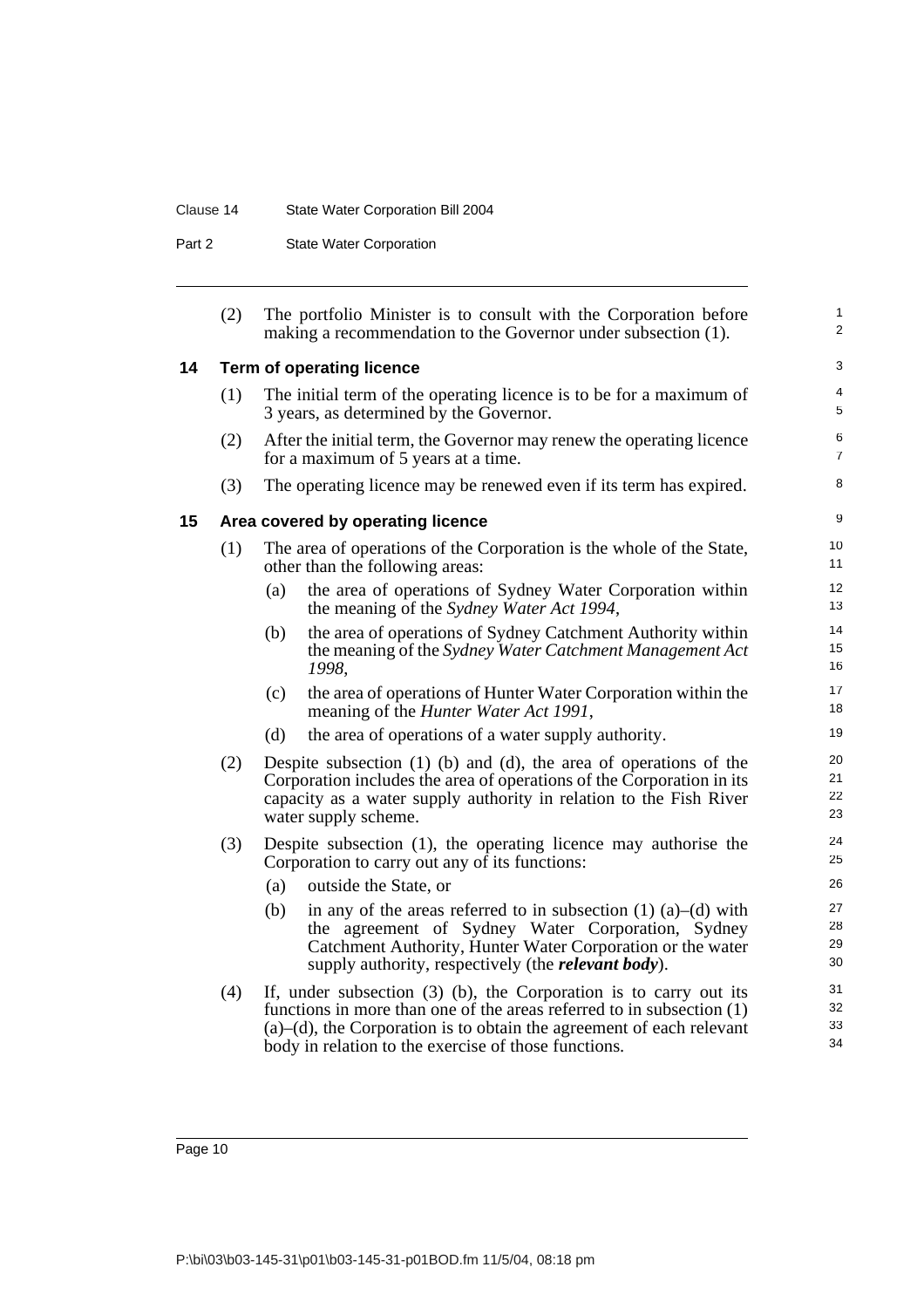State Water Corporation Bill 2004 Clause 16 State Water Corporation **Part 2** 

- (5) Nothing in this Act affects the area of operations of Sydney Water Corporation, Sydney Catchment Authority or Hunter Water Corporation.
- (6) In this section, a reference to the *area of operations* of a water supply authority means the area of operations prescribed for that water supply authority by regulations made under section 289 (1) of the *Water Management Act 2000*.

## <span id="page-22-0"></span>**16 Contravention of operating licence**

- (1) If, in the opinion of the portfolio Minister, the Corporation contravenes the operating licence, the portfolio Minister may cause a notice to be served on the Corporation requiring it to rectify the contravention within a specified period.
- (2) If, in the opinion of the portfolio Minister, the Corporation contravenes the operating licence, and whether or not a notice has been served under subsection (1) or the period specified in the notice has ended, the Governor may direct that the Corporation is to pay a monetary penalty of an amount to be determined by the Governor.
- (3) The fact that the Governor has directed that action be taken under this section does not prevent the Governor directing that the same or other action under this section be taken if the contravention continues or a fresh contravention occurs.
- (4) The operating licence may make provision for advice to be furnished to the portfolio Minister in connection with the exercise of the portfolio Minister's functions under this section.
- (5) A penalty imposed under this section may be recovered in any court of competent jurisdiction as if it were a debt due to the State.

## <span id="page-22-1"></span>**17 Contravention of operating licence: action by Tribunal**

- (1) The Tribunal may impose a monetary penalty on the Corporation if the Corporation contravenes the operating licence.
- (2) The Tribunal may, instead of imposing a monetary penalty, require the Corporation to take such action as the Tribunal considers appropriate in the circumstances, including (for example) requiring the sending of information to customers or the publication of notices in newspapers.
- (3) The Tribunal may not require action to be taken under subsection (2) by the Corporation if the cost of that action would exceed the

Page 11

7 8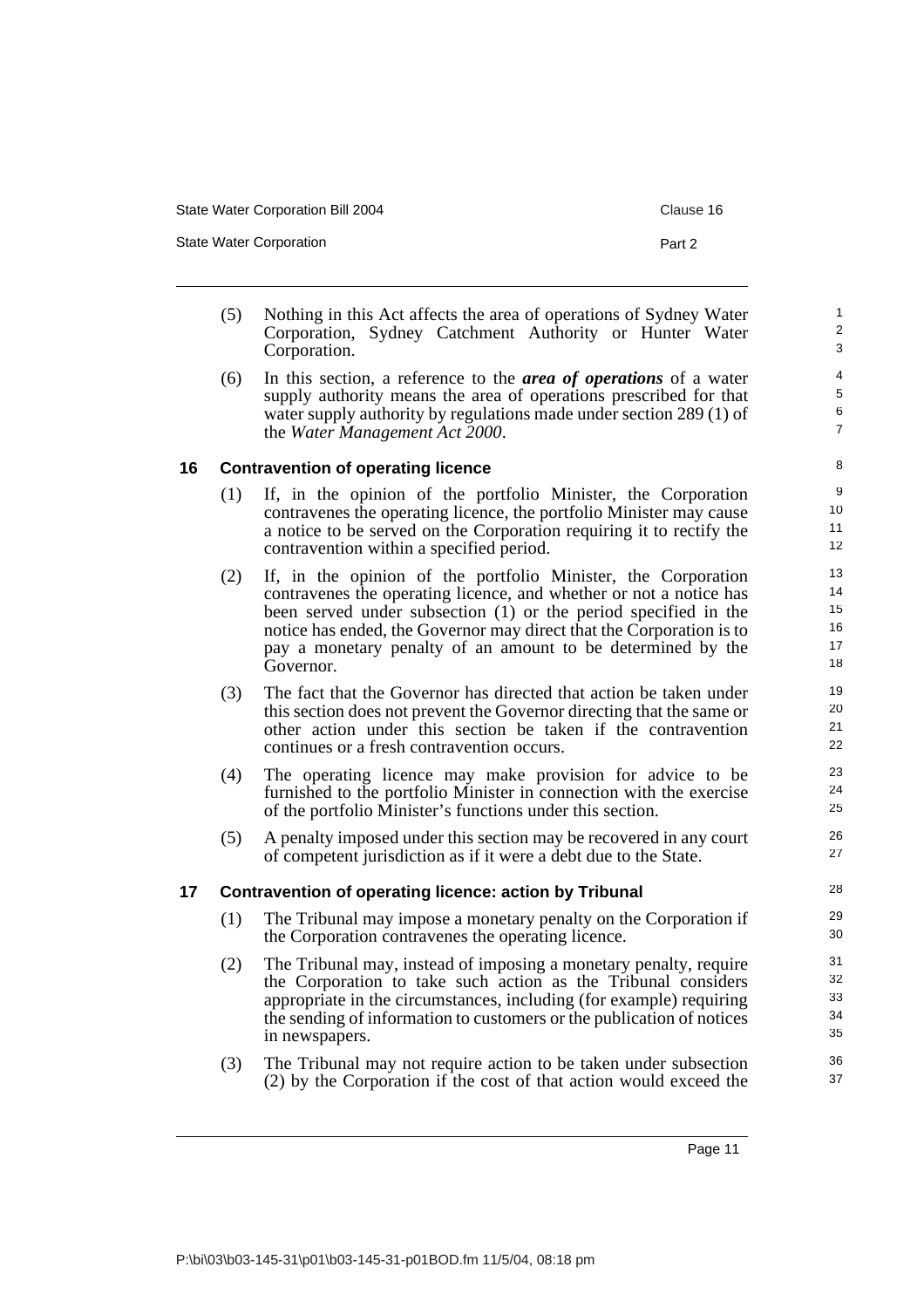#### Clause 17 State Water Corporation Bill 2004

Part 2 **State Water Corporation** 

monetary penalty that the Tribunal could impose under this section on the Corporation.

- (4) If the Tribunal requires information to be sent to a customer under subsection (2), the Corporation may satisfy that requirement by sending the information to the customer with the next account or bill to be sent to the customer by the Corporation or, if the Corporation is sending other information to that customer before the next account or bill, with that other information.
- (5) Action may be taken under this section only if the Corporation has knowingly contravened the operating licence.
- (6) The monetary penalty that the Tribunal may impose under this section must not exceed \$10,000 for the first day on which the contravention concerned occurs and a further \$1,000 for each subsequent day (not exceeding 30 days) on which the contravention continues.
- (7) The Tribunal must not take action under this section unless:
	- (a) the Tribunal has considered whether the contravention has been or is likely to be the subject of any other penalty or action or any claim for compensation, and is satisfied that it is nevertheless appropriate to take action under this section, and
	- (b) the Tribunal has considered the action that the Corporation has taken or is likely to take in respect of the contravention and the cost to the Corporation in taking that action, and is satisfied that it is nevertheless appropriate to take action under this section.
- (8) The Tribunal is required to consider the seriousness of the contravention concerned in determining whether to impose a monetary penalty under this section.
- (9) The Tribunal must not take action under this section unless:
	- (a) notice of the proposed action has been given to the Corporation, and
	- (b) the Corporation has been given a reasonable opportunity to make submissions with respect to the proposed action, and
	- (c) the Tribunal has given due consideration to any such submissions.
- (10) The Tribunal must not take action under this section in respect of a contravention if any action has already been taken under section 16 in respect of the contravention.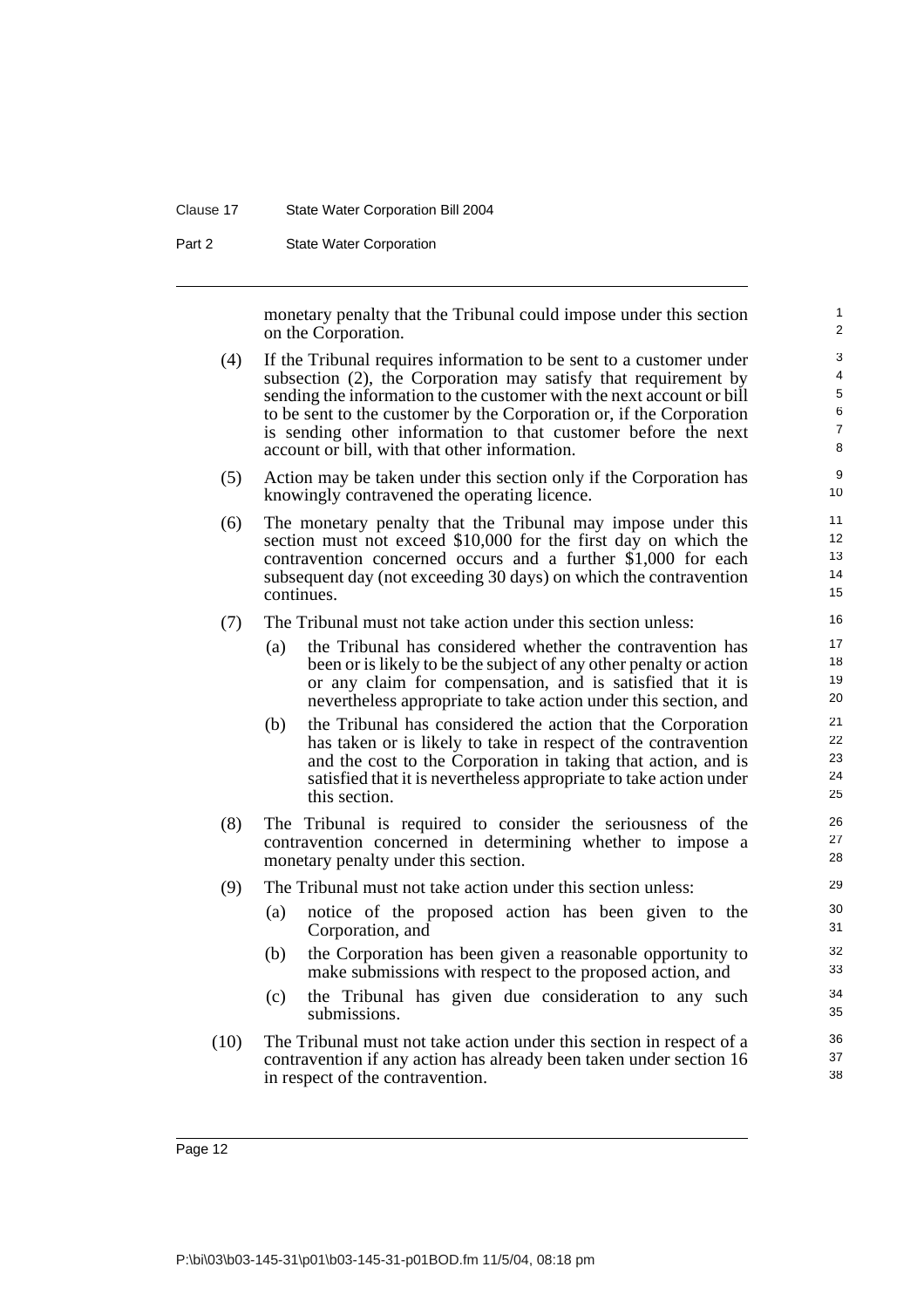| State Water Corporation Bill 2004 | Clause 18 |
|-----------------------------------|-----------|
| State Water Corporation           | Part 2    |

<span id="page-24-1"></span><span id="page-24-0"></span>

|    | (11)    |     |      | Nothing in this section affects any powers under section 16 in<br>respect of a contravention, whether or not the Tribunal has already<br>taken action under this section in respect of the contravention.                                                  | $\mathbf 1$<br>$\overline{2}$<br>3 |
|----|---------|-----|------|------------------------------------------------------------------------------------------------------------------------------------------------------------------------------------------------------------------------------------------------------------|------------------------------------|
|    | (12)    |     |      | A penalty imposed under this section may be recovered in any court<br>of competent jurisdiction as if it were a debt due to the State.                                                                                                                     | $\overline{\mathbf{4}}$<br>5       |
| 18 | licence |     |      | Review of certain decisions of Tribunal concerning operating                                                                                                                                                                                               | 6<br>$\overline{7}$                |
|    | (1)     |     |      | The Corporation, if aggrieved by a decision of the Tribunal to take<br>action under section 17 in relation to the Corporation, may apply to<br>the Administrative Decisions Tribunal for a review of the decision.                                         | 8<br>9<br>10                       |
|    | (2)     |     |      | Section 53 (Internal reviews) of the Administrative Decisions<br><i>Tribunal Act 1997</i> does not apply to such a decision of the Tribunal.                                                                                                               | 11<br>12                           |
| 19 |         |     |      | <b>Cancellation of operating licence</b>                                                                                                                                                                                                                   | 13                                 |
|    | (1)     | if: |      | The operating licence may be cancelled by the Governor, but only                                                                                                                                                                                           | 14<br>15                           |
|    |         | (a) |      | the Corporation ceases, otherwise than as authorised by the<br>operating licence, to carry out its functions in accordance with<br>the operating licence in the area of operations of the<br>Corporation for any reason, or                                | 16<br>17<br>18<br>19               |
|    |         | (b) |      | the Corporation:                                                                                                                                                                                                                                           | 20                                 |
|    |         |     | (i)  | is, in the opinion of the portfolio Minister, in material<br>default in complying with the operating licence, viewed<br>in terms of the operation of the operating licence as a<br>whole, and                                                              | 21<br>22<br>23<br>24               |
|    |         |     | (ii) | has not, within the time specified by the portfolio<br>Minister in a notice to the Corporation, either rectified<br>the default or shown cause, to the satisfaction of the<br>portfolio Minister, why the operating licence should not<br>be cancelled, or | 25<br>26<br>27<br>28<br>29         |
|    |         | (c) |      | the Corporation has been convicted on more than 3 occasions<br>within a period of 12 months of offences that are punishable<br>by a fine of at least \$10,000 or, if the Corporation were a<br>natural person, imprisonment for 12 months or more.         | 30<br>31<br>32<br>33               |
|    | (2)     |     |      | A notice under section 16 $(1)$ can be regarded also as a notice for the<br>purposes of subsection $(1)$ (b) $(ii)$ .                                                                                                                                      | 34<br>35                           |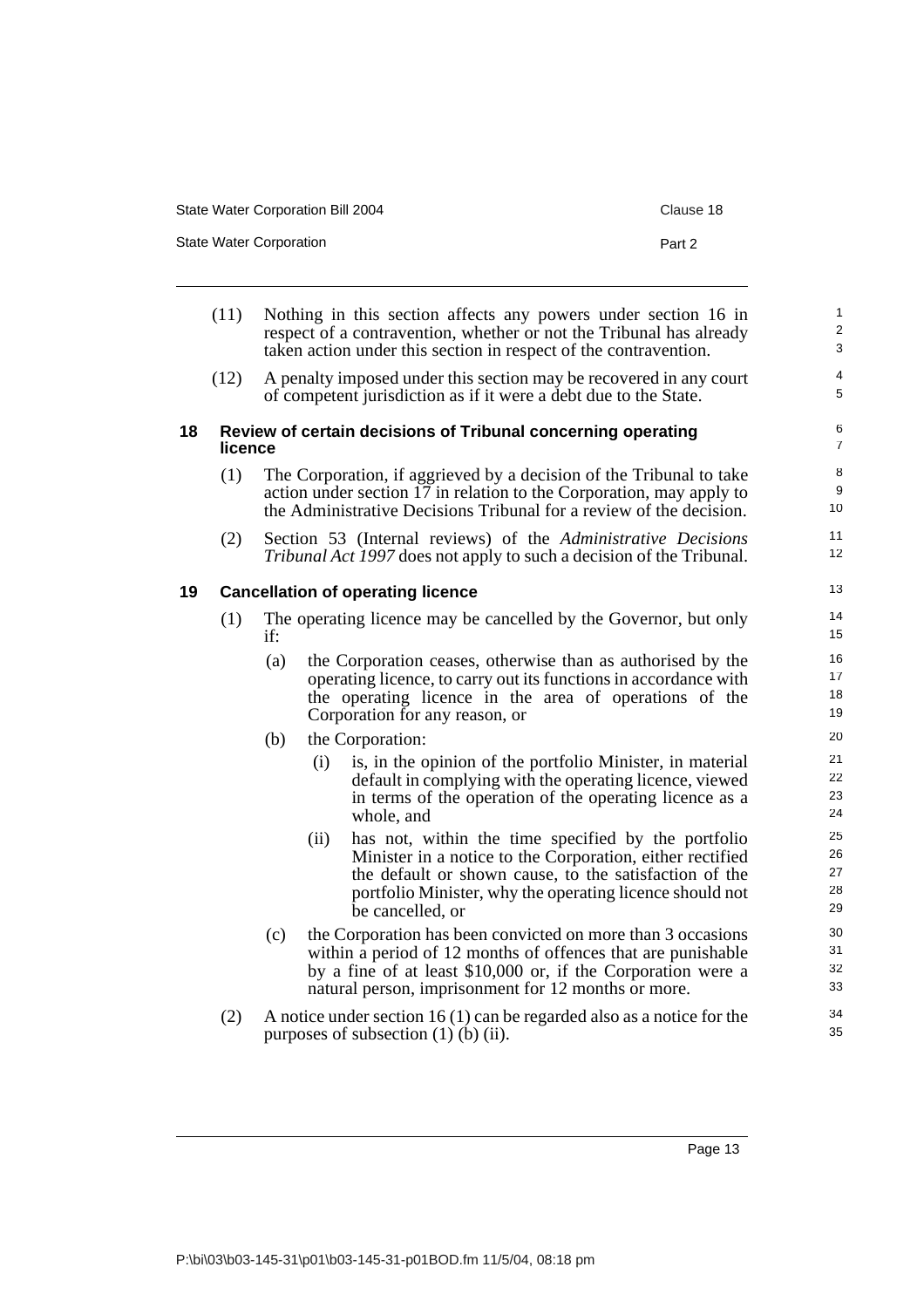#### Clause 20 State Water Corporation Bill 2004

Part 2 **State Water Corporation** 

(3) If the operating licence is cancelled under this section, the Governor may, by order published in the Gazette, transfer to the Ministerial Corporation, the State or a public or local authority (as specified in the order), from a date specified in the order, the assets and rights of the Corporation that are specified in the order and that, in the opinion of the portfolio Minister, are necessary to enable the Ministerial Corporation, the State or the public or local authority to exercise such of the functions exercisable (or formerly exercisable) by the Corporation as appear to be necessary in the public interest.

20

- (4) An order under this section may provide for:
	- (a) the Ministerial Corporation, the State or a public or local authority to assume those liabilities of the Corporation that the Governor considers appropriate and specifies in the order, or
	- (b) the Ministerial Corporation, the State or a public or local authority to pay the whole or any part of the liabilities of the Corporation.
- (5) Schedule 1 applies to any transfer of assets, rights or liabilities under this section.

#### <span id="page-25-0"></span>**Division 6 General**

#### <span id="page-25-1"></span>**20 Foundation charter of Corporation**

For the purposes of the *State Owned Corporations Act 1989*, the foundation charter of the Corporation is this Part (but not the remainder of this Act).

**Note.** Section 3 of the *State Owned Corporations Act 1989* defines the foundation charter of a statutory State owned corporation (*SOC*) as the whole of any Act by which a SOC is established for the purposes of the *State Owned Corporations Act 1989* and, in particular, for the purpose of the provisions relating to the legal capacity of statutory SOCs and assumptions that they have complied with that Act and their foundation charter.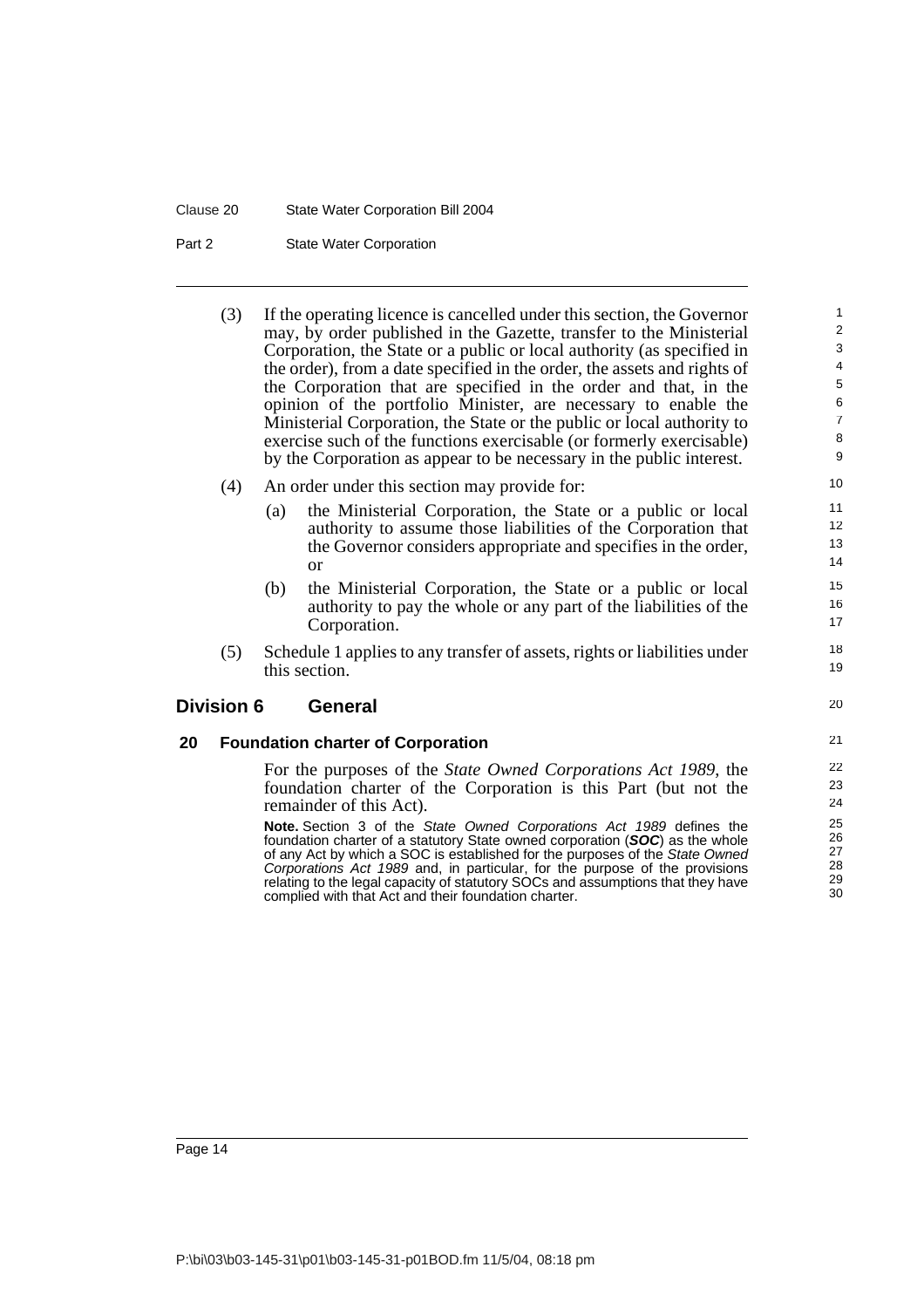Powers of State Water Corporation

| art. |  |
|------|--|
|      |  |

#### <span id="page-26-2"></span><span id="page-26-1"></span><span id="page-26-0"></span>**Part 3 Powers of State Water Corporation 21 Ownership of works** (1) The Corporation is the owner of all works installed by, vested in or transferred to the Corporation in or on any land (including the bed of any river, lake or estuary) whether or not the land is owned by the Corporation. (2) The Corporation may, subject to this and any other Act or law and for purposes consistent with its objectives: (a) build and install works, and (b) operate, repair, replace, maintain, remove, extend, expand, connect, disconnect, improve or do any other things that are necessary or appropriate to any of its works, and (c) sell, demolish or otherwise deal with any of its works. (3) Part 3 and section 91 (b) and (c) of the *Public Works Act 1912* do not apply in respect of works owned by the Corporation. **22 Acquisition of land for purposes of this Act** (1) The Corporation may acquire land (including an interest in land) for the purposes of this Act. (2) Other purposes for which land may be acquired under this section include the purposes of a future sale, lease or disposal, that is, to enable the Corporation to exercise its functions in relation to land under this Act. (3) Land that the Corporation is authorised to acquire under this section may be acquired by agreement or by compulsory process in accordance with the *Land Acquisition (Just Terms Compensation) Act 1991*. (4) For the purposes of the *Public Works Act 1912*: (a) an acquisition in accordance with this section is taken to be for an authorised work, and (b) the Corporation is, in relation to that work, taken to be the Constructing Authority, and (c) Part 3 and section 91 (b) and (c) of that Act do not apply in respect of that work. 1  $\mathfrak{p}$ 3 4 5 6 7 8 9 10 11 12 13 14 15 16 17 18 19  $20$ 21 22 23 24 25 26 27 28 29 30 31 32 33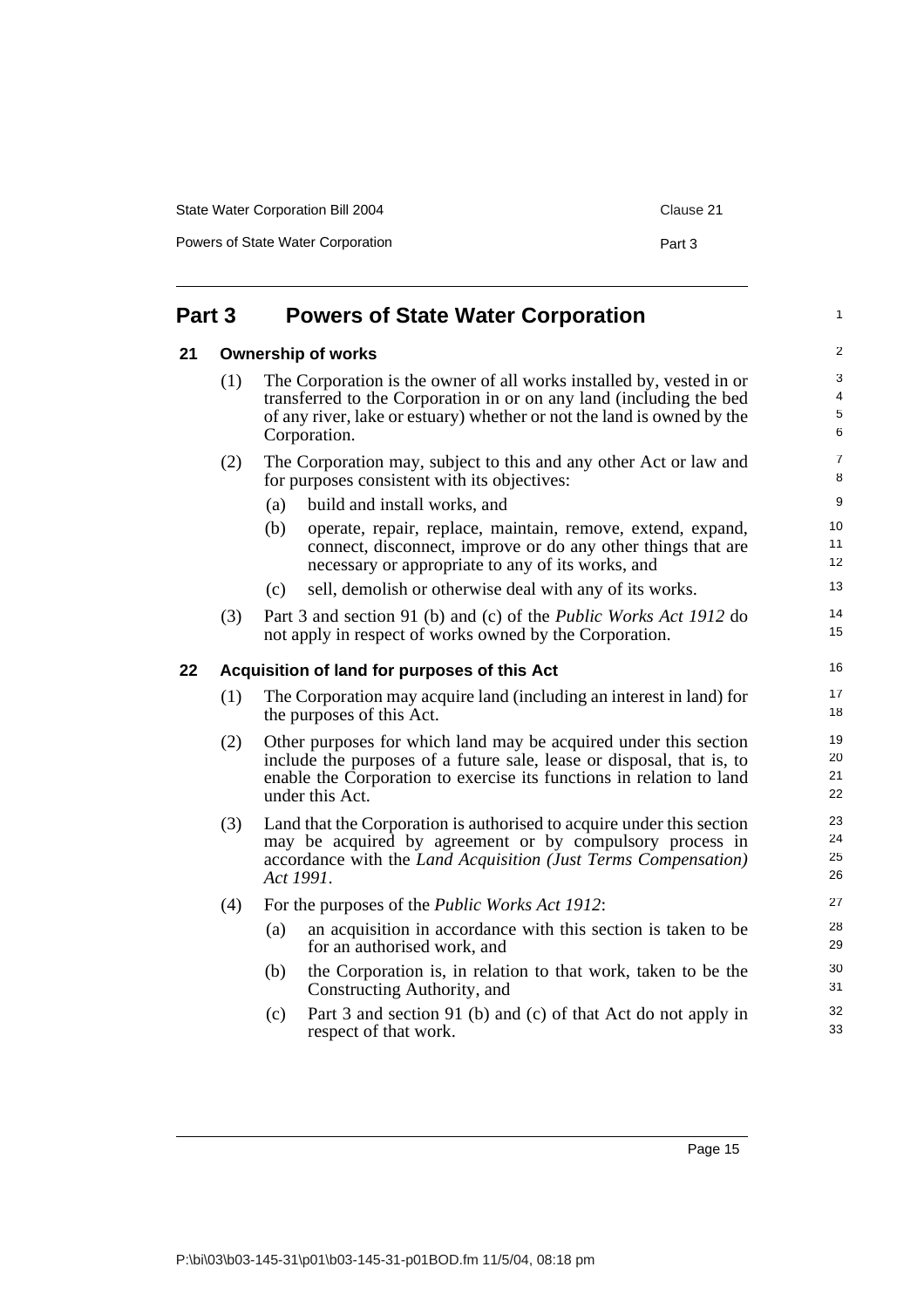#### Clause 23 State Water Corporation Bill 2004

Part 3 Powers of State Water Corporation

| (5) | The Corporation may not give a proposed acquisition notice under                      |
|-----|---------------------------------------------------------------------------------------|
|     | the Land Acquisition (Just Terms Compensation) Act 1991 for the                       |
|     | purposes of this or any other Act, without the approval of the<br>portfolio Minister. |

(6) Any such acquisition is not void merely because it is expressed to be for the purposes of the Corporation or for the purposes of this Act.

#### <span id="page-27-0"></span>**23 Entry on land**

- (1) The Corporation has, for the purposes of exercising its functions under this or any other Act, the powers of entry on land that a water supply authority has under sections 296 and 297 of the *Water Management Act 2000*.
- (2) For the purposes of this section, the reference in section 297 (1) (d) of the *Water Management Act 2000* to an offence against that Act is taken to include a reference to an offence under this Act.

#### <span id="page-27-1"></span>**24 Power to break up roads**

- (1) The Corporation may, on giving reasonable notice to persons likely to be affected, open and break up:
	- (a) the soil and pavement of a public road or public reserve, and
	- (b) any sewer, drain or tunnel in or under a public road or public reserve,

for the purpose of exercising its functions under this or any other Act.

- (2) The statutory body having the control and management of a public road or public reserve may, as prescribed by the regulations, require the Corporation to comply with conditions in exercising its powers under subsection (1), including conditions for restoration of the surface and removal of rubbish.
- (3) If a public road or public reserve is damaged by a leakage from, or a bursting of, the Corporation's water main, the statutory body having the control and management of the public road or public reserve may require the Corporation to make good the damage without delay.
- (4) If the Corporation fails:
	- (a) to comply with a condition in force under subsection (2), or
	- (b) to comply with a requirement under subsection (3),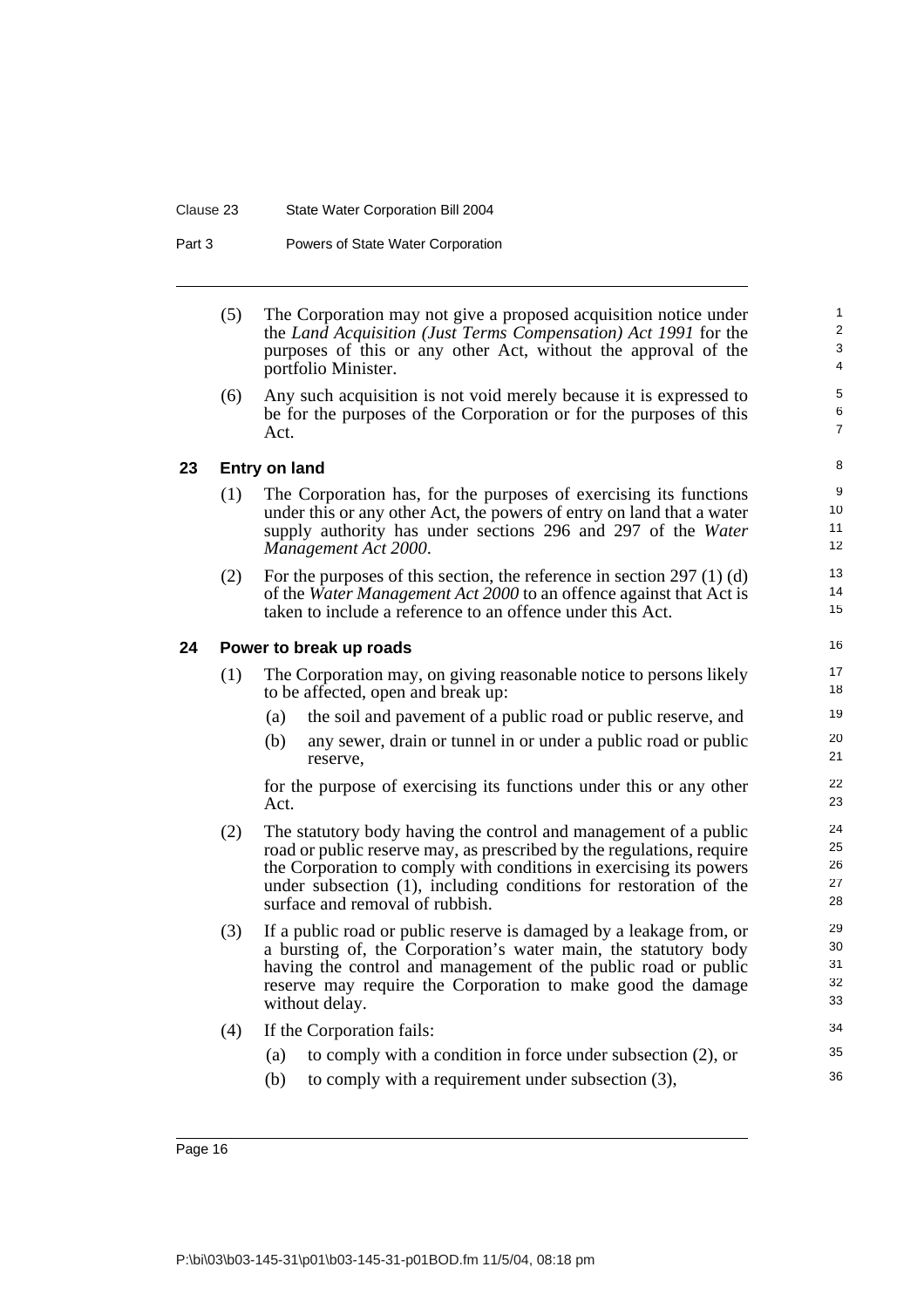| State Water Corporation Bill 2004 | Clause 25 |
|-----------------------------------|-----------|
| Powers of State Water Corporation | Part 3    |

the statutory body affected by the failure may remedy it and recover the cost of doing so in a court of competent jurisdiction as a debt owed to the statutory body by the Corporation.

#### <span id="page-28-0"></span>**25 Altering position of conduits**

- (1) If:
	- (a) the Corporation, in order to exercise its functions, needs an alteration to be made in the position of a conduit owned by another person, and
	- (b) the alteration would not permanently damage the conduit or adversely affect its operation,

the Corporation may serve on the person a written notice that complies with subsection (2).

- (2) A notice must:
	- (a) specify the alteration needed, and
	- (b) require the alteration to be made within a reasonable time stated in the notice, and
	- (c) include an undertaking by the Corporation to pay the reasonable cost of the alteration.
- (3) If the alteration is not made as required by the notice, the Corporation may make the alteration in such a manner as not to damage the conduit permanently or adversely affect its operation on completion of the alteration.
- (4) In this section, *conduit* means anything that is in or under a public road (or any other land on which no building or other structure is located) and is used for the conveyance of a substance, energy or signals.

#### <span id="page-28-1"></span>**26 Corporation may use water management works to generate hydroelectricity**

The Corporation may authorise devices for generating electricity from water released in the exercise of the Corporation's functions under this Act to be placed on or in any of its water management works.

Page 17

1  $\overline{2}$ 3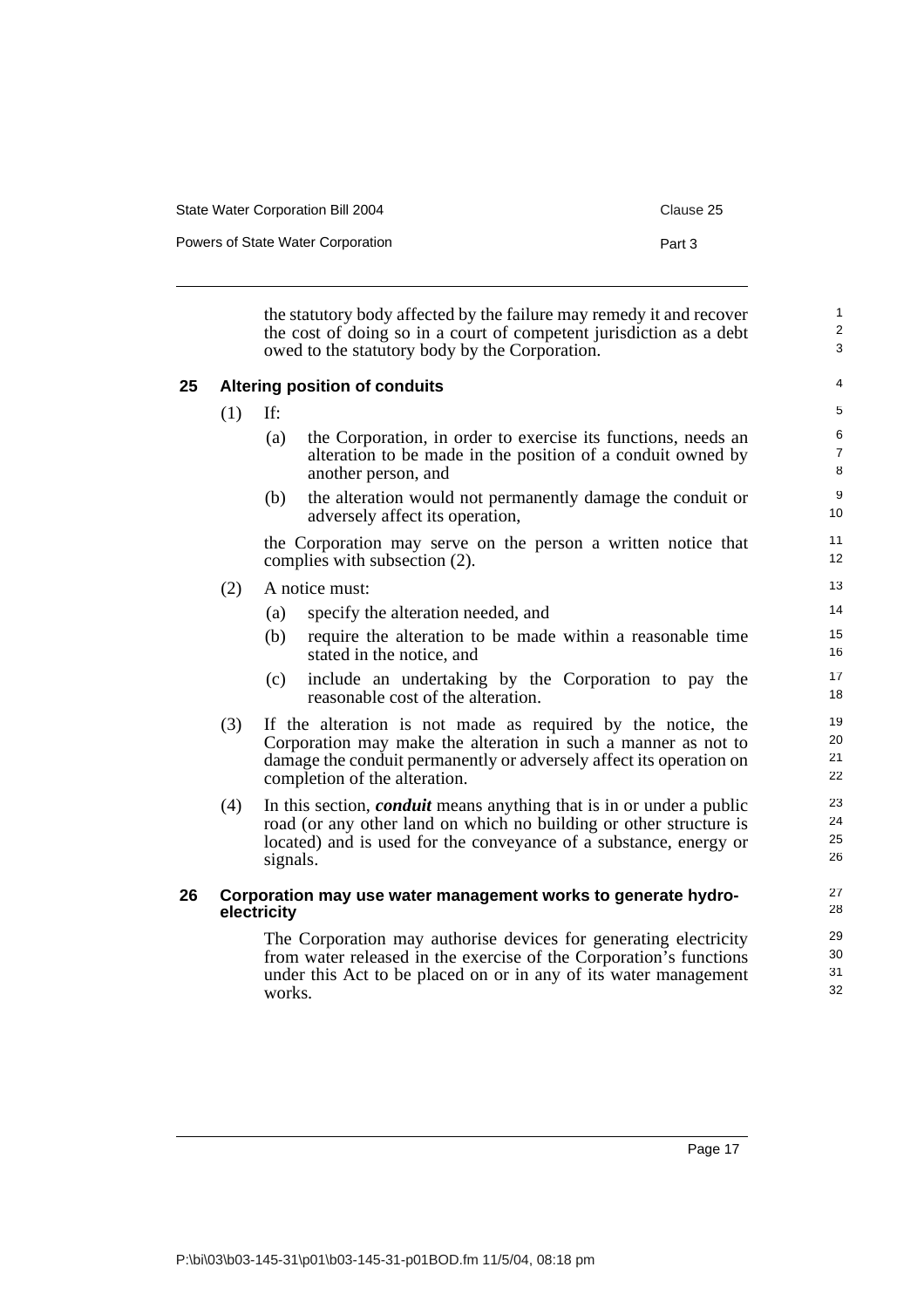#### Clause 27 State Water Corporation Bill 2004

Part 3 **Powers of State Water Corporation** 

#### <span id="page-29-2"></span><span id="page-29-1"></span><span id="page-29-0"></span>**27 Obstruction of water management works** (1) If a person places a structure or other thing in or near any of the Corporation's water management works in such a manner as to interfere with the work, the Corporation may: (a) demolish and remove the structure or other thing, and (b) repair the work, and (c) recover the cost of doing so in a court of competent jurisdiction as a debt owing to the Corporation by the person who placed the structure or other thing there. (2) The Corporation may apply for and obtain an injunction to prevent a structure or other thing being placed as referred to in subsection (1). **28 Finding source of pollution of water supply** (1) If water captured, stored or released by the Corporation is being polluted, the Corporation may, after giving reasonable notice to persons likely to be affected by its action, dig up the ground and try to find the source of the pollution. (2) If it is found that a person given notice under this section is not responsible for the pollution, the Corporation must bear the expenses of: (a) the digging, examination, repair and reinstatement of the broken ground, and (b) the repair of any damage caused by the Corporation to the property of the person. (3) The Corporation may recover the expenses incurred by it in a court of competent jurisdiction as a debt due to the Corporation by any person responsible for the pollution. **29 Corporation may impose fees and charges** (1) The Corporation may impose fees and charges on any person to whom the Corporation provides a service in the exercise of its functions, including any person to whom the Corporation makes water available. (2) The Corporation may impose different fees and charges according to specified factors or circumstances. 1  $\overline{2}$ 3 4 5 6 7 8 9 10 11 12 13 14 15 16 17 18 19 20 21 22 23 24 25 26 27 28 29 30 31 32 33 34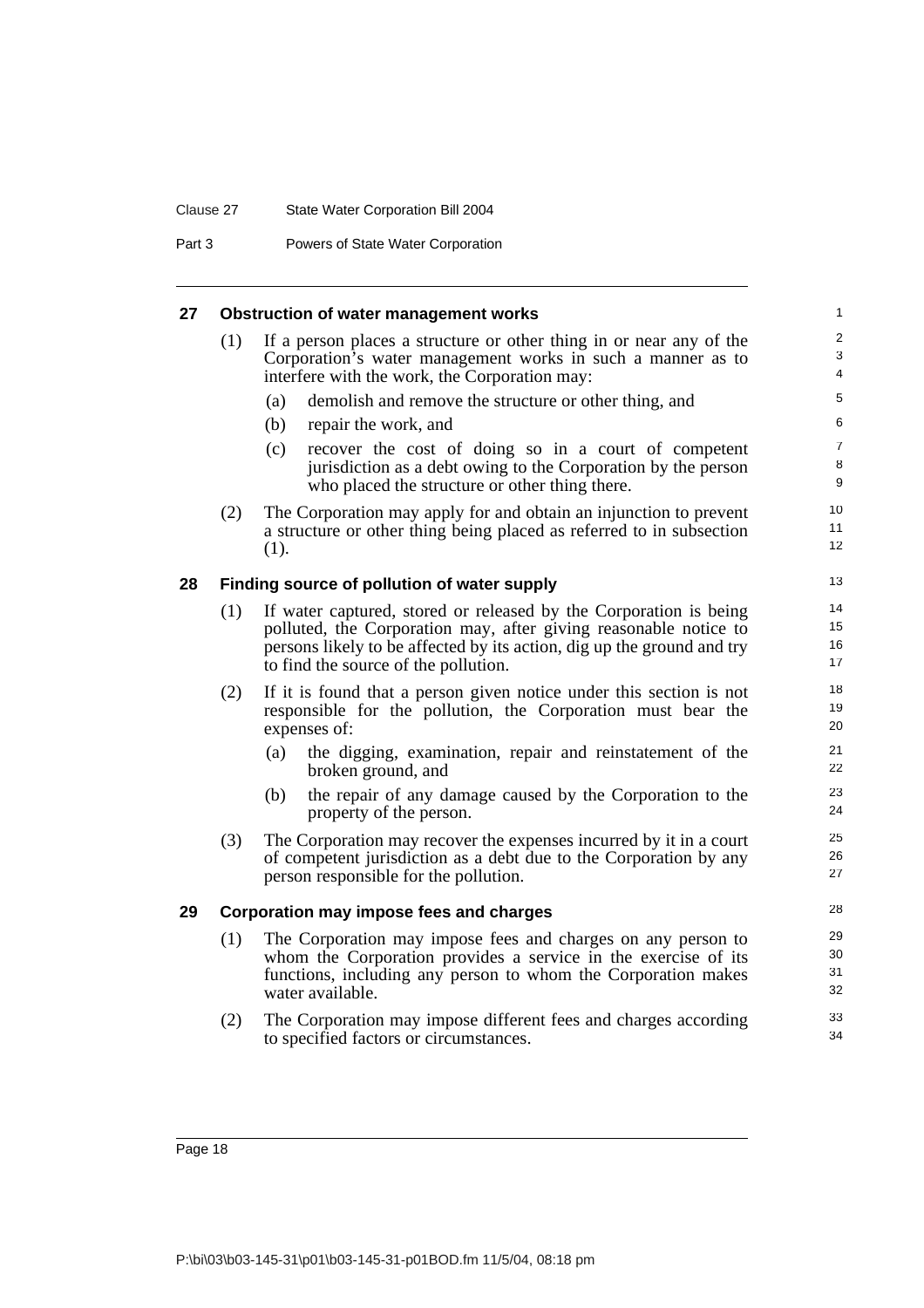| State Water Corporation Bill 2004 | Clause 29 |
|-----------------------------------|-----------|
| Powers of State Water Corporation | Part 3    |

| Any fee or charge imposed under this section is taken to be a debt |
|--------------------------------------------------------------------|
| due to the Corporation and is recoverable in a court of competent  |
| jurisdiction.                                                      |

(4) A fee or charge levied under this Act on the holder of an access licence (within the meaning of the *Water Management Act 2000*) and any costs awarded to the Corporation by a court in proceedings to recover the fee or charge are a charge on the access licence and may be registered in accordance with the *Water Management Act 2000*.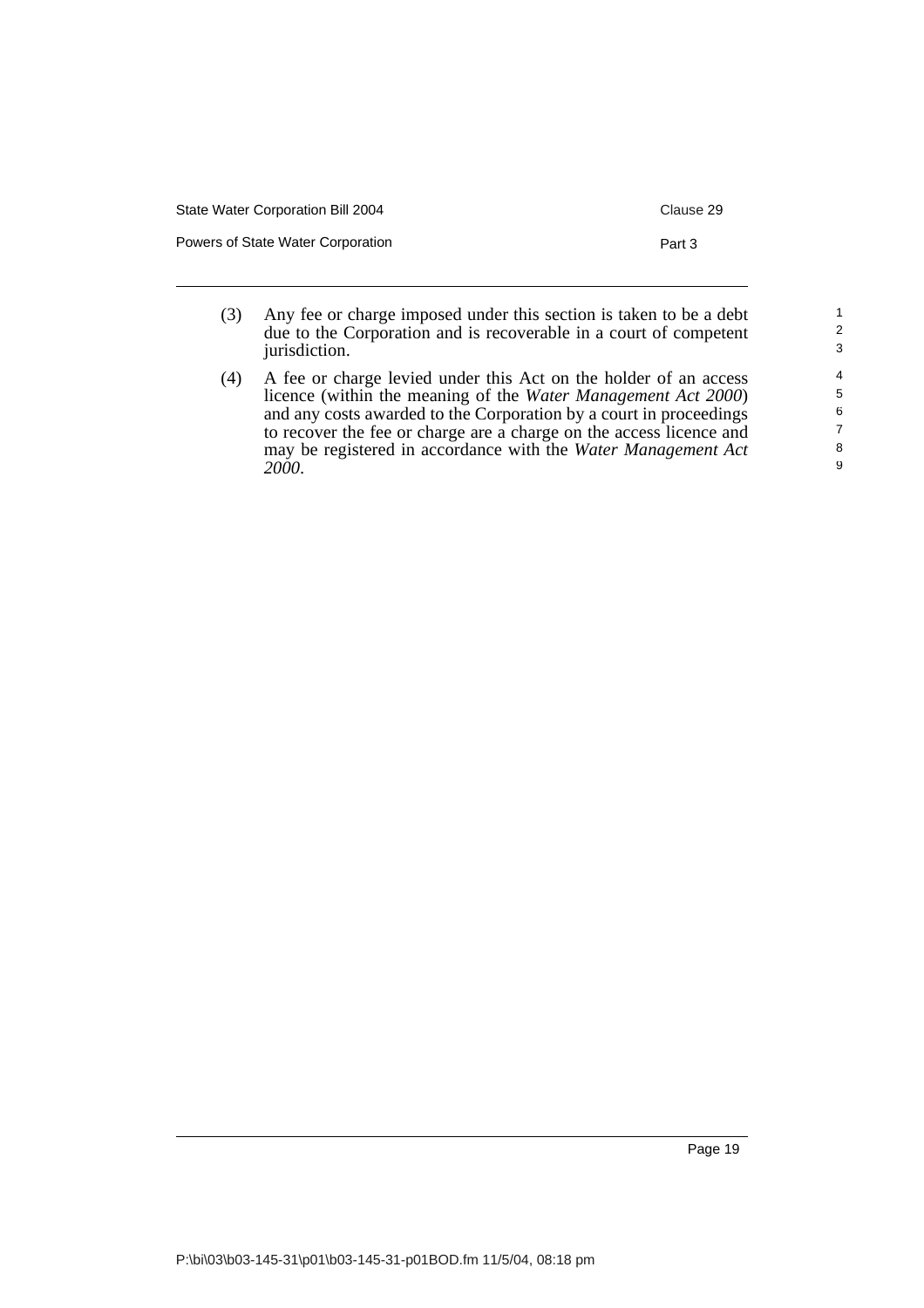#### Clause 30 State Water Corporation Bill 2004

| Part 4 | Independent Pricing and Regulatory Tribunal |  |
|--------|---------------------------------------------|--|
|--------|---------------------------------------------|--|

## <span id="page-31-0"></span>**Part 4 Independent Pricing and Regulatory Tribunal**

#### <span id="page-31-1"></span>**30 Regulatory functions of Tribunal**

| (1) | The regulatory functions of the Tribunal under this Act are as |  |  |  |  |  |
|-----|----------------------------------------------------------------|--|--|--|--|--|
|     | follows:                                                       |  |  |  |  |  |

(a) the function of making recommendations under subsection  $(2)$ .

1

- (b) the function of monitoring and reporting under subsection (3),
- (c) the auditing functions of the Tribunal under subsection (4),
- (d) the function of determining the operating licence fee (if any),
- (e) the function of imposing monetary penalties or requiring other action to be taken under section  $\overline{17}$ ,
- (f) such other functions of the Tribunal under this Act as are specified by the regulations for the purposes of this section.
- (2) The Tribunal has the function of making recommendations to the portfolio Minister for or with respect to:
	- (a) the granting, amendment or cancellation of the operating licence, and
	- (b) the imposition, amendment or cancellation of conditions in relation to the operating licence, and
	- (c) action to be taken, and sanctions to be applied, in respect of a contravention of the operating licence, and
	- (d) remedial action that may be warranted as a result of a contravention of the operating licence.
- (3) The Tribunal has the function of monitoring and reporting to the portfolio Minister on compliance by the Corporation with the operating licence.
- (4) The Tribunal has such functions as may be conferred or imposed on it by the operating licence in connection with operational audits of the Corporation.

#### <span id="page-31-2"></span>**31 Operational and other audits**

- (1) The Tribunal is to prepare operational audits of the Corporation at the times directed by the portfolio Minister.
- (2) The portfolio Minister may direct the Tribunal to prepare an operational audit of specified matters only.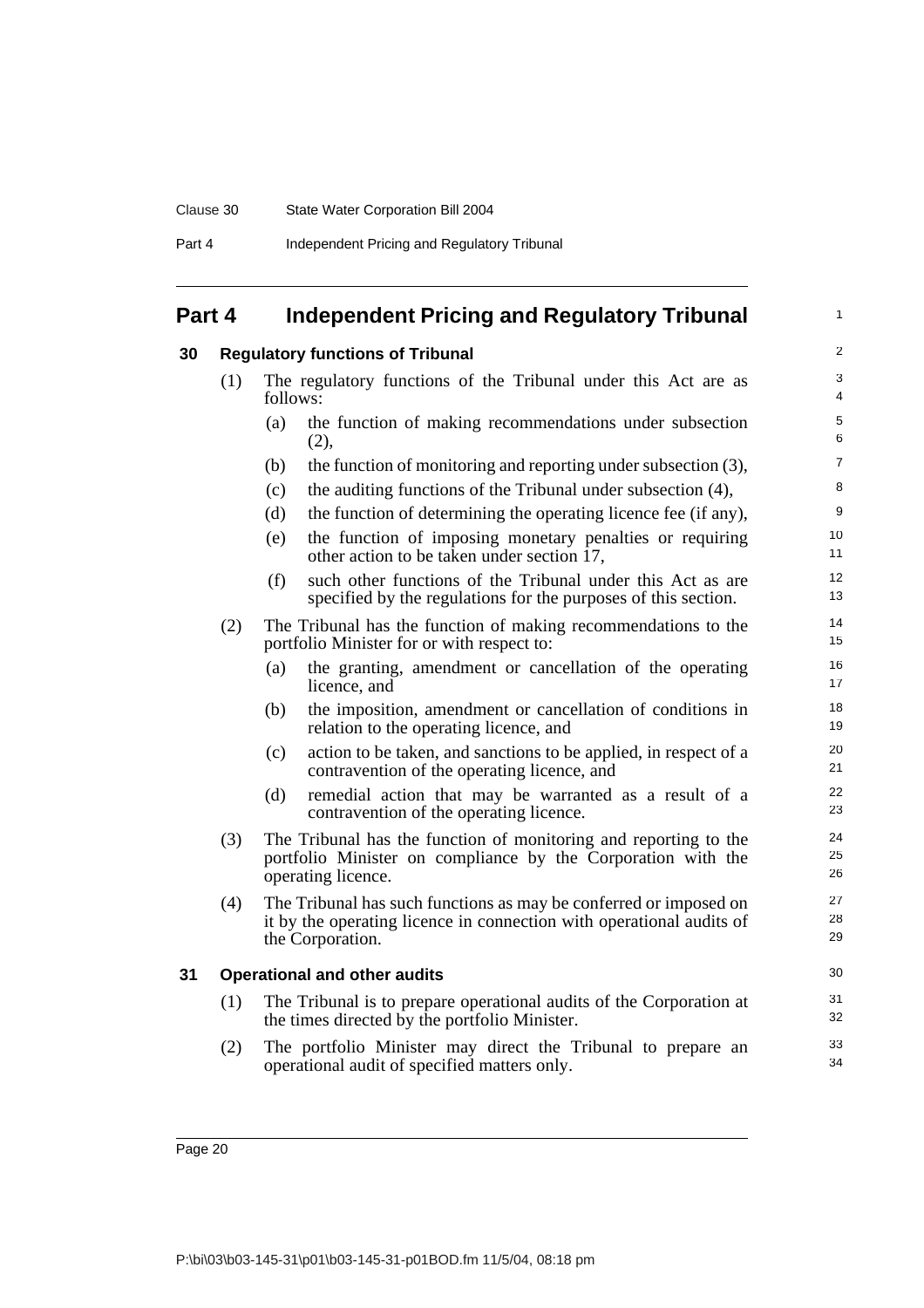| State Water Corporation Bill 2004           | Clause 31 |
|---------------------------------------------|-----------|
| Independent Pricing and Regulatory Tribunal | Part 4    |
|                                             |           |

(3) The Tribunal is to ensure that each operational audit of the Corporation is prepared in accordance with the operating licence.

1 2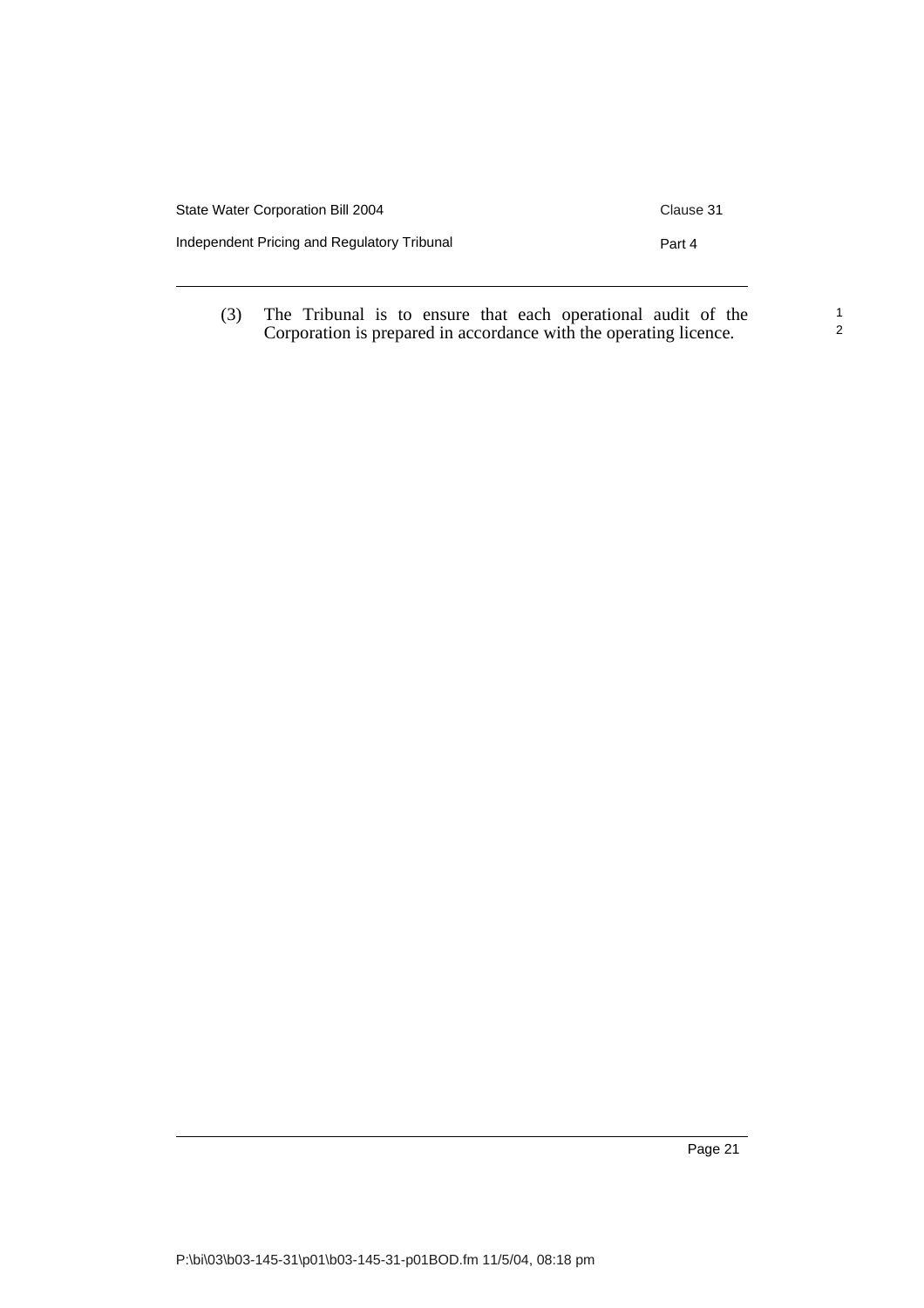#### Clause 32 State Water Corporation Bill 2004

Part 5 Miscellaneous

<span id="page-33-0"></span>

#### <span id="page-33-1"></span>**32 Authorised officers**

| (1) | The Corporation may appoint authorised officers for the purposes of |
|-----|---------------------------------------------------------------------|
|     | exercising its functions under this or any other Act.               |

1

(2) On appointing an authorised officer under subsection (1), the Corporation must issue to the officer a certificate of authority.

#### (3) A certificate of authority must:

- (a) state that it is issued under the *State Water Corporation Act 2004*, and
- (b) give the name of the person to whom it is issued, and
- (c) state the date, if any, on which it expires, and
- (d) describe the nature of the functions conferred and the source of the functions.
- (4) An authorised officer may exercise such of the Corporation's functions under this or any other Act as are described in the officer's certificate of authority.
- (5) A certificate of authority may appoint the authorised officer to be an authorised officer for the purposes of section 365 of the *Water Management Act 2000*, but only in relation to penalty notice offences, within the meaning of that section, that occur in the area of operations of the Corporation.
- (6) If an authorised officer serves a penalty notice under section 365 of the *Water Management Act 2000*, a reference to the Ministerial Corporation in section 365 (7) of that Act is taken to be a reference to the Corporation.

#### <span id="page-33-2"></span>**33 Obstruction of authorised officers**

A person must not obstruct or hinder an authorised officer in the exercise of the authorised officer's functions.

Maximum penalty: 20 penalty units (in the case of an individual) and 50 penalty units (in any other case).

#### <span id="page-33-3"></span>**34 Exclusion of personal liability**

An act or omission of any of the following:

- (a) the Minister, the Corporation, or a director of the Corporation,
- (b) a member of staff of the Department or of the Corporation,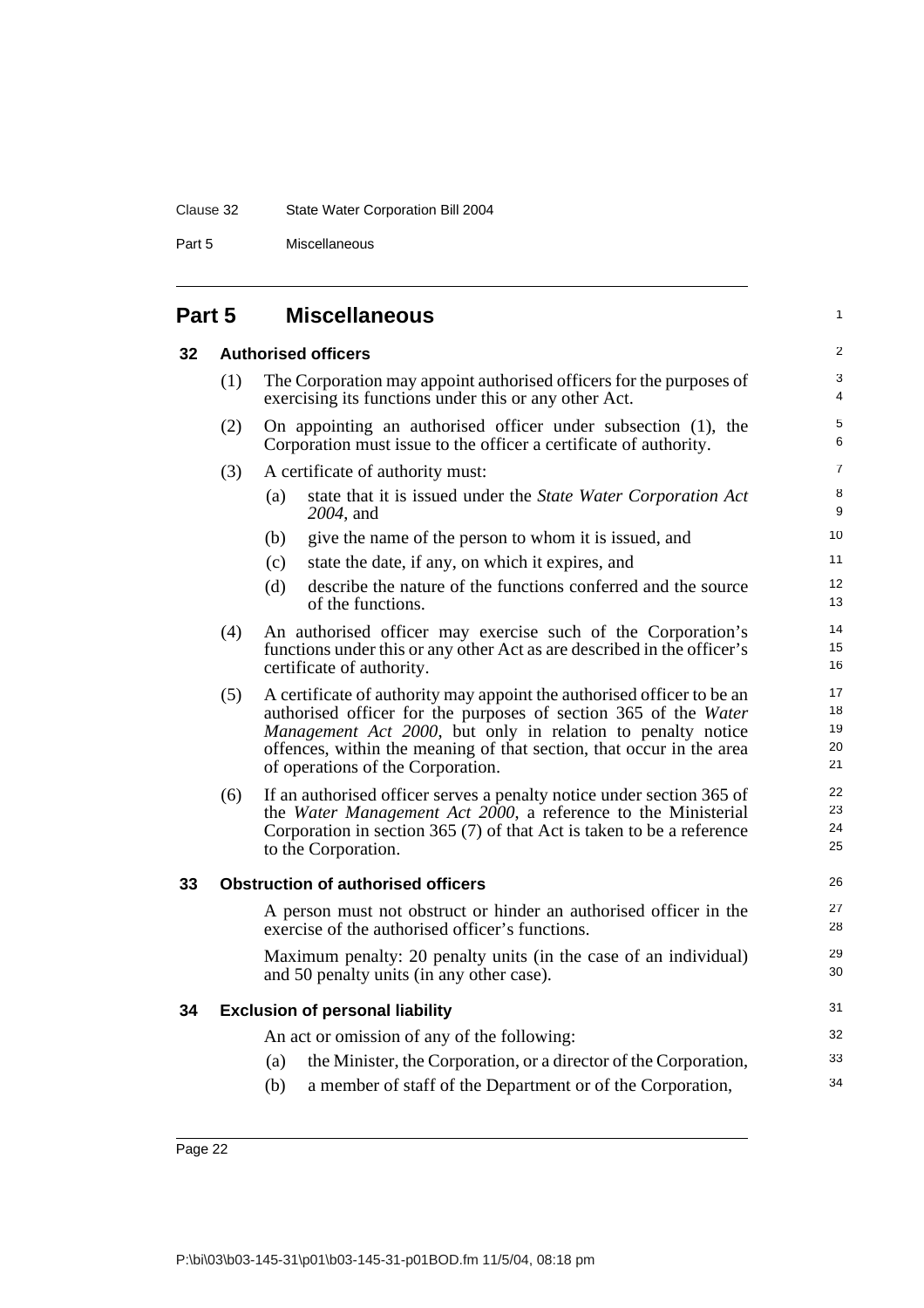<span id="page-34-5"></span><span id="page-34-4"></span><span id="page-34-3"></span><span id="page-34-2"></span><span id="page-34-1"></span><span id="page-34-0"></span>

|    |                    | State Water Corporation Bill 2004<br>Clause 35                                                                                                                                                                                                                              |                      |  |  |  |  |  |
|----|--------------------|-----------------------------------------------------------------------------------------------------------------------------------------------------------------------------------------------------------------------------------------------------------------------------|----------------------|--|--|--|--|--|
|    | Miscellaneous      | Part 5                                                                                                                                                                                                                                                                      |                      |  |  |  |  |  |
|    |                    | a person acting under the direction of a person referred to in<br>(c)<br>paragraph $(a)$ or $(b)$ ,                                                                                                                                                                         |                      |  |  |  |  |  |
|    |                    | does not subject a director, member of staff or person so acting<br>personally to any action, liability, claim or demand if the act or<br>omission was done, or omitted to be done, in good faith for the<br>purpose of executing this or any other Act.                    |                      |  |  |  |  |  |
| 35 |                    | Nature of proceedings for offences                                                                                                                                                                                                                                          |                      |  |  |  |  |  |
|    |                    | Proceedings for an offence under this Act or the regulations may be<br>dealt with summarily before a Local Court.                                                                                                                                                           |                      |  |  |  |  |  |
| 36 |                    | <b>Transfer of staff</b>                                                                                                                                                                                                                                                    | 10                   |  |  |  |  |  |
|    |                    | Schedule 2 has effect.                                                                                                                                                                                                                                                      | 11                   |  |  |  |  |  |
| 37 | <b>Regulations</b> |                                                                                                                                                                                                                                                                             |                      |  |  |  |  |  |
|    | (1)                | The Governor may make regulations, not inconsistent with this Act,<br>for or with respect to any matter that by this Act is required or<br>permitted to be prescribed or that is necessary or convenient to be<br>prescribed for carrying out or giving effect to this Act. | 13<br>14<br>15<br>16 |  |  |  |  |  |
|    | (2)                | The regulations may create offences punishable by a penalty not<br>exceeding 50 penalty units (in the case of an individual) and 100<br>penalty units (in any other case).                                                                                                  | 17<br>18<br>19       |  |  |  |  |  |
| 38 |                    | <b>Amendment of Acts and regulations</b>                                                                                                                                                                                                                                    | 20                   |  |  |  |  |  |
|    |                    | Each Act and regulation specified in Schedule 3 is amended as set<br>out in that Schedule.                                                                                                                                                                                  | 21<br>22             |  |  |  |  |  |
| 39 |                    | Savings, transitional and other provisions                                                                                                                                                                                                                                  | 23                   |  |  |  |  |  |
|    |                    | Schedule 4 has effect.                                                                                                                                                                                                                                                      | 24                   |  |  |  |  |  |
| 40 |                    | <b>Review of Act</b>                                                                                                                                                                                                                                                        | 25                   |  |  |  |  |  |
|    | (1)                | The Minister is to review this Act to determine whether the policy<br>objectives of the Act remain valid and whether the terms of the Act<br>remain appropriate for securing those objectives.                                                                              | 26<br>27<br>28       |  |  |  |  |  |
|    | (2)                | The Minister is to make arrangements for public comment on the<br>Act and consider those comments as part of the review.                                                                                                                                                    | 29<br>30             |  |  |  |  |  |
|    | (3)                | The review is to be undertaken as soon as possible after the period<br>of 5 years from the date of assent to this Act.                                                                                                                                                      | 31<br>32             |  |  |  |  |  |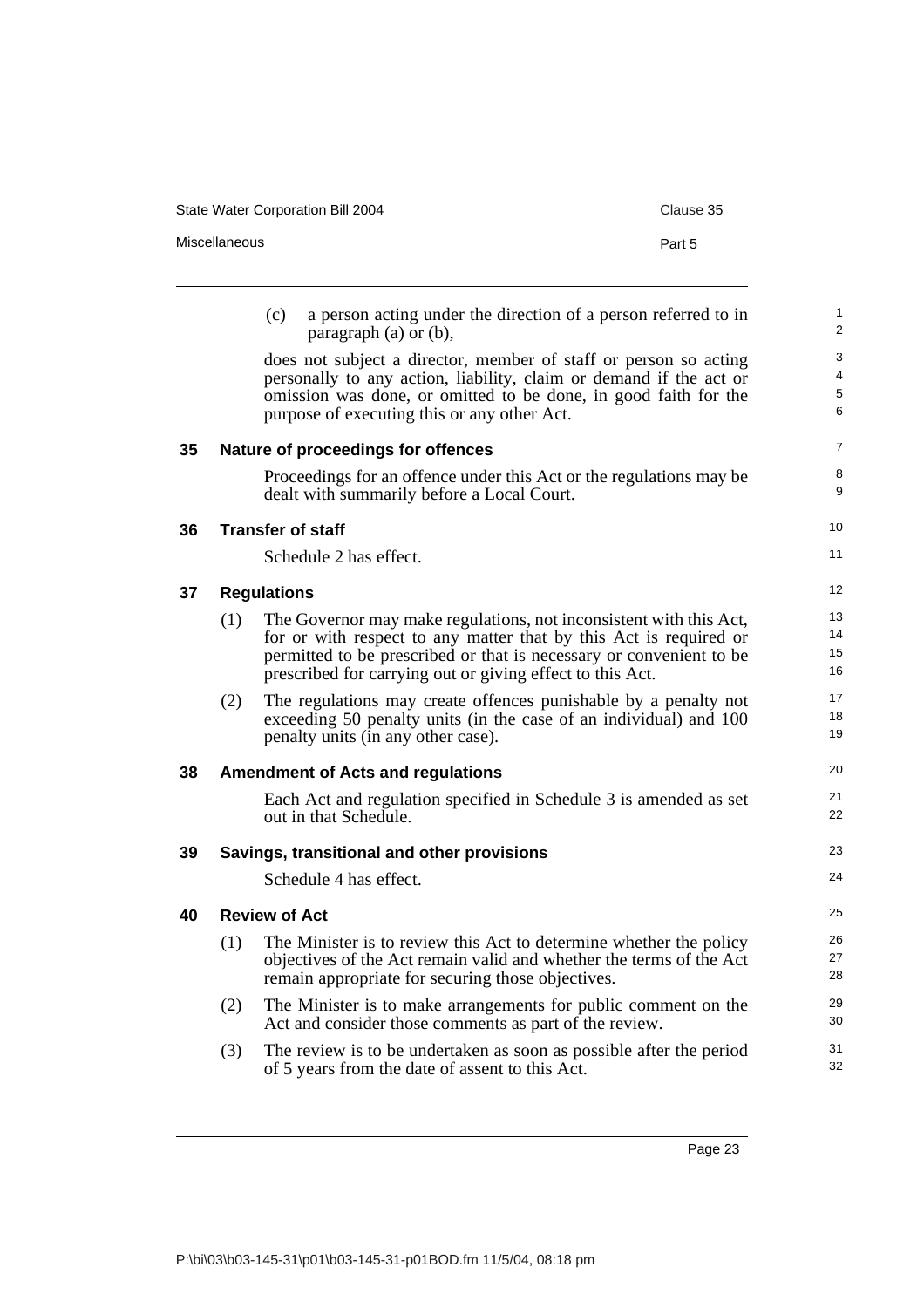#### Clause 40 State Water Corporation Bill 2004

Part 5 Miscellaneous

(4) A report on the outcome of the review is to be tabled in each House of Parliament within 12 months after the end of the period of 5 years.

1 2 3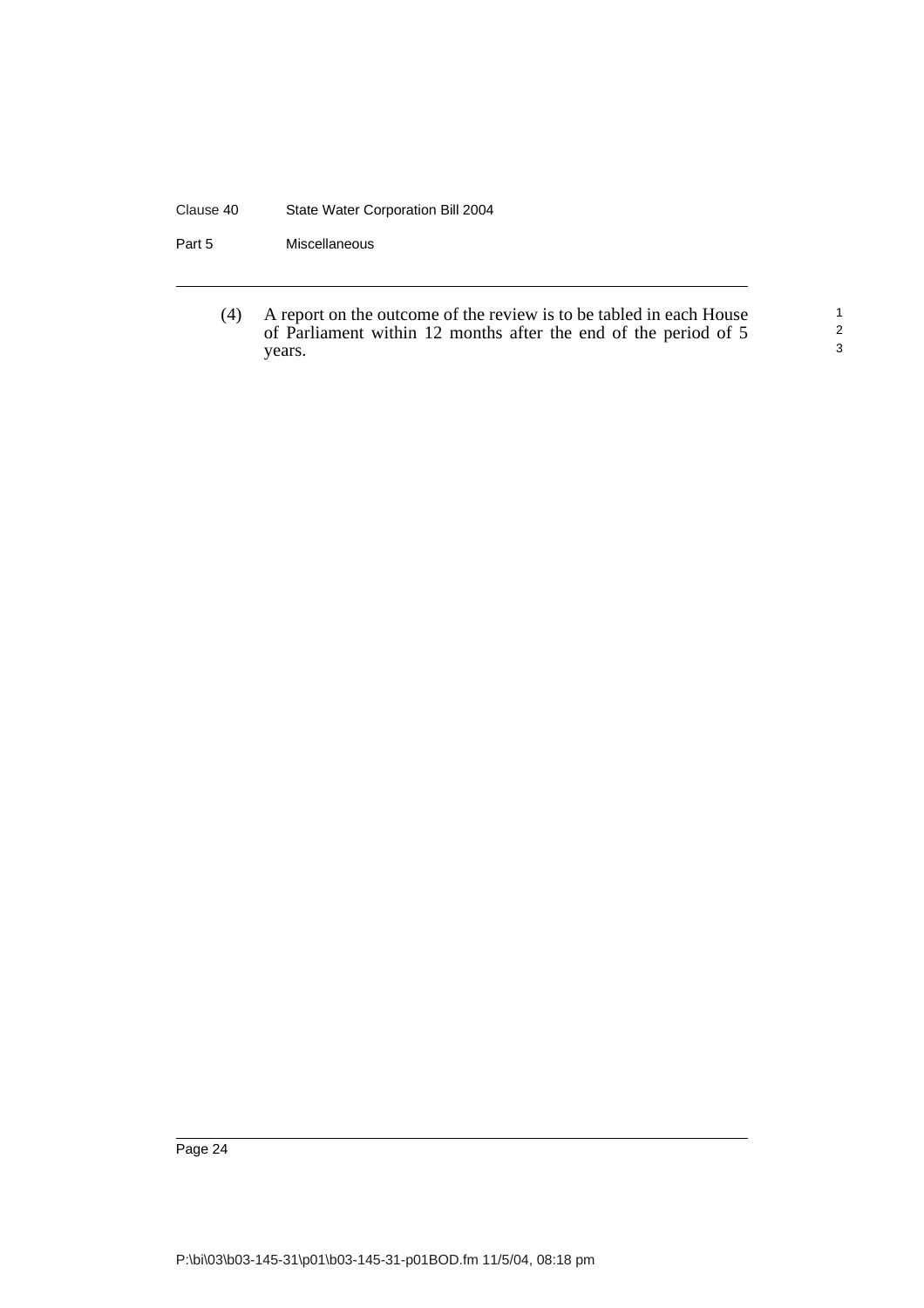Transfer of assets, rights and liabilities **Schedule 1** Schedule 1

<span id="page-36-0"></span>

|              |     |     | Schedule 1 Transfer of assets, rights and liabilities<br>(Sections 10 (7) and 19 (5))                                                                                                                                                                                                                                                                                      | $\mathbf{1}$<br>$\overline{2}$   |
|--------------|-----|-----|----------------------------------------------------------------------------------------------------------------------------------------------------------------------------------------------------------------------------------------------------------------------------------------------------------------------------------------------------------------------------|----------------------------------|
| $\mathbf{1}$ |     |     | <b>Application and interpretation</b>                                                                                                                                                                                                                                                                                                                                      | 3                                |
|              | (1) |     | This Schedule applies to any transfer of assets, rights or liabilities:                                                                                                                                                                                                                                                                                                    | 4                                |
|              |     | (a) | by order under section 10 or 19, or                                                                                                                                                                                                                                                                                                                                        | 5                                |
|              |     | (b) | under clause 9 of Schedule 4.                                                                                                                                                                                                                                                                                                                                              | 6                                |
|              | (2) |     | In this Schedule, the person or body from which any assets, rights<br>or liabilities are transferred is called the <i>transferor</i> and the person<br>or body to which they are transferred is called the <i>transferee</i> .                                                                                                                                             | $\overline{7}$<br>8<br>9         |
| $\mathbf{2}$ |     |     | Vesting of undertaking in transferee                                                                                                                                                                                                                                                                                                                                       | 10                               |
|              | (1) |     | When any assets, rights or liabilities are transferred by a transfer to<br>which this Schedule applies, the following provisions have effect:                                                                                                                                                                                                                              | 11<br>12                         |
|              |     | (a) | the assets of the transferor vest in the transferee by virtue of<br>this clause and without the need for any further conveyance,                                                                                                                                                                                                                                           | 13<br>14                         |
|              |     |     | transfer, assignment or assurance,                                                                                                                                                                                                                                                                                                                                         | 15                               |
|              |     | (b) | the rights or liabilities of the transferor become by virtue of<br>this Schedule the rights or liabilities of the transferee,                                                                                                                                                                                                                                              | 16<br>17                         |
|              |     | (c) | all proceedings relating to the assets, rights or liabilities<br>commenced before the transfer by or against the transferor or<br>a predecessor of the transferor and pending immediately<br>before the transfer are taken to be proceedings pending by or<br>against the transferee,                                                                                      | 18<br>19<br>20<br>21<br>22       |
|              |     | (d) | any act, matter or thing done or omitted to be done in relation<br>to the assets, rights or liabilities before the transfer by, to or in<br>respect of the transferor or a predecessor of the transferor is<br>(to the extent to which that act, matter or thing has any force<br>or effect) taken to have been done or omitted by, to or in<br>respect of the transferee, | 23<br>24<br>25<br>26<br>27<br>28 |
|              |     | (e) | a reference in any Act, in any instrument made under any Act<br>or in any document of any kind to:                                                                                                                                                                                                                                                                         | 29<br>30                         |
|              |     |     | (i)<br>the transferor, or                                                                                                                                                                                                                                                                                                                                                  | 31                               |
|              |     |     | (ii)<br>any predecessor of the transferor,                                                                                                                                                                                                                                                                                                                                 | 32                               |
|              |     |     | to the extent to which the reference relates to those assets,<br>rights or liabilities, is taken to be, or include, a reference to the<br>transferee.                                                                                                                                                                                                                      | 33<br>34<br>35                   |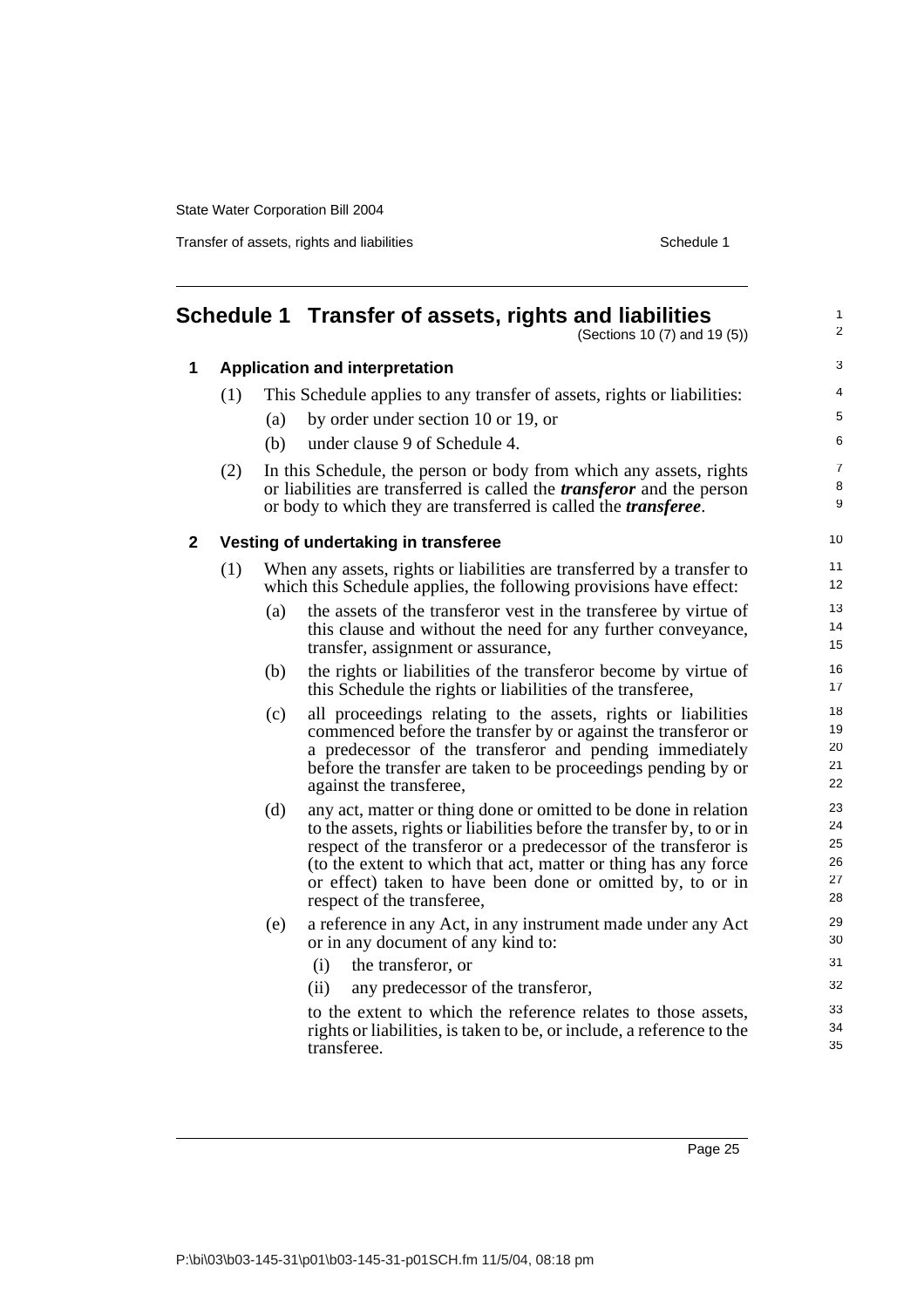|   | (2) | The operation of this Schedule is not to be regarded:                                                                                                                                                                                  | $\mathbf{1}$                        |
|---|-----|----------------------------------------------------------------------------------------------------------------------------------------------------------------------------------------------------------------------------------------|-------------------------------------|
|   |     | as a breach of contract or confidence or otherwise as a civil<br>(a)<br>wrong, or                                                                                                                                                      | $\overline{c}$<br>3                 |
|   |     | (b)<br>as a breach of any contractual provision prohibiting,<br>restricting or regulating the assignment or transfer of assets,<br>rights or liabilities, or                                                                           | 4<br>5<br>6                         |
|   |     | as giving rise to any remedy by a party to an instrument, or as<br>(c)<br>causing or permitting the termination of any instrument,<br>because of a change in the beneficial or legal ownership of<br>any asset, right or liability, or | $\overline{7}$<br>$\bf8$<br>9<br>10 |
|   |     | as an event of default under any contract or other instrument.<br>(d)                                                                                                                                                                  | 11                                  |
|   | (3) | No attornment to the transferee by a lessee from the transferor is<br>required.                                                                                                                                                        | 12<br>13                            |
|   | (4) | A transfer is subject to the terms and conditions of the order by<br>which it is effected.                                                                                                                                             | 14<br>15                            |
| 3 |     | No compensation payable                                                                                                                                                                                                                | 16                                  |
|   |     | No compensation is payable to any person or body in connection<br>with a transfer to which this Schedule applies except to the extent (if<br>any) to which the order giving rise to the transfer so provides.                          | 17<br>18<br>19                      |
| 4 |     | <b>Transfer of interests in land</b>                                                                                                                                                                                                   | 20                                  |
|   | (1) | An order under section 10 or 19 may transfer an interest in respect<br>of land vested in the transferor without transferring the whole of the<br>interests of the transferor in that land.                                             | 21<br>22<br>23                      |
|   | (2) | If the interest transferred is not a separate interest, the order operates<br>to create the interest transferred in such terms as are specified in the<br>order.                                                                       | 24<br>25<br>26                      |
|   | (3) | This clause does not limit any other provision of this Act.                                                                                                                                                                            | 27                                  |
| 5 |     | Date of vesting                                                                                                                                                                                                                        | 28                                  |
|   | (1) | An order under section 10 or 19 takes effect on the date specified in<br>the order.                                                                                                                                                    | 29<br>30                            |
|   | (2) | A transfer under clause 9 of Schedule 4 takes effect on the<br>commencement of Schedule 3.21 [1].                                                                                                                                      | 31<br>32                            |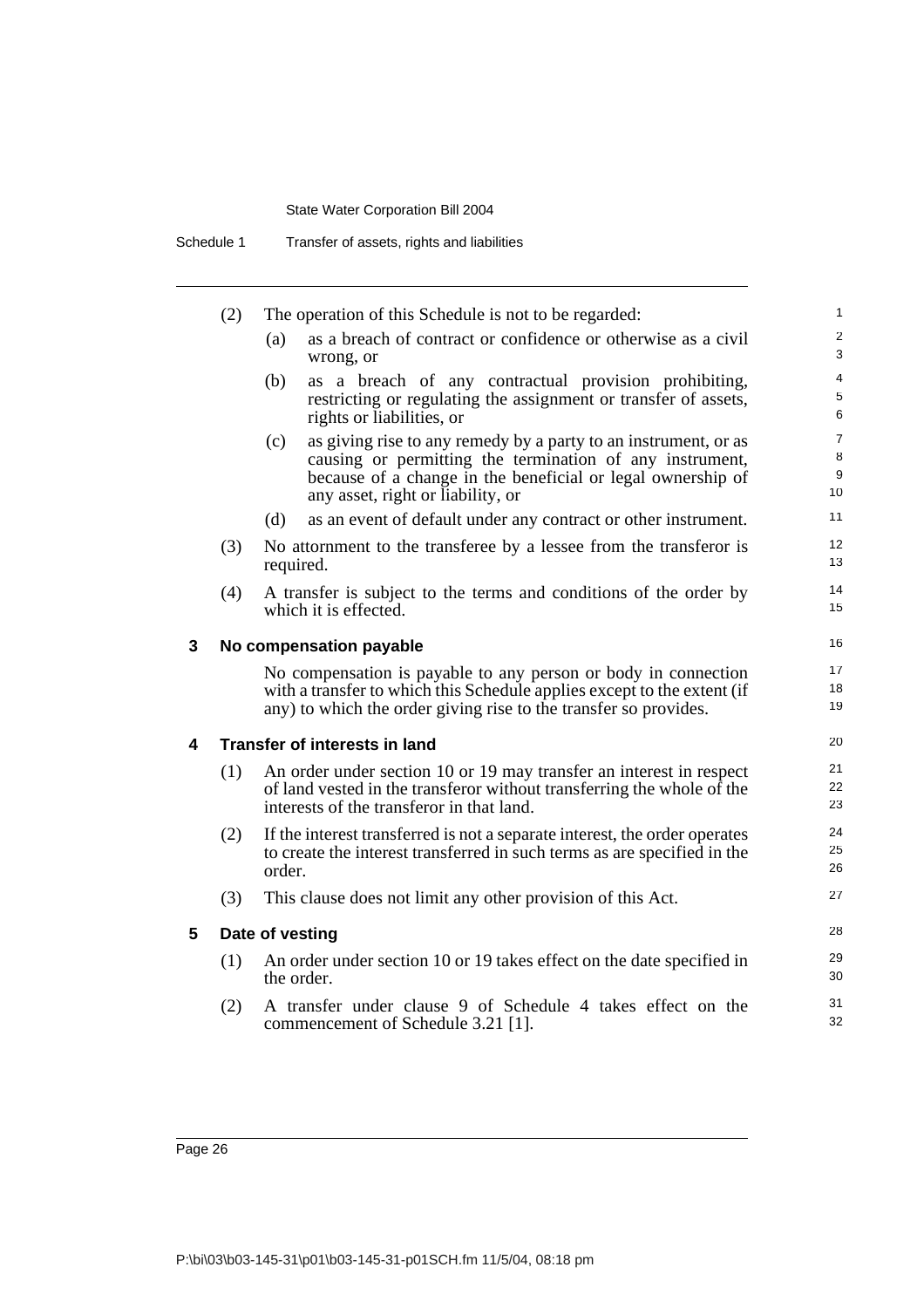Transfer of assets, rights and liabilities **Schedule 1** Schedule 1

| 6 |     | <b>Consideration for vesting</b>                                                                                                                                                                                         | $\mathbf{1}$     |
|---|-----|--------------------------------------------------------------------------------------------------------------------------------------------------------------------------------------------------------------------------|------------------|
|   |     | The Minister may, by order in writing, specify the consideration on<br>which a transfer to which this Schedule applies is made and the<br>value or values at which the assets, rights or liabilities are<br>transferred. | 2<br>3<br>4<br>5 |
| 7 |     | State taxes not chargeable                                                                                                                                                                                               | 6                |
|   | (1) | State tax is not chargeable in respect of:                                                                                                                                                                               | $\overline{7}$   |
|   |     | a transfer to which this Schedule applies, or<br>(a)                                                                                                                                                                     | 8                |
|   |     | anything certified by the Minister as having been done in<br>(b)                                                                                                                                                         | 9                |
|   |     | consequence of such a transfer (for example, the transfer or<br>conveyance of an interest in land).                                                                                                                      | 10<br>11         |
|   | (2) | In this clause:                                                                                                                                                                                                          | 12               |
|   |     | State tax includes application or registration fees or any other tax,                                                                                                                                                    | 13               |
|   |     | rate, levy, duty, fee or charge imposed by any Act or other law of                                                                                                                                                       | 14               |
|   |     | the State.                                                                                                                                                                                                               | 15               |
| 8 |     | <b>Confirmation of vesting</b>                                                                                                                                                                                           | 16               |
|   | (1) | The Minister may, by notice in writing, confirm a transfer of                                                                                                                                                            | 17               |
|   |     | particular assets, rights or liabilities by operation of this Schedule.                                                                                                                                                  | 18               |
|   | (2) | Such a notice is conclusive evidence of that transfer.                                                                                                                                                                   | 19               |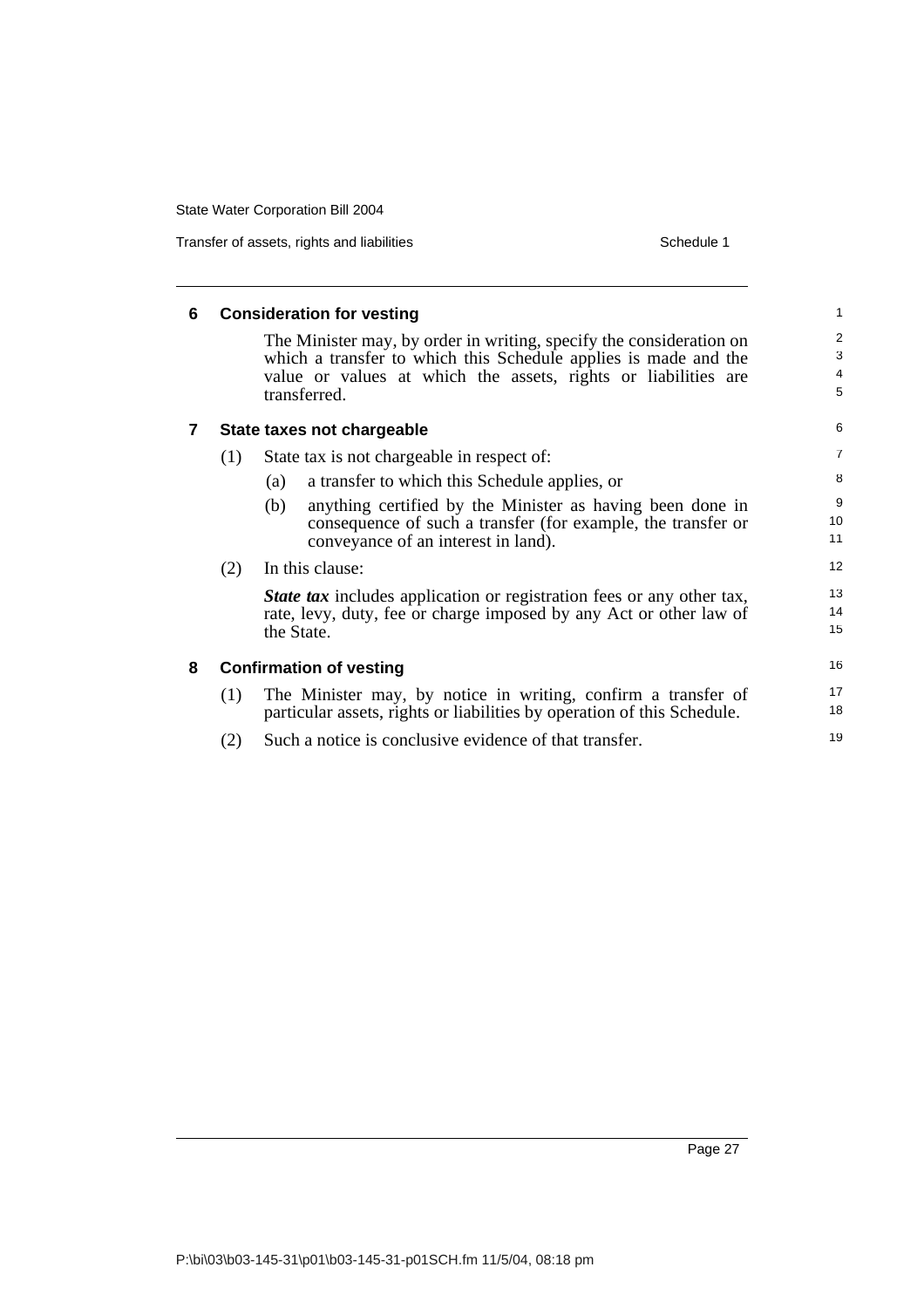Schedule 2 Transfer of staff

## <span id="page-39-0"></span>**Schedule 2 Transfer of staff**

#### **1 Definitions**

In this Schedule:

*relevant agency* means the Department of Infrastructure, Planning and Natural Resources, the Department of Commerce, the Department of Energy, Utilities and Sustainability or the Ministerial Corporation.

(Section 36)

1 2

**2 Transfer of staff to Corporation**

- (1) The Minister may, by order in writing, transfer to the Corporation such of the staff of a relevant agency as are specified or referred to in the order.
- (2) The members of staff of a relevant agency who are transferred to the Corporation by such an order are to be regarded for all purposes as having become employees of the Corporation, in accordance with the terms of the order, on a day specified in the order as being the day on which the transfer takes effect.
- (3) The Minister is to consult with the Minister for Natural Resources before making an order transferring staff of the Department of Infrastructure, Planning and Natural Resources or the Ministerial Corporation.
- (4) The Minister is to consult with the Minister for Commerce before making an order transferring staff of the Department of Commerce.

#### **3 General saving of conditions of employment**

- (1) A person who is transferred under this Schedule is (until other provision is duly made under any Act or law) to be continued to be employed in accordance with any awards, agreements and determinations that would have applied to the person if the person had not been transferred but had instead remained as a member of the staff of the relevant agency from which they were transferred.
- (2) However, nothing in this clause affects the application of section 36 (1) of the *State Owned Corporations Act 1989* to the Corporation. Accordingly, the *Government and Related Employees Appeal Tribunal Act 1980* does not apply to the Corporation or any subsidiary of the Corporation.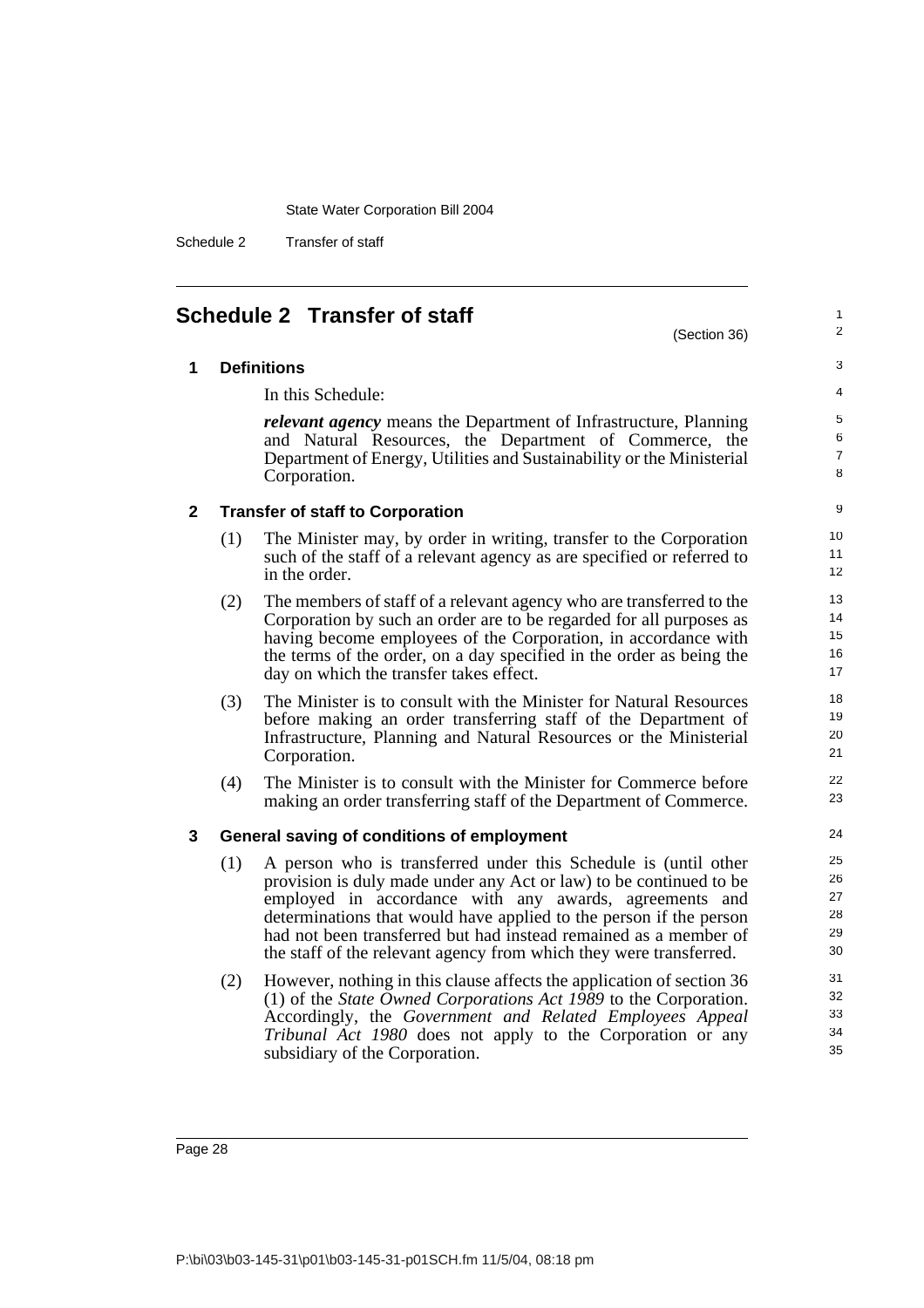Transfer of staff Schedule 2

|   | <b>Saving of leave</b>                      |                                                                      | 1  |
|---|---------------------------------------------|----------------------------------------------------------------------|----|
|   |                                             | A person who is transferred under this Schedule retains any rights   | 2  |
|   |                                             | to annual leave, extended service leave, sick leave, and other forms | 3  |
|   |                                             | of leave, accrued or accruing in his or her employment with the      | 4  |
|   |                                             | relevant agency from which the person was transferred.               | 5  |
| 5 | No payment out on transfer or dual benefits |                                                                      | 6  |
|   | (1)                                         | A person who is transferred under this Schedule is not entitled to   | 7  |
|   |                                             | receive any payment or other benefit merely because the person       | 8  |
|   |                                             | ceases to be a member of staff of the relevant agency from which the | 9  |
|   |                                             | person was transferred.                                              | 10 |
|   | (2)                                         | A person who is transferred under this Schedule is not entitled to   | 11 |
|   |                                             | claim, both under this Act and under any other Act, dual benefits of | 12 |
|   |                                             | the same kind for the same period of service                         | 13 |

the same kind for the same period of service.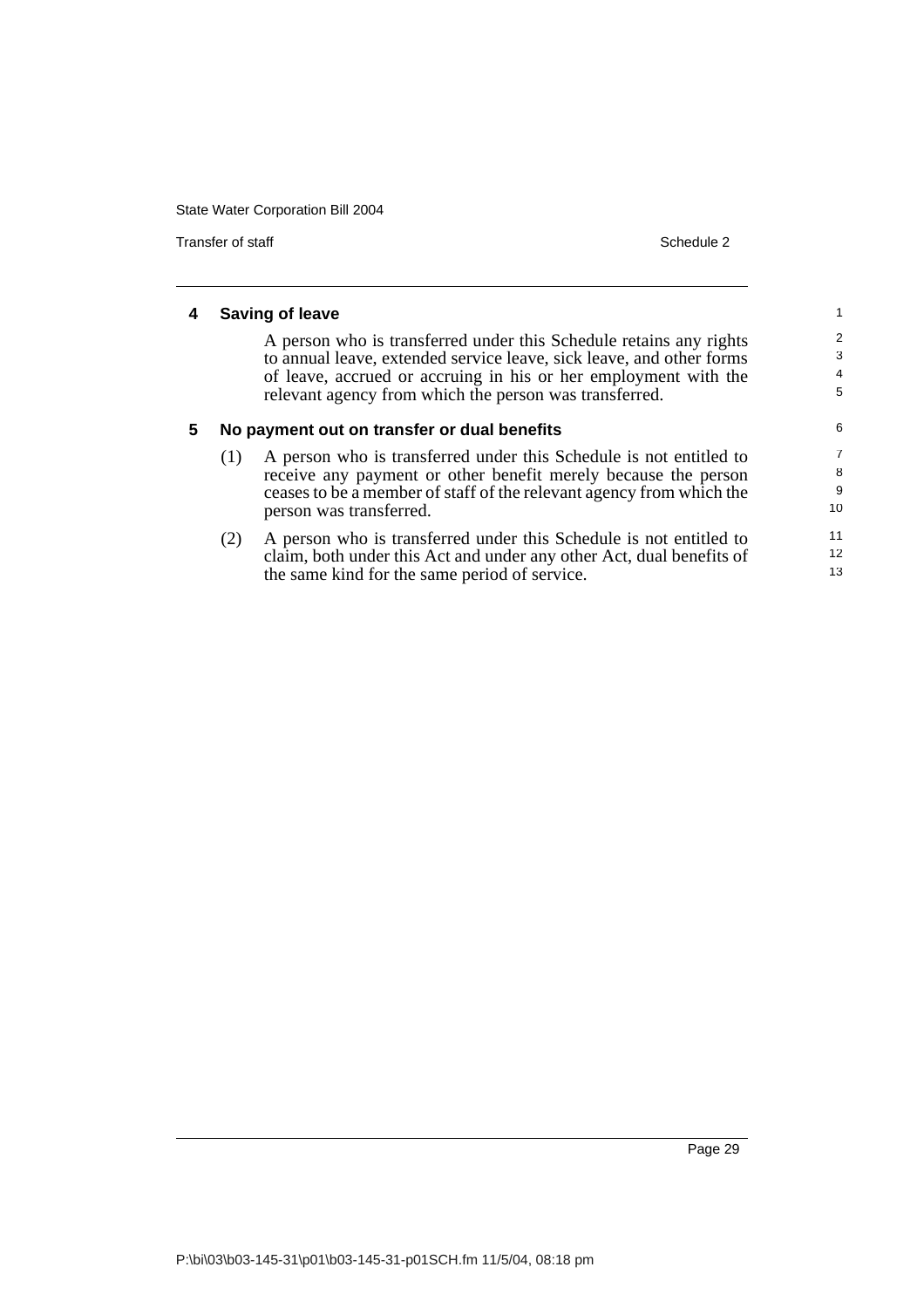<span id="page-41-0"></span>

|     | Schedule 3 Amendment of Acts and regulations<br>(Section 38)                                                          | 1<br>$\overline{2}$ |
|-----|-----------------------------------------------------------------------------------------------------------------------|---------------------|
| 3.1 | <b>Catchment Management Authorities Act 2003 No 104</b>                                                               | 3                   |
|     | <b>Schedule 4 Catchment contributions</b>                                                                             | 4                   |
|     | Insert ", State Water Corporation" after "the Hunter Water Corporation"<br>in clause $9(1)(b)$ .                      | 5<br>6              |
| 3.2 | <b>Conveyancing (General) Regulation 2003</b>                                                                         | $\overline{7}$      |
| [1] | <b>Clause 51 Easements in gross</b>                                                                                   | 8                   |
|     | Insert after clause $51(1)(b)$ :                                                                                      | 9                   |
|     | (b1)<br>State Water Corporation,                                                                                      | 10                  |
| [2] | Clause 52 Imposition of restrictions or public positive covenants<br>on certain land vested in prescribed authorities | 11<br>12            |
|     | Insert after clause $52$ (d):                                                                                         | 13                  |
|     | (d1)<br>State Water Corporation,                                                                                      | 14                  |
| [3] | Clause 53 Regulation of use of land not held by a prescribed<br>authority                                             | 15<br>16            |
|     | Insert after clause 53 (h):                                                                                           | 17                  |
|     | State Water Corporation.<br>(i)                                                                                       | 18                  |
| 3.3 | Dams Safety Act 1978 No 96                                                                                            | 19                  |
| [1] | <b>Section 8 Members</b>                                                                                              | 20                  |
|     | Omit section $8(2)$ (c). Insert instead:                                                                              | 21                  |
|     | a person nominated by State Water Corporation<br>(c)<br>constituted under the State Water Corporation Act<br>2004,    | 22<br>23<br>24      |
| [2] | Schedule 2 Provisions relating to the constitution and procedure<br>of the Committee                                  | 25<br>26            |
|     | Omit "4" from clause 9. Insert instead "5".                                                                           | 27                  |

 $\ddot{\phantom{a}}$ 

l,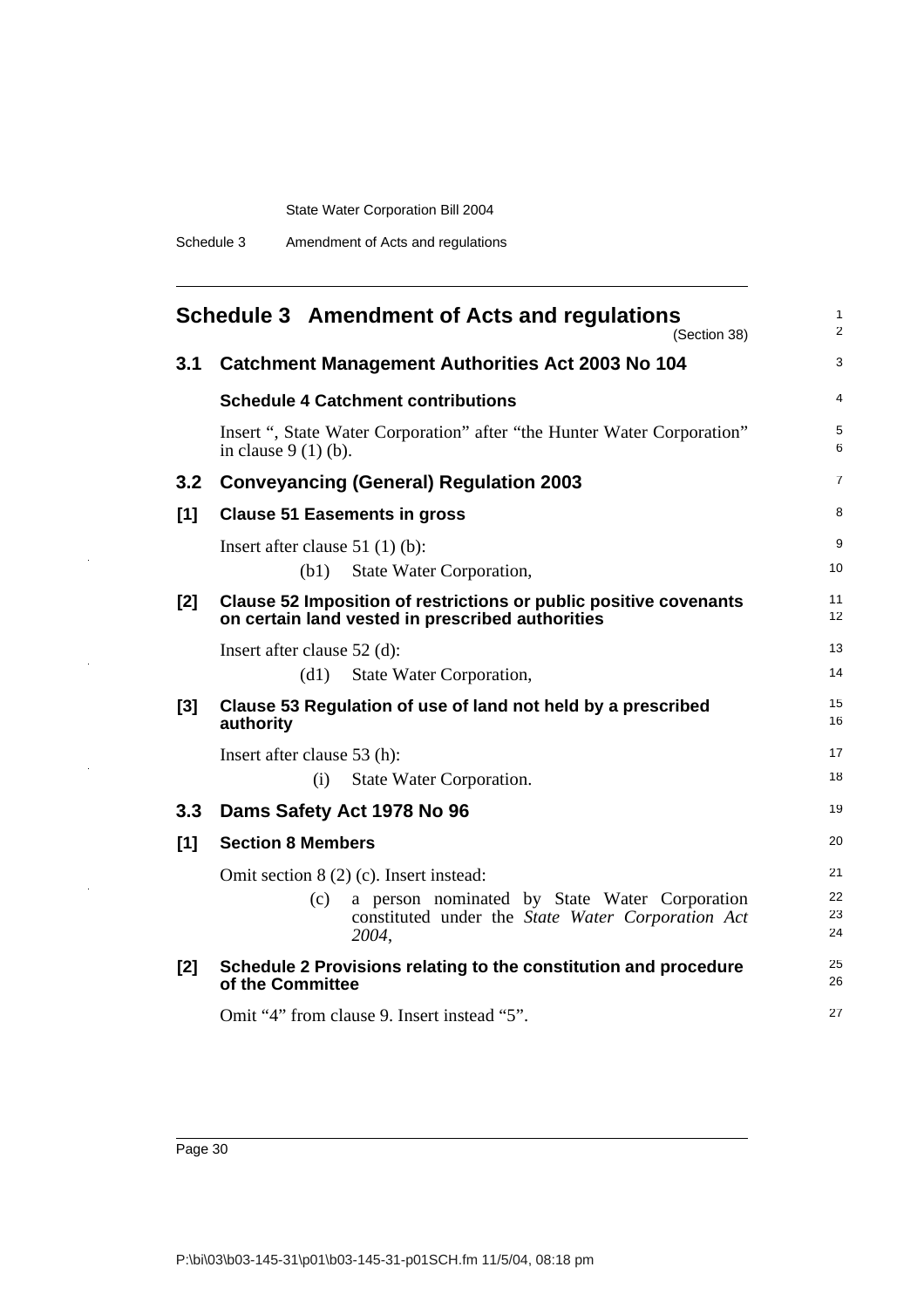Amendment of Acts and regulations

 $\bar{z}$ 

 $\bar{\beta}$ 

| Schedule 3 |  |
|------------|--|
|            |  |

| $3.4^{\circ}$ | <b>Environmental Planning and Assessment Act 1979 No 203</b>                                                                                                                                                                                                                 | 1                          |
|---------------|------------------------------------------------------------------------------------------------------------------------------------------------------------------------------------------------------------------------------------------------------------------------------|----------------------------|
|               | Section 109J Restriction on issue of subdivision certificates                                                                                                                                                                                                                | 2                          |
|               | Omit "constituted under the Water Supply Authorities Act 1987" from<br>paragraph (a) of the definition of water supply authority in section 109J<br>(4).                                                                                                                     | 3<br>$\overline{4}$<br>5   |
|               | Insert instead "within the meaning of the Water Management Act 2000".                                                                                                                                                                                                        | 6                          |
| 3.5           | First State Superannuation Act 1992 No 100                                                                                                                                                                                                                                   | 7                          |
|               | <b>Schedule 1 Employers</b>                                                                                                                                                                                                                                                  | 8                          |
|               | Insert at the end of the Schedule:                                                                                                                                                                                                                                           | 9                          |
|               | <b>State Water Corporation</b>                                                                                                                                                                                                                                               | 10                         |
| 3.6           | Heritage Act 1977 No 136                                                                                                                                                                                                                                                     | 11                         |
|               | <b>Section 123 Definitions</b>                                                                                                                                                                                                                                               | 12                         |
|               | Omit paragraph (e) of the definition of <i>rating or taxing authority</i> .                                                                                                                                                                                                  | 13                         |
|               | Insert instead:                                                                                                                                                                                                                                                              | 14                         |
|               | a water supply authority within the meaning of the<br>(e)<br>Water Management Act 2000,                                                                                                                                                                                      | 15<br>16                   |
| 3.7           | Independent Pricing and Regulatory Tribunal Act 1992 No 39                                                                                                                                                                                                                   | 17                         |
| [1]           | <b>Section 4 Government monopoly services</b>                                                                                                                                                                                                                                | 18                         |
|               | Insert after section $4(6)$ :                                                                                                                                                                                                                                                | 19                         |
|               | To avoid doubt, the services for which fees and charges are<br>(7)<br>payable under the State Water Corporation Act 2004 are<br>capable of being declared to be government monopoly<br>services. State Water Corporation is taken to be the supplier<br>of any such service. | 20<br>21<br>22<br>23<br>24 |
| [2]           | <b>Section 24F Regulatory functions of Tribunal</b>                                                                                                                                                                                                                          | 25                         |
|               | Insert at the end of section $24F(e)$ :                                                                                                                                                                                                                                      | 26                         |
|               | , and                                                                                                                                                                                                                                                                        | 27                         |
|               | (f)<br>section 30 of the State Water Corporation Act 2004.                                                                                                                                                                                                                   | 28                         |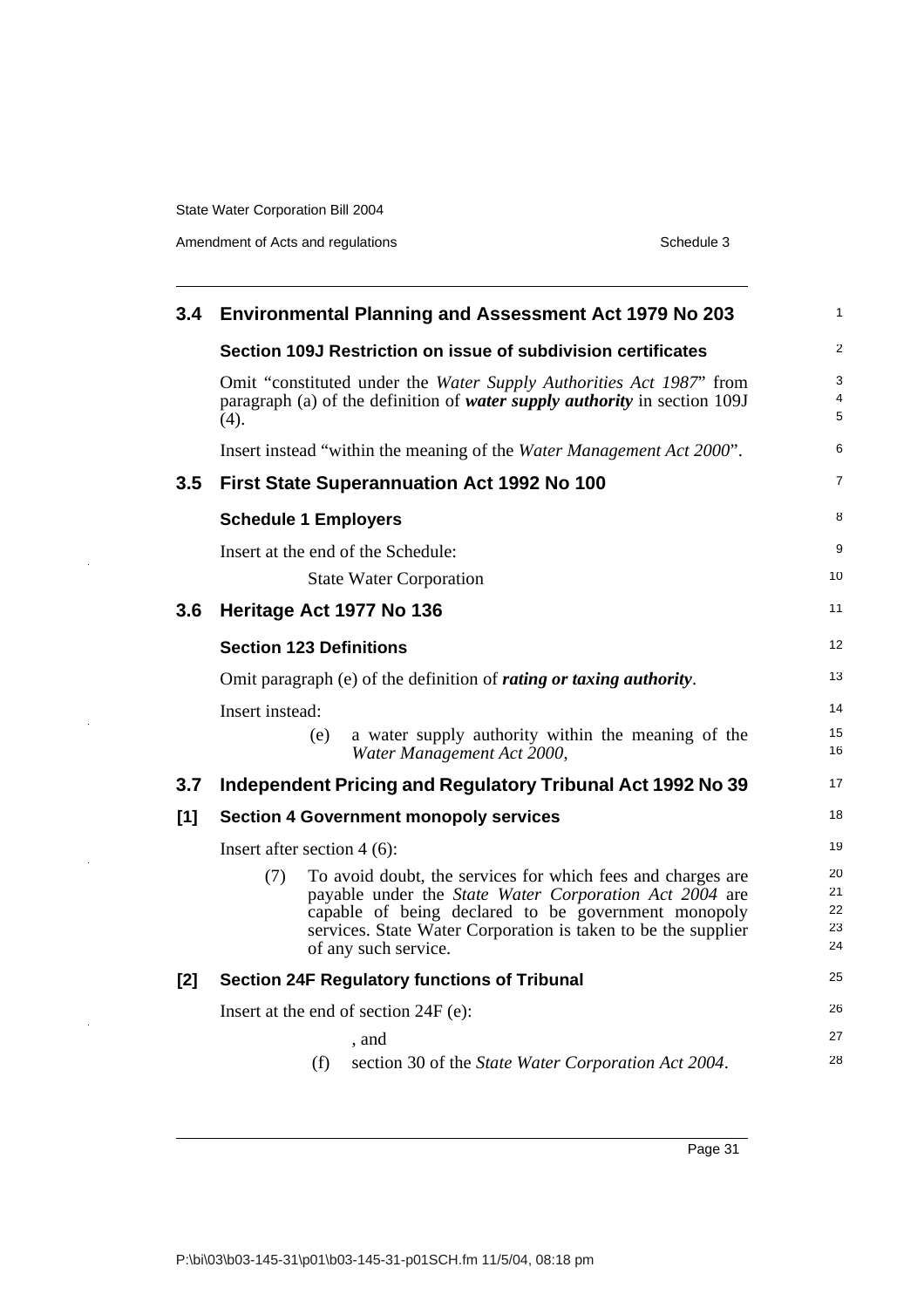| [3] | <b>Section 24FC Licence auditing functions of Tribunal</b>                                                                                                                                   | 1                    |
|-----|----------------------------------------------------------------------------------------------------------------------------------------------------------------------------------------------|----------------------|
|     | Insert at the end of section $24FC(1)(d)$ :                                                                                                                                                  | $\overline{2}$       |
|     | , and                                                                                                                                                                                        | 3                    |
|     | its functions in connection with operational audits<br>(e)<br>under the State Water Corporation Act 2004.                                                                                    | 4<br>5               |
| [4] | Schedule 1 Government agencies for which Tribunal has standing<br>reference                                                                                                                  | 6<br>$\overline{7}$  |
|     | Insert at the end of the Schedule:                                                                                                                                                           | 8                    |
|     | <b>State Water Corporation</b>                                                                                                                                                               | 9                    |
| 3.8 | Local Government Act 1993 No 30                                                                                                                                                              | 10                   |
| [1] | Section 555 What land is exempt from all rates?                                                                                                                                              | 11                   |
|     | Omit "within the meaning of the Water Supply Authorities Act 1987" from<br>section 555 (1) (d).                                                                                              | 12<br>13             |
|     | Insert instead "as declared by an order under section 302 of the Water<br>Management Act 2000".                                                                                              | 14<br>15             |
| [2] | Section 555 (1) (c2)                                                                                                                                                                         | 16                   |
|     | Insert after section 555 $(1)$ (c1):                                                                                                                                                         | 17                   |
|     | land that is vested in or owned by State Water<br>(c2)<br>Corporation and in, on or over which water supply<br>works (within the meaning of the Water Management<br>Act 2000) are installed, | 18<br>19<br>20<br>21 |
| [3] | Section 611 Annual charge on rails, pipes etc                                                                                                                                                | 22                   |
|     | Insert ", State Water Corporation" after "the Hunter Water Corporation"<br>in section $611(6)(b)$ .                                                                                          | 23<br>24             |
| [4] | <b>Section 741 Exemption from taxes</b>                                                                                                                                                      | 25                   |
|     | Omit section 741 (2). Insert instead:                                                                                                                                                        | 26                   |
|     | (2)<br>This section does not extend to any rate, charge or assessment<br>made or levied by the following:                                                                                    | 27<br>28             |
|     | another council,<br>(a)                                                                                                                                                                      | 29                   |
|     | (b)<br>the Sydney Water Corporation,                                                                                                                                                         | 30                   |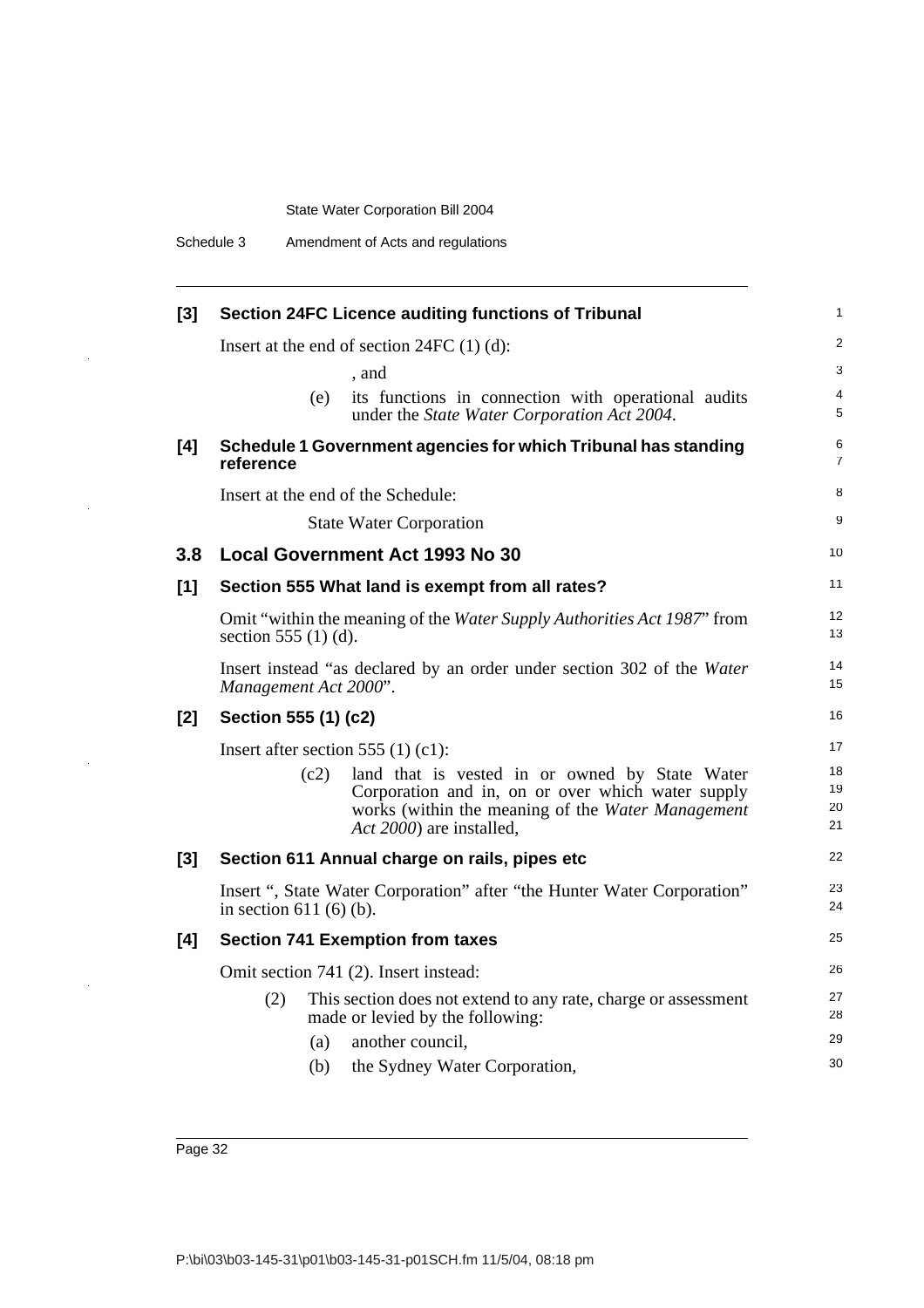Amendment of Acts and regulations **Schedule 3** Schedule 3

J.

|     | the Hunter Water Corporation,<br>(c)                                                                                                                                                                                                                                             | $\mathbf{1}$                 |
|-----|----------------------------------------------------------------------------------------------------------------------------------------------------------------------------------------------------------------------------------------------------------------------------------|------------------------------|
|     | (d)<br>State Water Corporation,                                                                                                                                                                                                                                                  | 2                            |
|     | a water supply authority,<br>(e)                                                                                                                                                                                                                                                 | 3                            |
|     | the Director-General of New South Wales Fire<br>(f)<br>Brigades,                                                                                                                                                                                                                 | $\overline{\mathbf{4}}$<br>5 |
|     | a person prescribed by the regulations.<br>(g)                                                                                                                                                                                                                                   | 6                            |
| 3.9 | Murray-Darling Basin Act 1992 No 65                                                                                                                                                                                                                                              | $\overline{7}$               |
|     | <b>Section 4 Definitions</b>                                                                                                                                                                                                                                                     | 8                            |
|     | Omit the definition of <i>relevant</i> water <i>authority</i> from section $4(1)$ .                                                                                                                                                                                              | 9                            |
|     | Insert instead:                                                                                                                                                                                                                                                                  | 10                           |
|     | <i>relevant water authority</i> means State Water Corporation<br>constituted under the State Water Corporation Act 2004 or<br>such other body declared by the Minister by notice published<br>in the Gazette to be the relevant water authority for the<br>purposes of this Act. | 11<br>12<br>13<br>14<br>15   |
|     | 3.10 Pipelines Act 1967 No 90                                                                                                                                                                                                                                                    |                              |
|     | <b>Section 3 Definitions</b>                                                                                                                                                                                                                                                     | 17                           |
|     | Insert "State Water Corporation," after "Hunter Water Board<br>(Corporatisation) Act 1991," in the definition of statutory body<br><i>representing the Crown</i> in section $3(1)$ .                                                                                             | 18<br>19<br>20               |
|     | 3.11 Public Finance and Audit Act 1983 No 152                                                                                                                                                                                                                                    | 21                           |
|     | <b>Schedule 2 Statutory bodies</b>                                                                                                                                                                                                                                               | 22                           |
|     | Omit "Administrator of the Fish River Water Supply".                                                                                                                                                                                                                             | 23                           |
|     | 3.12 Public Health Act 1991 No 10                                                                                                                                                                                                                                                | 24                           |
| [1] | <b>Section 10A Definitions</b>                                                                                                                                                                                                                                                   | 25                           |
|     | Omit paragraph (c) of the definition of <i>supplier of drinking water</i> (or<br>supplier).                                                                                                                                                                                      | 26<br>27                     |
|     | Insert instead:                                                                                                                                                                                                                                                                  | 28                           |
|     | a water supply authority within the meaning of the<br>(c)<br>Water Management Act 2000,                                                                                                                                                                                          | 29<br>30                     |
|     |                                                                                                                                                                                                                                                                                  |                              |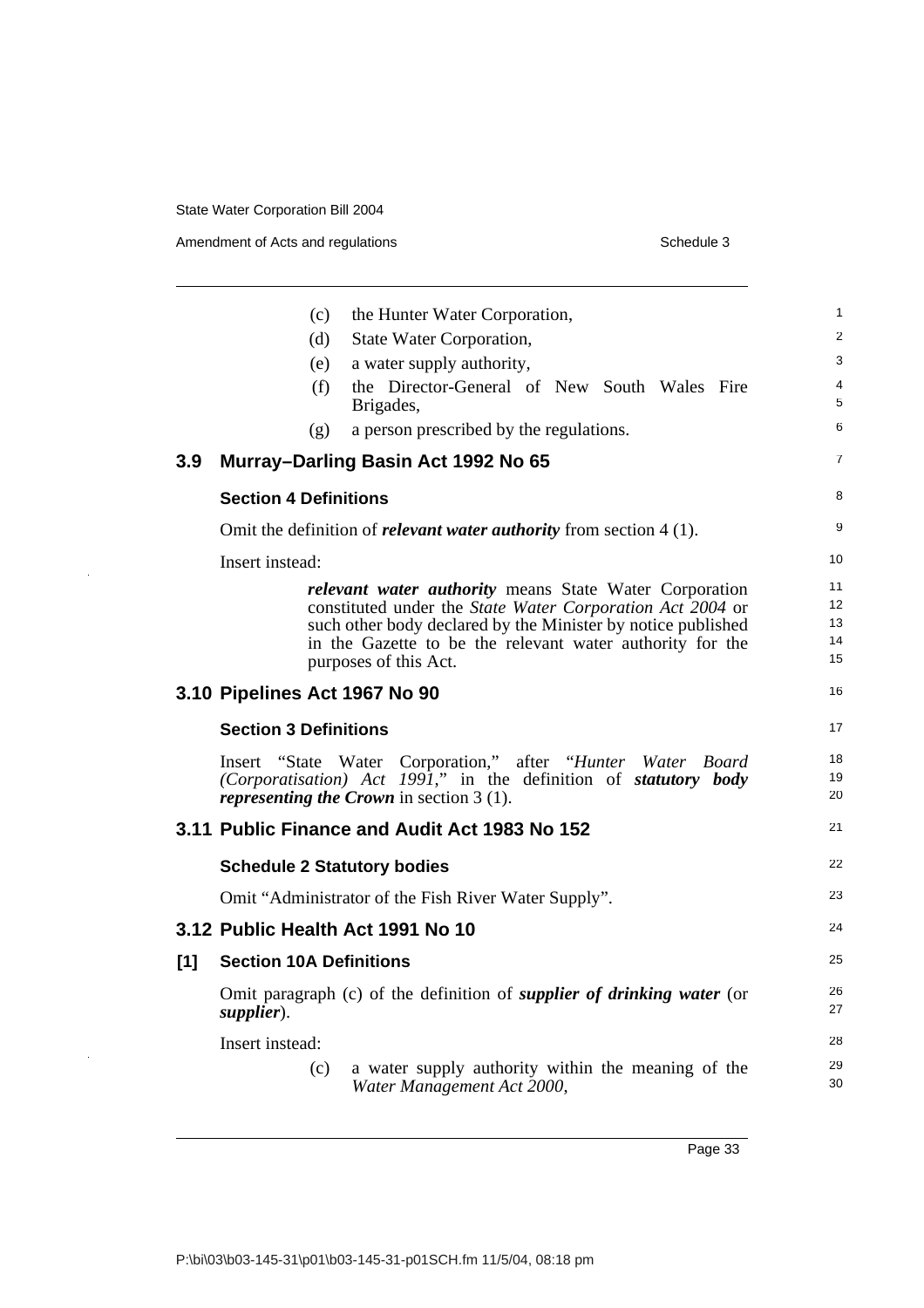| [2] | "supplier")                               | Section 10A definition of "supplier of drinking water" (or                                                                                                                                                                                                 | 1<br>$\overline{2}$        |
|-----|-------------------------------------------|------------------------------------------------------------------------------------------------------------------------------------------------------------------------------------------------------------------------------------------------------------|----------------------------|
|     | Omit paragraph (f) of the definition.     |                                                                                                                                                                                                                                                            |                            |
| [3] |                                           | Section 10I Closure of water supply                                                                                                                                                                                                                        | 4                          |
|     | Omit section 10I (3) (c). Insert instead: |                                                                                                                                                                                                                                                            |                            |
|     | (c)                                       | a water supply authority within the meaning of the<br>Water Management Act 2000 (other than State Water<br>Corporation)—the Minister administering the Water<br>Management Act 2000,                                                                       | 6<br>7<br>8<br>9           |
|     | (c1)                                      | State Water Corporation—the Minister administering<br>the State Water Corporation Act 2004,                                                                                                                                                                | 10<br>11                   |
| [4] | Section 101 (3) (d)                       |                                                                                                                                                                                                                                                            | 12                         |
|     |                                           | Omit "Water Supply Authorities Act 1987".                                                                                                                                                                                                                  | 13                         |
|     |                                           | Insert instead "Water Management Act 2000".                                                                                                                                                                                                                | 14                         |
|     |                                           | 3.13 Residential Parks Act 1998 No 142                                                                                                                                                                                                                     | 15                         |
|     | <b>Section 34 Definitions</b>             |                                                                                                                                                                                                                                                            | 16                         |
|     |                                           | Omit "constituted under the Water Supply Authorities Act 1987" from<br>paragraph (a) of the definition of water supply authority.                                                                                                                          | 17<br>18                   |
|     |                                           | Insert instead "within the meaning of the Water Management Act 2000".                                                                                                                                                                                      | 19                         |
|     |                                           | 3.14 Roads (General) Regulation 2000                                                                                                                                                                                                                       | 20                         |
|     | <b>Clause 78</b>                          |                                                                                                                                                                                                                                                            | 21                         |
|     | Omit the clause. Insert instead:          |                                                                                                                                                                                                                                                            | 22                         |
|     | <b>Public authorities</b><br>78           |                                                                                                                                                                                                                                                            | 23                         |
|     | (a)<br>(b)                                | For the purposes of the definition of <i>public authority</i> in the<br>Dictionary to the Act, each of the following is prescribed as a<br>public authority for the purposes of the Act:<br>the Hunter Water Corporation,<br>the Sydney Water Corporation, | 24<br>25<br>26<br>27<br>28 |
|     |                                           |                                                                                                                                                                                                                                                            |                            |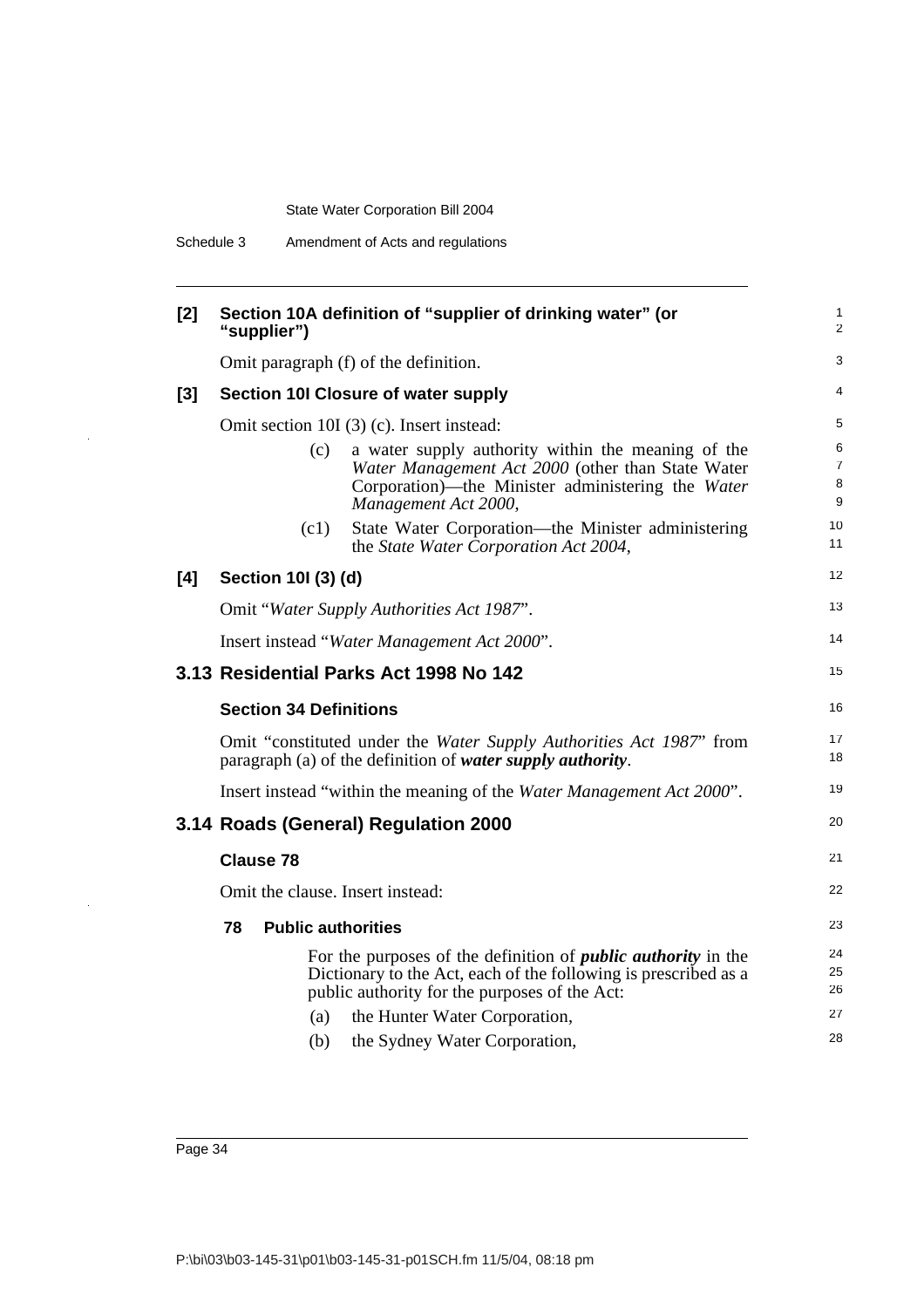$\ddot{\phantom{a}}$ 

 $\ddot{\phantom{0}}$ 

Amendment of Acts and regulations **Schedule 3** Schedule 3

| (c)                                 | State Water Corporation,                                                                                                                                    | $\mathbf{1}$      |
|-------------------------------------|-------------------------------------------------------------------------------------------------------------------------------------------------------------|-------------------|
| (d)                                 | an energy services corporation within the meaning of<br>the Energy Services Corporations Act 1995,                                                          | $\mathbf{2}$<br>3 |
| (e)                                 | Rail Infrastructure Corporation.                                                                                                                            | $\overline{4}$    |
| 1987 No 212                         | 3.15 State Authorities Non-contributory Superannuation Act                                                                                                  | 5<br>6            |
| <b>Schedule 1 Employers</b>         |                                                                                                                                                             | $\overline{7}$    |
| Insert at the end of Part 1:        |                                                                                                                                                             | 8                 |
|                                     | <b>State Water Corporation</b>                                                                                                                              | 9                 |
|                                     | 3.16 State Authorities Superannuation Act 1987 No 211                                                                                                       | 10                |
| <b>Schedule 1 Employers</b>         |                                                                                                                                                             | 11                |
| Insert at the end of Part 1:        |                                                                                                                                                             | 12                |
|                                     | <b>State Water Corporation</b>                                                                                                                              | 13                |
|                                     | 3.17 Strata Schemes (Freehold Development) Act 1973 No 68                                                                                                   | 14                |
| <b>Section 5 Definitions</b>        |                                                                                                                                                             | 15                |
|                                     | Omit "constituted under the Water Supply Authorities Act 1987" from<br>paragraph (a) of the definition of <i>water supply authority</i> in section $5(1)$ . | 16<br>17          |
|                                     | Insert instead "within the meaning of the Water Management Act 2000".                                                                                       | 18                |
|                                     | 3.18 Strata Schemes (Leasehold Development) Act 1986 No 219                                                                                                 | 19                |
| <b>Section 4 Definitions</b>        |                                                                                                                                                             | 20                |
|                                     | Omit "constituted under the Water Supply Authorities Act 1987" from<br>paragraph (a) of the definition of <i>water supply authority</i> in section $4(1)$ . | 21<br>22          |
|                                     | Insert instead "within the meaning of the Water Management Act 2000".                                                                                       | 23                |
|                                     | 3.19 Superannuation Act 1916 No 28                                                                                                                          | 24                |
| <b>Schedule 3 List of employers</b> |                                                                                                                                                             | 25                |
| Insert at the end of Part 1:        |                                                                                                                                                             | 26                |
|                                     | <b>State Water Corporation</b>                                                                                                                              | 27                |
|                                     |                                                                                                                                                             |                   |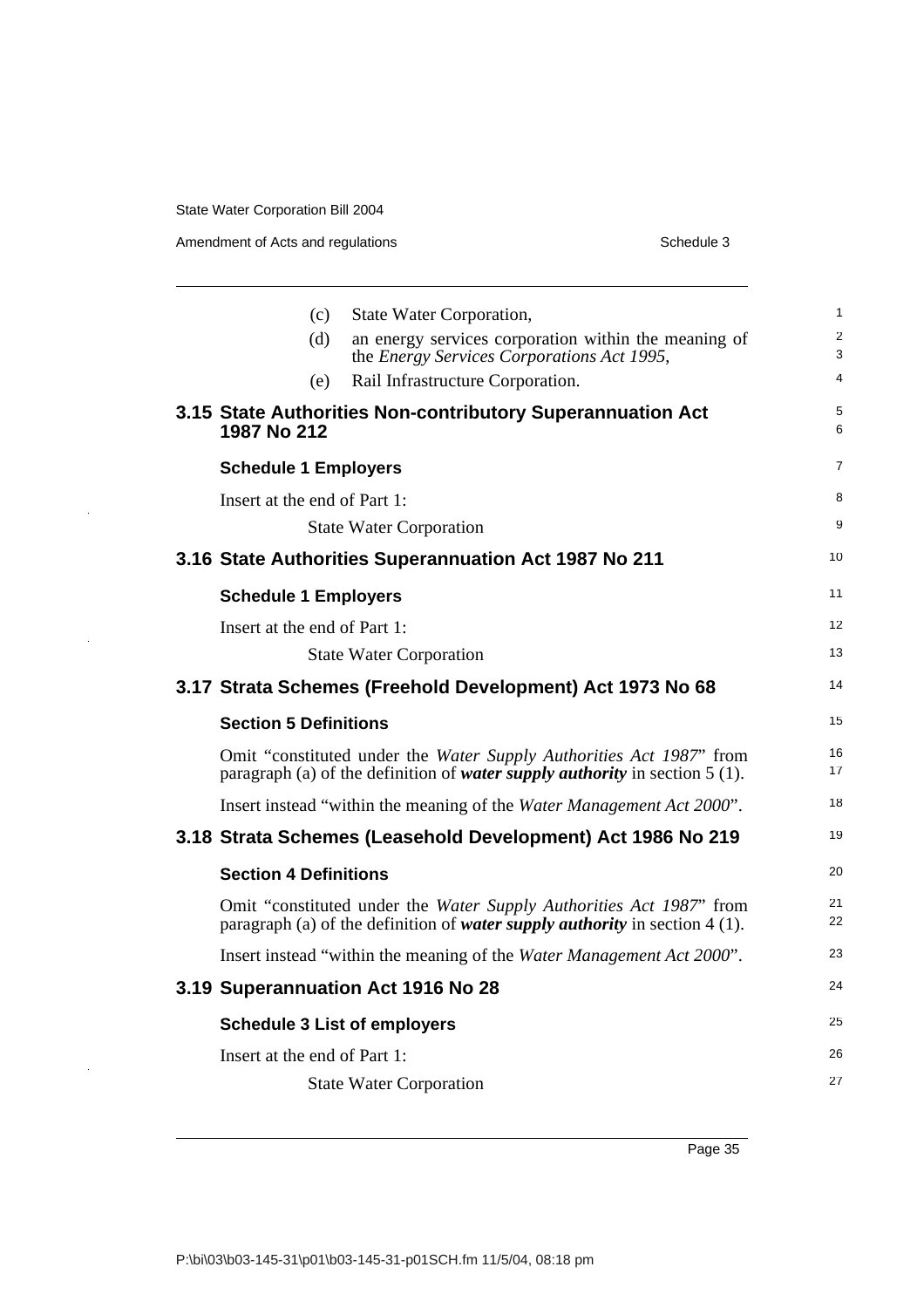| Schedule 3 | Amendment of Acts and regulations |
|------------|-----------------------------------|
|------------|-----------------------------------|

|       | 3.20 Water Act 1912 No 44                                                                                                                                                | 1              |
|-------|--------------------------------------------------------------------------------------------------------------------------------------------------------------------------|----------------|
|       | <b>Schedule 3 Water management authorities</b>                                                                                                                           | 2              |
|       | Insert at the end of the Schedule:                                                                                                                                       | 3              |
|       | <b>State Water Corporation</b>                                                                                                                                           | 4              |
|       | 3.21 Water Management Act 2000 No 92                                                                                                                                     | 5              |
| [1]   | <b>Chapter 5 Public works</b>                                                                                                                                            | 6              |
|       | Omit Part 1.                                                                                                                                                             | $\overline{7}$ |
| [2]   | <b>Section 309 Connections</b>                                                                                                                                           | 8              |
|       | Insert after section 309 (7):                                                                                                                                            | 9              |
|       | (8)<br>Nothing in this section requires a water supply authority to<br>allow a person to connect premises with the water supply<br>authority's water main or sewer main. | 10<br>11<br>12 |
| $[3]$ | <b>Section 398 Exclusion of Crown liability</b>                                                                                                                          | 13             |
|       | Insert "or the State Water Corporation Act 2004" after "this Act"<br>wherever occurring in section $398(1)$ and $(2)$ .                                                  | 14<br>15       |
| [4]   | Section 398 (3) (c)                                                                                                                                                      | 16             |
|       | Insert at the end of section $398(3)(b)$ :                                                                                                                               | 17             |
|       | , or                                                                                                                                                                     | 18             |
|       | State Water Corporation.<br>(c)                                                                                                                                          | 19             |
| [5]   | <b>Schedule 2 Major utilities</b>                                                                                                                                        | 20             |
|       | Insert in alphabetical order:                                                                                                                                            | 21             |
|       | <b>State Water Corporation</b>                                                                                                                                           | 22             |
| [6]   | <b>Schedule 3 Water supply authorities</b>                                                                                                                               | 23             |
|       | Insert at the end of Part 3:                                                                                                                                             | 24             |
|       | State Water Corporation (but only in relation to the Fish River<br>water supply scheme within the meaning of the State Water<br>Corporation Act 2004)                    | 25<br>26<br>27 |
|       |                                                                                                                                                                          |                |

 $\hat{\mathcal{A}}$ 

 $\hat{\mathcal{A}}$ 

 $\hat{\mathcal{A}}$ 

 $\mathcal{A}^{\mathcal{A}}$ 

 $\hat{\boldsymbol{\beta}}$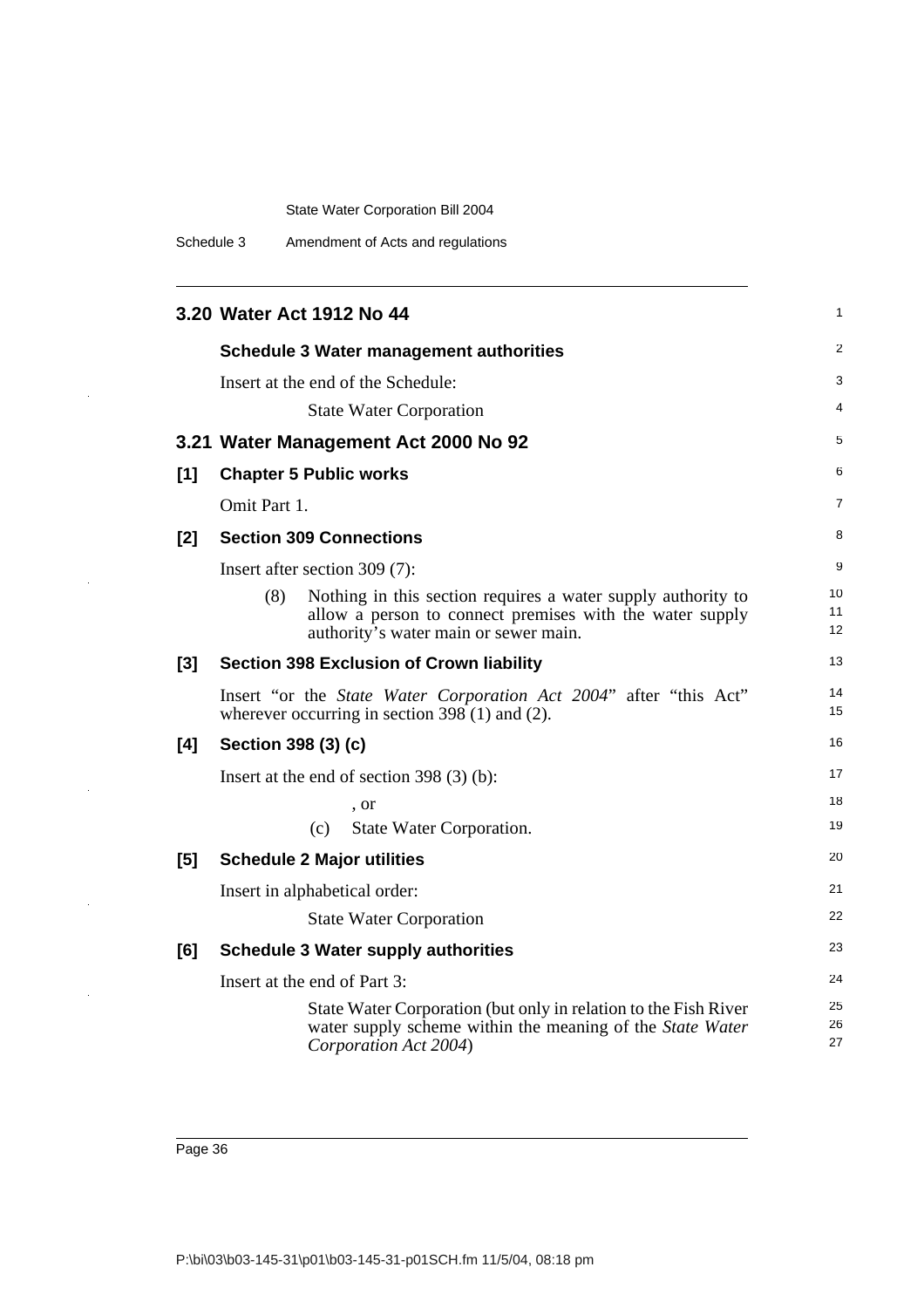Amendment of Acts and regulations **Schedule 3** Schedule 3

 $\ddot{\phantom{a}}$ 

| [7] | Schedule 8.30 Water Management Act 2000                                                              | 1              |
|-----|------------------------------------------------------------------------------------------------------|----------------|
|     | Omit item $[1]$ .                                                                                    | $\mathcal{P}$  |
| [8] | Schedule 9 Savings, transitional and other provisions                                                | 3              |
|     | Insert at the end of clause $1(1)$ :                                                                 | $\overline{4}$ |
|     | <i>State Water Corporation Act 2004</i> (but only in relation to the<br>amendments made to this Act) | 5<br>6         |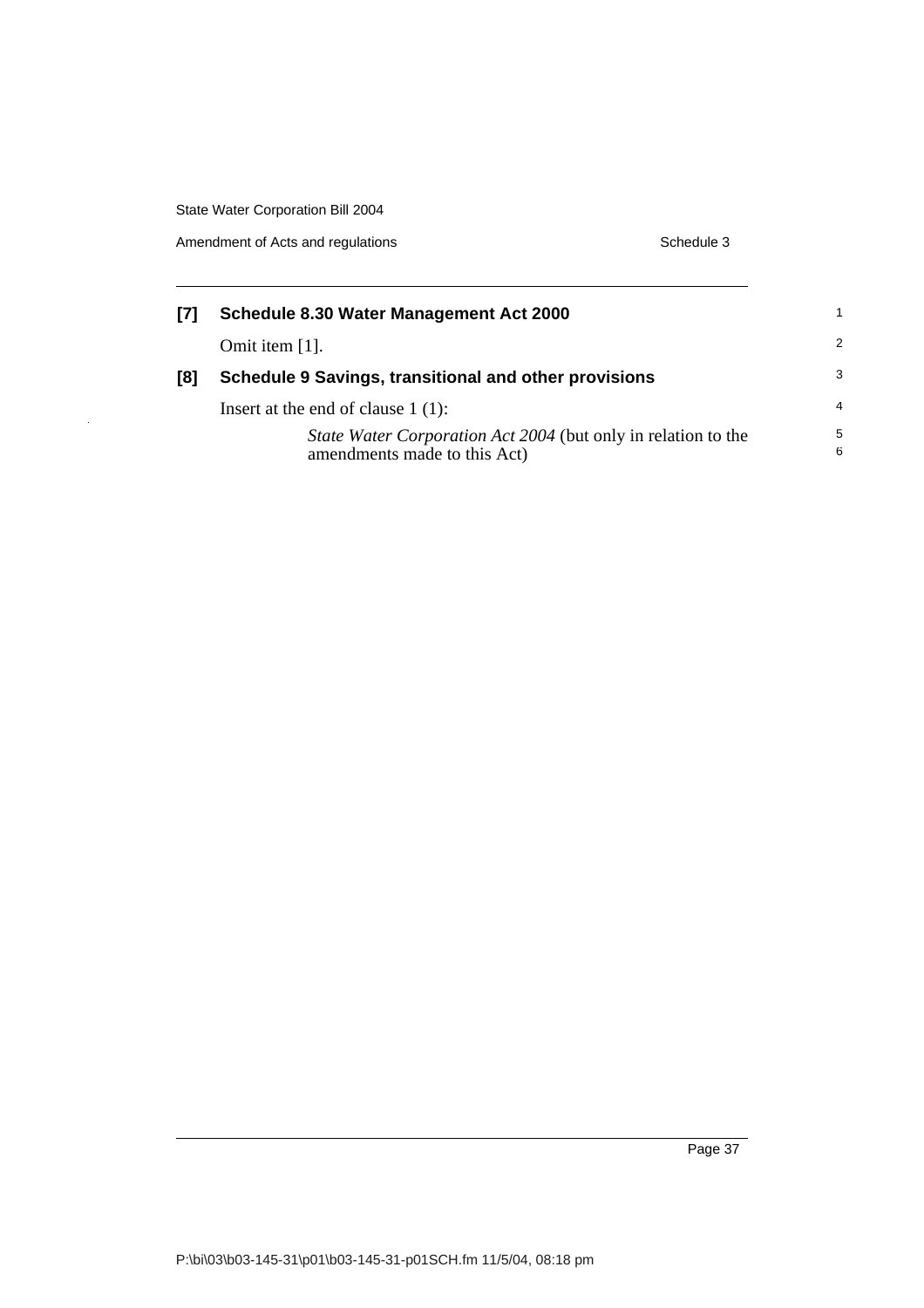Schedule 4 Savings, transitional and other provisions

<span id="page-49-0"></span>

| Schedule 4 Savings, transitional and other provisions |  |  |        |
|-------------------------------------------------------|--|--|--------|
|                                                       |  |  | (0, 0) |

#### (Section 39)

1 2

| Part 1       |     | <b>General</b>                                                                                                                                                                                                                                                                                                                       | 3                                |
|--------------|-----|--------------------------------------------------------------------------------------------------------------------------------------------------------------------------------------------------------------------------------------------------------------------------------------------------------------------------------------|----------------------------------|
| 1            |     | <b>Regulations</b>                                                                                                                                                                                                                                                                                                                   | 4                                |
|              | (1) | The regulations may contain provisions of a savings or transitional<br>nature consequent on the enactment of the following Acts:                                                                                                                                                                                                     | 5<br>6                           |
|              |     | this Act                                                                                                                                                                                                                                                                                                                             | $\overline{7}$                   |
|              | (2) | Any such provision may, if the regulations so provide, take effect<br>from the date of assent to the Act concerned or a later date.                                                                                                                                                                                                  | 8<br>9                           |
|              | (3) | To the extent to which any such provision takes effect from a date<br>that is earlier than the date of its publication in the Gazette, the<br>provision does not operate so as:                                                                                                                                                      | 10<br>11<br>12                   |
|              |     | to affect, in a manner prejudicial to any person (other than the<br>(a)<br>State or an authority of the State), the rights of that person<br>existing before the date of its publication, or                                                                                                                                         | 13<br>14<br>15                   |
|              |     | to impose liabilities on any person (other than the State or an<br>(b)<br>authority of the State) in respect of anything done or omitted<br>to be done before the date of its publication.                                                                                                                                           | 16<br>17<br>18                   |
| Part 2       |     | Provisions consequent on enactment of this<br>Act                                                                                                                                                                                                                                                                                    | 19<br>20                         |
| $\mathbf{2}$ |     | Previous acts, matters or things                                                                                                                                                                                                                                                                                                     | 21                               |
|              | (1) | Any act, matter or thing done before the commencement of this<br>clause:                                                                                                                                                                                                                                                             | 22<br>23                         |
|              |     | (a)<br>by the Ministerial Corporation, the Department<br>of<br>Infrastructure, Planning and Natural Resources or the<br>Department of Energy, Utilities and Sustainability in respect<br>of the capture, storage or release of water or any other<br>function of the Corporation in the area of operations of the<br>Corporation, or | 24<br>25<br>26<br>27<br>28<br>29 |
|              |     | by the Minister administering the Fish River water supply<br>(b)<br>scheme in respect of the supply of water from that scheme,                                                                                                                                                                                                       | 30<br>31                         |
|              |     | or any associated functions, continues to have effect after that<br>commencement as if the act, matter or thing were done by the                                                                                                                                                                                                     | 32<br>33                         |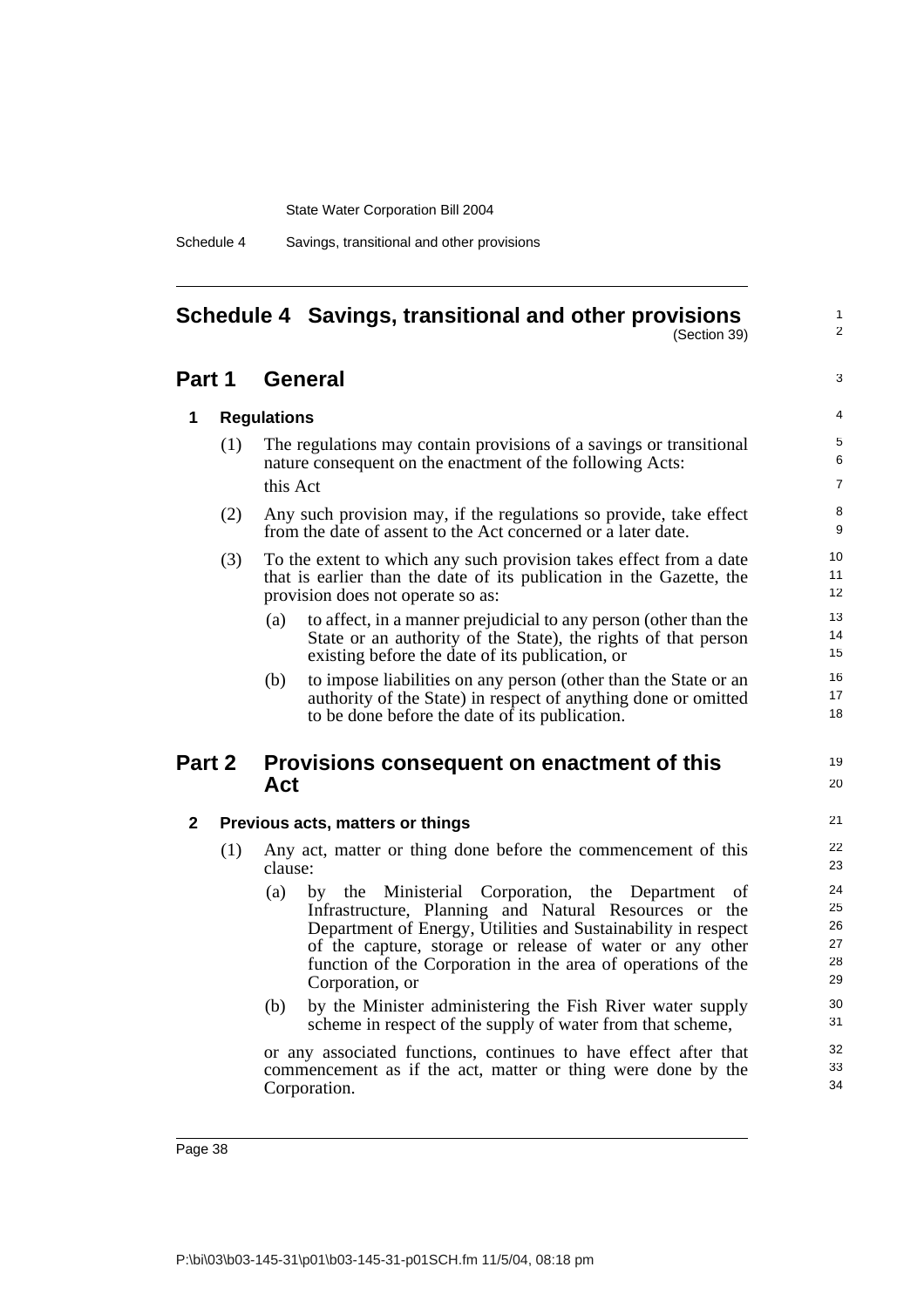Savings, transitional and other provisions Schedule 4

|   | (2) | The Corporation may vary or revoke (if otherwise permitted under<br>this Act or the regulations or any other applicable Act or law) any<br>act, matter or thing continued under this clause.                                                                                                                              | $\mathbf 1$<br>$\overline{\mathbf{c}}$<br>3 |
|---|-----|---------------------------------------------------------------------------------------------------------------------------------------------------------------------------------------------------------------------------------------------------------------------------------------------------------------------------|---------------------------------------------|
| 3 |     | <b>Prices for bulk water</b>                                                                                                                                                                                                                                                                                              | 4                                           |
|   | (1) | In this clause:                                                                                                                                                                                                                                                                                                           | 5                                           |
|   |     | <b>IPART determination</b> means determination No 3, 2001 made by the<br>Tribunal and published in Gazette No 30 of 25 January 2002 at<br>pages 563–577.                                                                                                                                                                  | 6<br>7<br>8                                 |
|   | (2) | For the purposes of the Independent Pricing and Regulatory<br>Tribunal Act 1992, the IPART determination continues to apply to<br>water released by the Corporation until a replacement determination<br>is issued.                                                                                                       | 9<br>10<br>11<br>12                         |
|   | (3) | Despite subclause (2), the prices in the IPART determination that<br>applied to water supplied immediately before 30 June 2004 are to be<br>increased by 2% in relation to water supplied on or after 1 July 2004.                                                                                                        | 13<br>14<br>15                              |
|   | (4) | Nothing in this clause prevents the IPART determination being<br>replaced, or a further determination being issued for the<br>Corporation.                                                                                                                                                                                | 16<br>17<br>18                              |
| 4 |     | Prices for water from Fish River water supply scheme                                                                                                                                                                                                                                                                      | 19                                          |
|   | (1) | In this clause:                                                                                                                                                                                                                                                                                                           | 20                                          |
|   |     | order of the Minister means the order of the Minister under section<br>243 (3) of the Water Management Act 2000 that had effect<br>immediately before the repeal of section 243 of that Act by<br>Schedule 3.21 [1].                                                                                                      | 21<br>22<br>23<br>24                        |
|   | (2) | The order of the Minister continues to apply to water supplied from<br>the Fish River water supply scheme until a determination under<br>section 315 of the Water Management Act 2000 in respect of that<br>scheme takes effect.                                                                                          | 25<br>26<br>27<br>28                        |
| 5 |     | Timetable for first statement of corporate intent                                                                                                                                                                                                                                                                         | 29                                          |
|   |     | A period within which any matter is required to be done under this<br>Act or the State Owned Corporations Act 1989 in relation to a<br>statement of corporate intent, in connection with the first statement<br>of corporate intent of the Corporation, may be extended by the<br>voting shareholders of the Corporation. | 30<br>31<br>32<br>33<br>34                  |
|   |     |                                                                                                                                                                                                                                                                                                                           |                                             |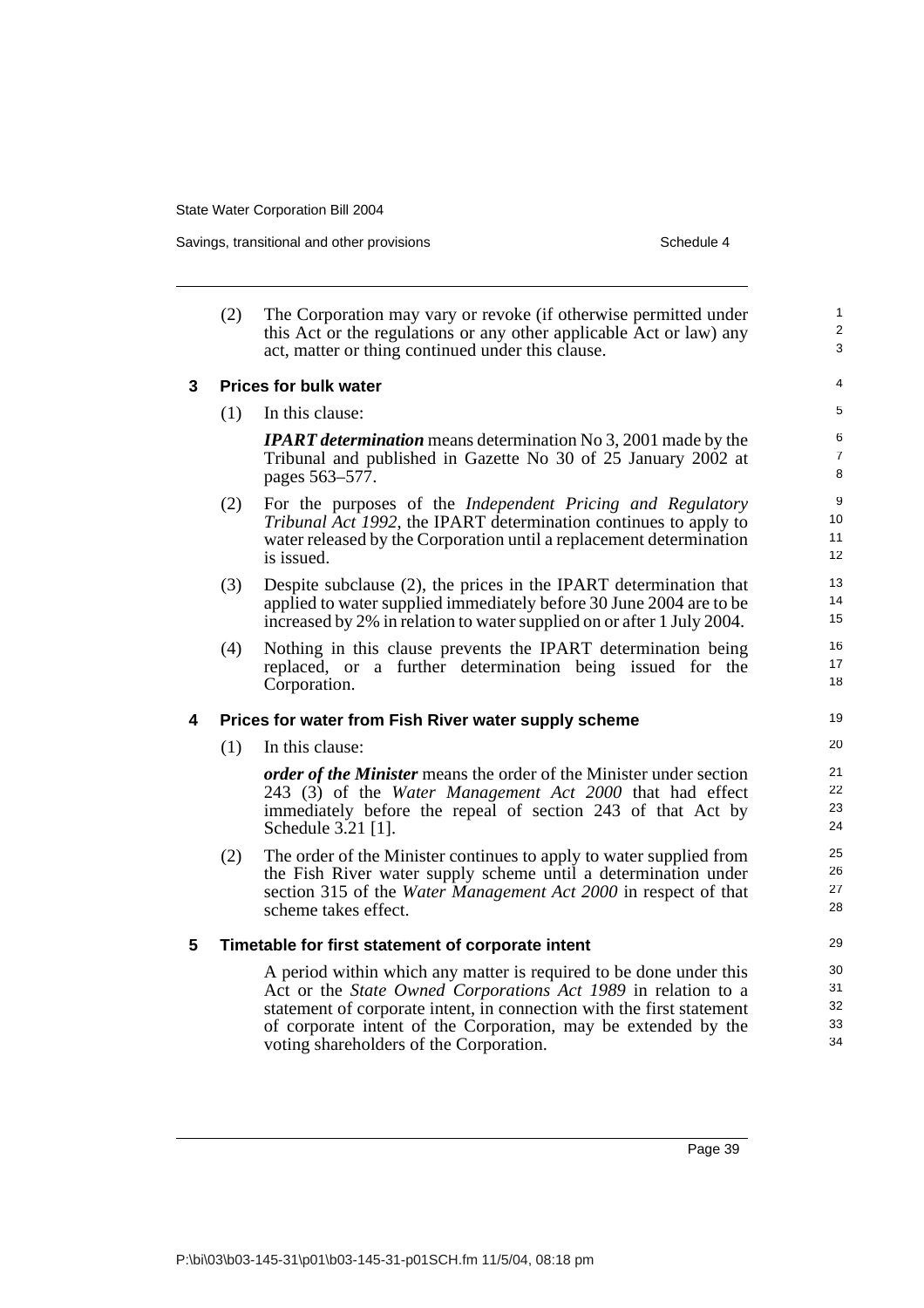Schedule 4 Savings, transitional and other provisions

#### **6 Existing development applications and other matters** (1) This clause applies to development or an activity relating to: (a) water management works or other infrastructure or assets transferred to the Corporation from the Ministerial Corporation, the State or a public or local authority under this Act, or (b) a function conferred on the Corporation under this Act that was, immediately before its conferral, conferred on the Ministerial Corporation, the State or a public or local authority. (2) A development application or environmental impact statement relating to a matter referred to in subclause (1) made or prepared by the Ministerial Corporation, the State or a public or local authority under the *Environmental Planning and Assessment Act 1979* before its conferral, and not finally determined (in the case of a development application) or considered (in the case of an environmental impact statement) before that commencement, is taken to have been made or prepared by the Corporation. **7 Licences and other authorisations** (1) This clause applies to an authorisation granted to the Ministerial Corporation, the State or a public or local authority under any of the following Acts or under a regulation under any of those Acts, and in force immediately before the commencement of this clause: (a) *Dangerous Goods Act 1975*, (b) *Environmental Planning and Assessment Act 1979*, (c) *Occupational Health and Safety Act 2000*, (d) *Protection of the Environment Operations Act 1997*, (e) *Water Act 1912*, (f) *Water Management Act 2000*, (g) any other Act prescribed by the regulations. (2) An authorisation is, to the extent that it relates to transferred functions or assets, taken to be held by the Corporation on the same terms and conditions as the Ministerial Corporation, the State or the public or local authority held the authorisation immediately before the commencement of this clause. (3) The regulations may exempt an authorisation from the operation of this clause. 1  $\overline{2}$ 3 4 5 6 7 8 9 10 11 12 13 14 15 16 17 18 19 20 21 22 23 24 25 26 27 28 29 30 31 32 33 34 35 36 37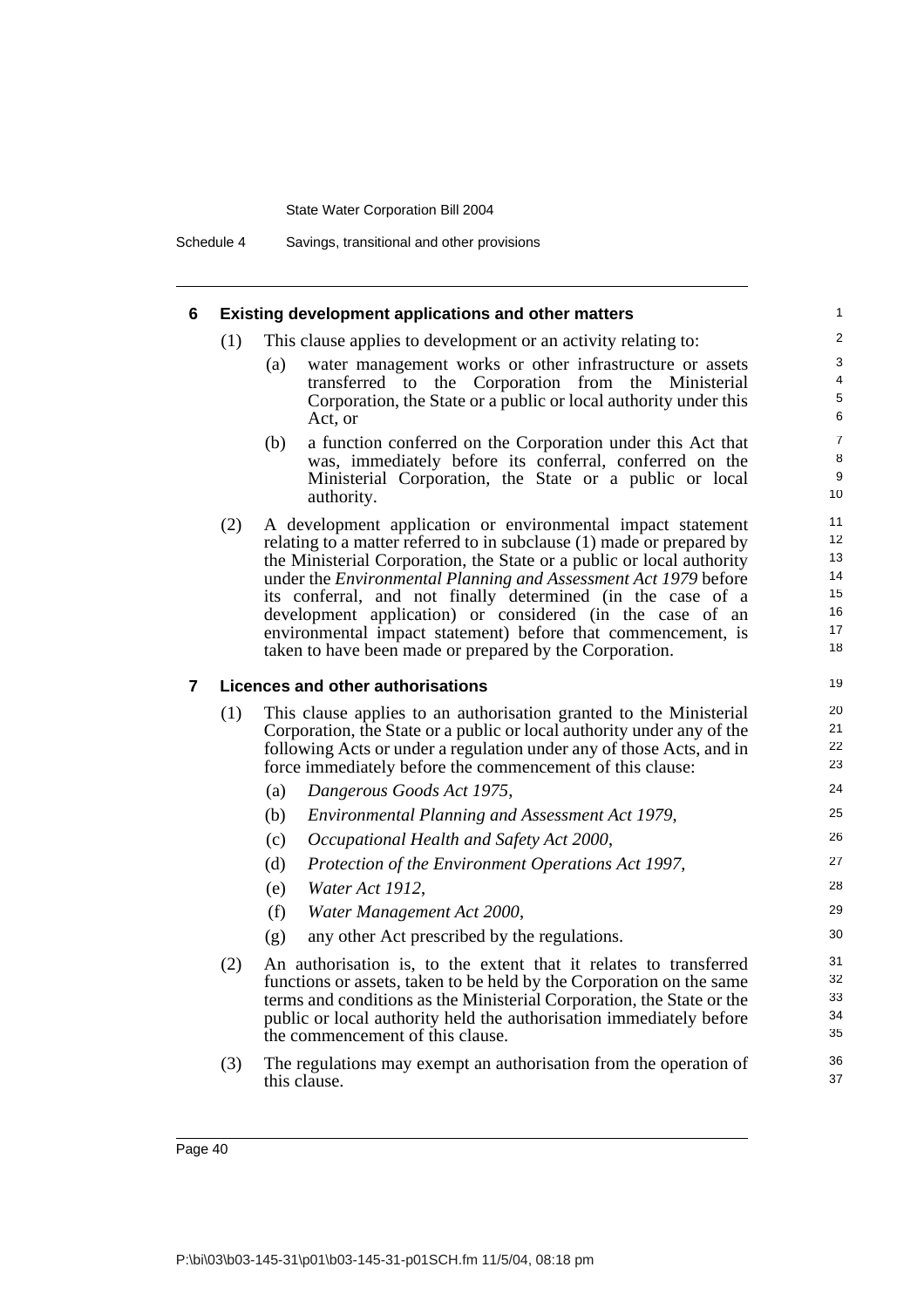Savings, transitional and other provisions Schedule 4

|   | (4) | Nothing in this clause prevents an authorisation from being varied,<br>cancelled or replaced.                                                                                                                                                                                                                                                                                                        | 1<br>2                             |
|---|-----|------------------------------------------------------------------------------------------------------------------------------------------------------------------------------------------------------------------------------------------------------------------------------------------------------------------------------------------------------------------------------------------------------|------------------------------------|
|   | (5) | In this clause:                                                                                                                                                                                                                                                                                                                                                                                      | 3                                  |
|   |     | <i>authorisation</i> includes a licence, permit or approval.                                                                                                                                                                                                                                                                                                                                         | 4                                  |
|   |     | <i>transferred functions or assets</i> means functions conferred on, or<br>assets, rights or liabilities vested in, the Corporation by or under this<br>Act, that were, immediately before the conferral or vesting,<br>conferred on, or vested in, the Ministerial Corporation, the State or<br>a public or local authority.                                                                        | 5<br>6<br>$\overline{7}$<br>8<br>9 |
| 8 |     | Deemed licences and approvals                                                                                                                                                                                                                                                                                                                                                                        | 10                                 |
|   | (1) | For the purposes of Part 9 of the <i>Water Act 1912</i> , the Corporation is<br>taken, at the time of transfer, to have been granted a water<br>management licence under section 188 of that Act, for each water<br>management work transferred to the Corporation by or under this<br>Act (a <i>deemed water management licence</i> ).                                                              | 11<br>12<br>13<br>14<br>15         |
|   | (2) | A deemed water management licence (other than a deemed water<br>management licence for the Fish River water supply scheme) does<br>not authorise the Corporation to take and use water from any water<br>source.                                                                                                                                                                                     | 16<br>17<br>18<br>19               |
|   | (3) | The Ministerial Corporation is not required to comply with section<br>189 (3) of the Water Act 1912 in relation to any condition that it<br>imposes on a deemed water management licence within 6 months<br>after the date that the licence is taken to have been granted.                                                                                                                           | 20<br>21<br>22<br>23               |
|   | (4) | If water management works are transferred to the Corporation by or<br>under this Act, the Corporation is taken on the date of the transfer to<br>have been granted all relevant approvals under Part 3 of Chapter 3<br>of the Water Management Act 2000 required to allow the<br>Corporation to use those works in accordance<br>with<br>the<br>Corporation's functions (a <i>deemed approval</i> ). | 24<br>25<br>26<br>27<br>28<br>29   |
|   | (5) | A deemed approval is subject to the provisions of the Water<br>Management Act 2000 as if the approval had been granted under<br>Division 2 of Part 3 of Chapter $\hat{3}$ of that Act at the time of the<br>transfer of the relevant water management works, and accordingly<br>it may be subjected to conditions, suspended or cancelled in<br>accordance with that Act.                            | 30<br>31<br>32<br>33<br>34<br>35   |
|   |     |                                                                                                                                                                                                                                                                                                                                                                                                      |                                    |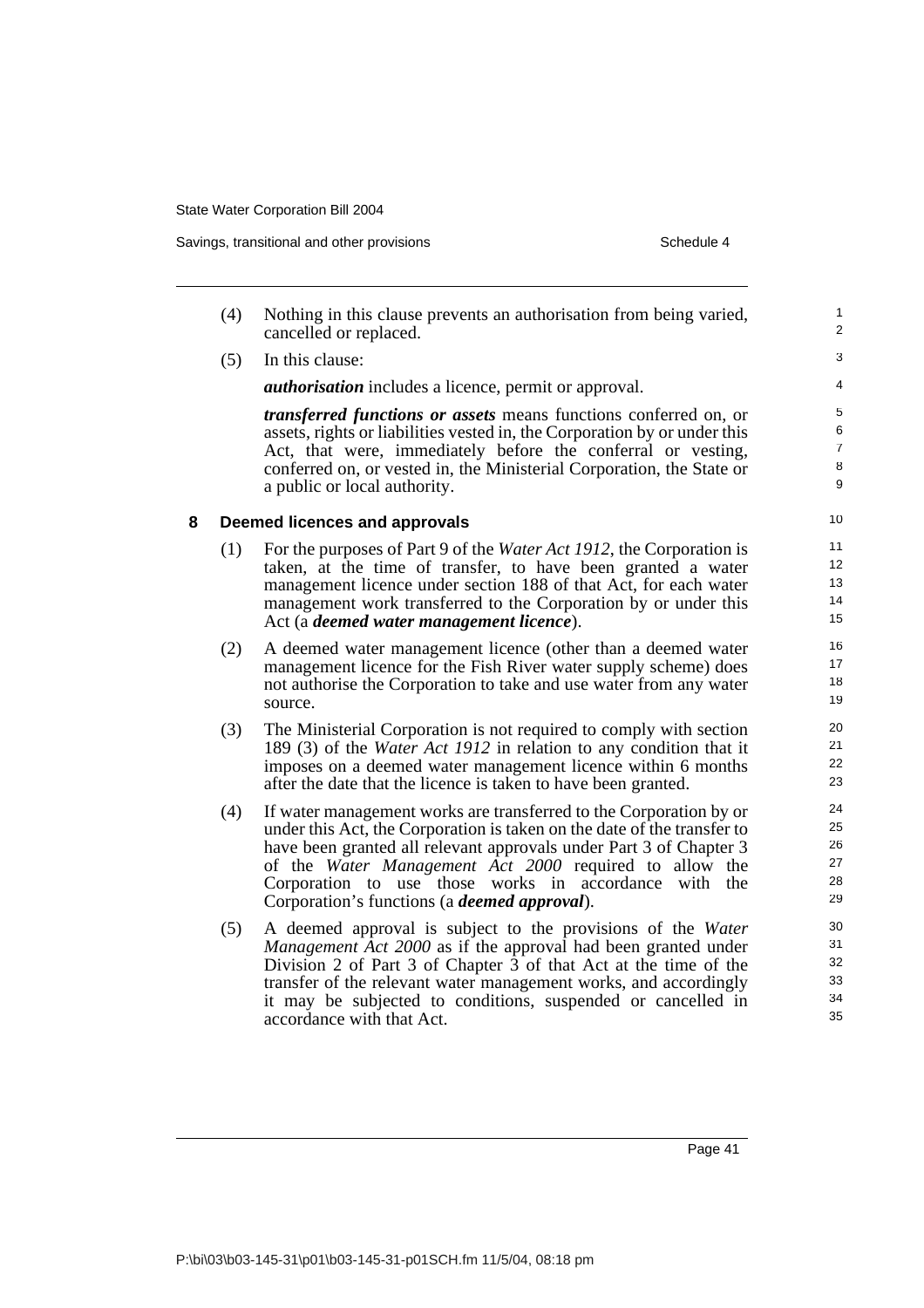Schedule 4 Savings, transitional and other provisions

(6) The Minister administering the *Water Management Act 2000* is not required to comply with section 102 (1) of that Act in relation to any discretionary condition imposed on a deemed approval within 6 months after the date that the approval is taken to have been granted.

- (7) Part 5 of the *Environmental Planning and Assessment Act 1979* does not apply to or in respect of a deemed water management licence or a deemed approval.
- (8) The Corporation is taken to hold any other licence or approval necessary under the *Water Management Act 2000* or the *Water Act 1912* to allow it to take and use water in the exercise of its functions.
- (9) Any licence or approval under subclause (8) is taken to have effect for a period of 12 months commencing on the date of commencement of this clause or for such longer period as may be prescribed by the regulations.

#### **9 Fish River water supply scheme assets**

- (1) All assets, rights and liabilities of the Ministerial Corporation, the State or a public or local authority comprising the Fish River water supply scheme are transferred to the Corporation on the commencement of Schedule 3.21 [1].
- (2) Any money in, or required to be paid into, the Fish River Water Supply Account immediately before the commencement of Schedule 3.21 [1], less any amount required, at that time, to be repaid to the Treasurer under section 251 (2) of the *Water Management Act 2000*, is to be paid to the Corporation.
- (3) Any amount owing to the Minister immediately before the commencement of Schedule 3.21 [1] in relation to the supply of water from the Fish River water supply scheme, is to be paid to the Corporation and may be recovered by the Corporation as a debt in a court of competent jurisdiction.
- (4) On and after the commencement of Schedule 3.21 [1], the Corporation is entitled to the benefit and subject to the burden of, and taken to be a party to, any contract or arrangement in relation to the Fish River water supply scheme entered into by the Minister (or by a person on behalf of the Minister) with any person and having force immediately before the commencement of Schedule 3.21 [1].
- (5) Schedule 1 applies to any transfer of assets, rights or liabilities under this clause.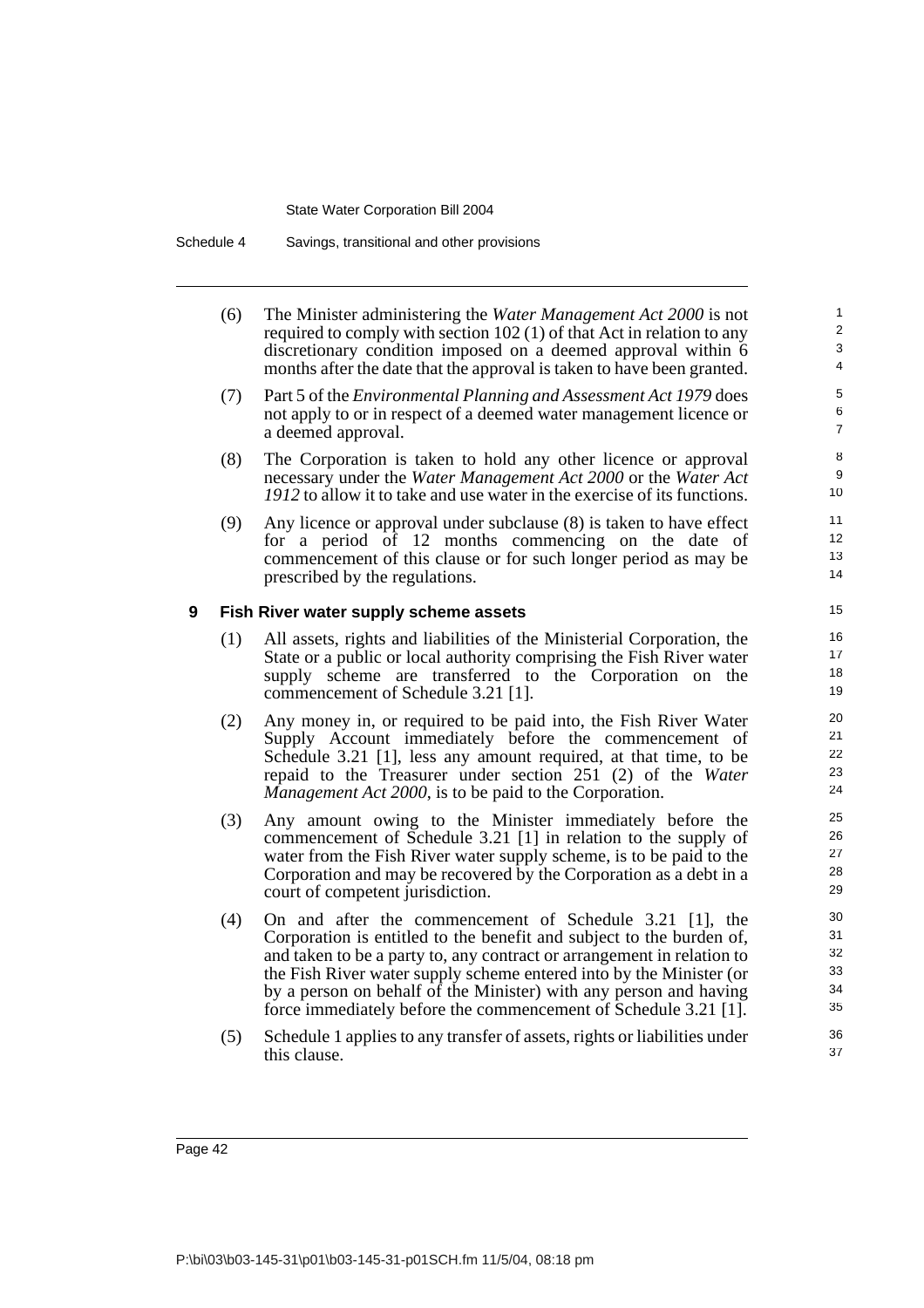|                 | (6) | In this clause:                                                                                                                                                                                                                                                                         | 1                                 |
|-----------------|-----|-----------------------------------------------------------------------------------------------------------------------------------------------------------------------------------------------------------------------------------------------------------------------------------------|-----------------------------------|
|                 |     | <b>Fish River Water Supply Account</b> has the same meaning as in<br>Division 4 of Part 1 of Chapter 5 of the Water Management Act<br>2000, before the repeal of that Division by Schedule 3.21 [1].                                                                                    | $\overline{\mathbf{c}}$<br>3<br>4 |
|                 |     | <b>Minister</b> means the Minister administering the Fish River water<br>supply scheme immediately before the commencement of Schedule<br>$3.21$ [1].                                                                                                                                   | 5<br>6<br>$\overline{7}$          |
| 10              |     | <b>Transferred easements</b>                                                                                                                                                                                                                                                            | 8                                 |
|                 |     | For the purposes of any easement, the benefit of which is transferred<br>to the Corporation by or under this Act, the Corporation is taken to<br>be a body representing the Crown.                                                                                                      | 9<br>10<br>11                     |
| 11              |     | <b>Existing hydro-electric works</b>                                                                                                                                                                                                                                                    | 12                                |
|                 |     | Any device for generating electricity from water released in<br>accordance with this Act, that was on or in any water management<br>work immediately before that work was transferred to the<br>Corporation by or under this Act, is taken to have been authorised<br>under section 26. | 13<br>14<br>15<br>16<br>17        |
| 12 <sub>2</sub> |     | Interim operating licence                                                                                                                                                                                                                                                               | 18                                |
|                 | (1) | Despite any other provision of this Act, the Governor may, on the<br>recommendation of the portfolio Minister, grant an interim<br>operating licence to the Corporation.                                                                                                                | 19<br>20<br>21                    |
|                 | (2) | The interim operating licence is subject to the terms and conditions<br>determined by the Governor.                                                                                                                                                                                     | 22<br>23                          |
|                 | (3) | Subject to subclause (4), the interim operating licence is taken to be<br>an operating licence and the provisions of this Act apply<br>accordingly.                                                                                                                                     | 24<br>25<br>26                    |
|                 | (4) | Section 12 $(1)$ and $(2)$ and section 14 do not apply in relation to the<br>interim operating licence.                                                                                                                                                                                 | 27<br>28                          |